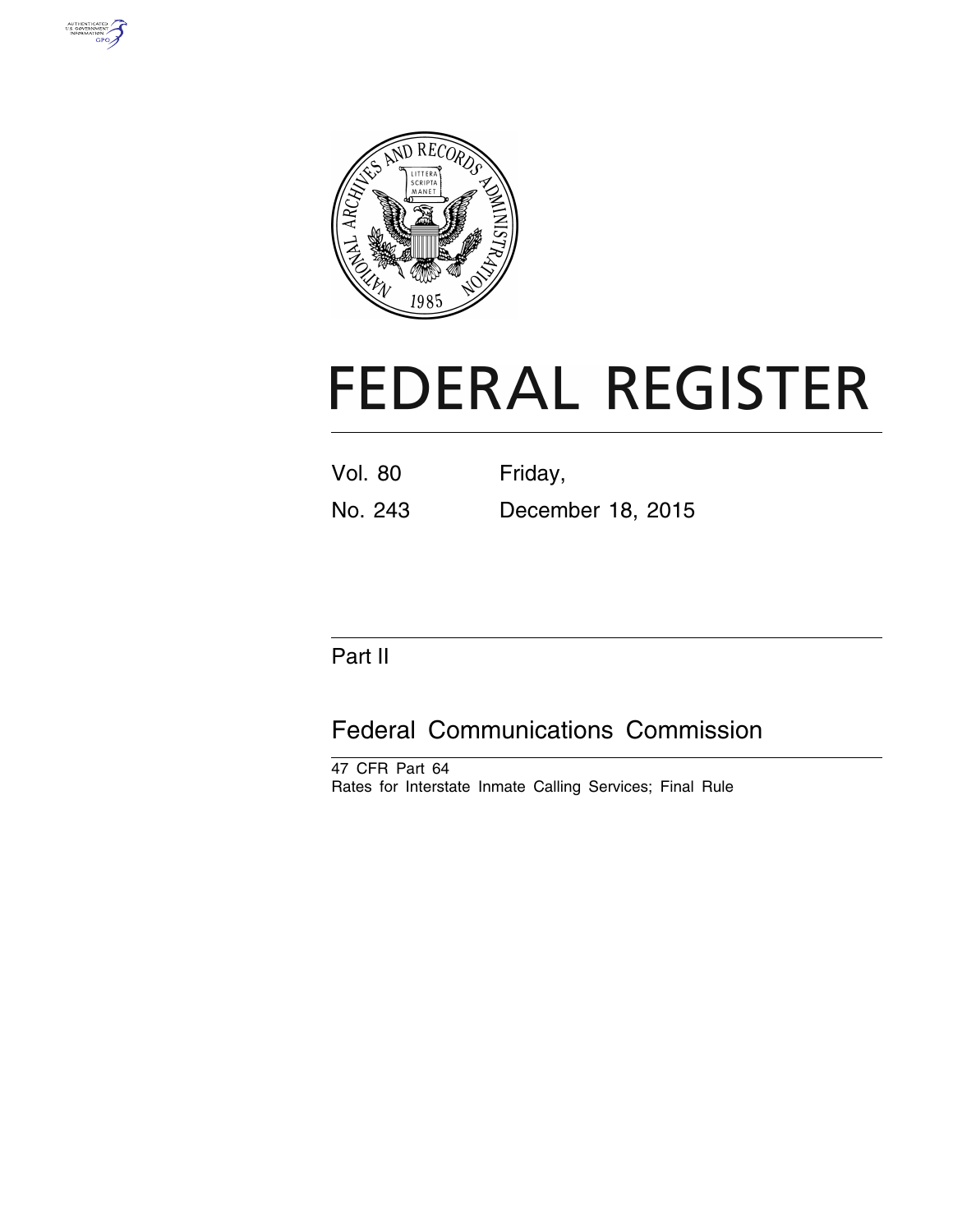# **FEDERAL COMMUNICATIONS COMMISSION**

# **47 CFR Part 64**

**[WC Docket No. 12–375; FCC 15–136]** 

# **Rates for Interstate Inmate Calling Services**

**AGENCY:** Federal Communications Commission.

**ACTION:** Final rule.

**SUMMARY:** In this document, the Federal Communications Commission (Commission) adopts comprehensive reforms of Inmate Calling Services, regardless of the technology used to provide service, to ensure just reasonable and fair rates as mandated by the Communications Act.

**DATES:** The rules in this document will become effective March 17, 2016, and the *Compliance Date* for this Second Report and Order will be January 19, 2016.

#### **FOR FURTHER INFORMATION CONTACT:**

Lynne Engledow, Wireline Competition Bureau, Pricing Policy Division at (202) 418–1540 or at *[Lynne.Engledow@](mailto:Lynne.Engledow@fcc.gov) [fcc.gov.](mailto:Lynne.Engledow@fcc.gov)* 

**SUPPLEMENTARY INFORMATION:** This is a summary of the Commission's Second Report and Order, WC Docket 12–375, released November 5, 2015. The full text of this document may be downloaded at the following Internet Address: *[http://](http://transition.fcc.gov/Daily_Releases/Daily_Business/2015/db1105/FCC-15-136A1.pdf) [transition.fcc.gov/Daily](http://transition.fcc.gov/Daily_Releases/Daily_Business/2015/db1105/FCC-15-136A1.pdf)*\_*Releases/Daily*\_ *[Business/2015/db1105/FCC-15-](http://transition.fcc.gov/Daily_Releases/Daily_Business/2015/db1105/FCC-15-136A1.pdf)  [136A1.pdf.](http://transition.fcc.gov/Daily_Releases/Daily_Business/2015/db1105/FCC-15-136A1.pdf)* To request alternative formats for persons with disabilities (*e.g.* accessible format documents, sign language, interpreters, CARTS, etc.) send an email to *[fcc504@fcc.gov](mailto:fcc504@fcc.gov)* or call the Commission's Consumer and Governmental Affairs Bureau at (202) 418–0530 or (202) 418–0432 (TTY).

#### **I. Introduction**

1. Twelve years have passed since Martha Wright of Washington, DC petitioned this Commission for relief from exorbitant phone rates charged by inmate calling service (ICS) providers, so that she might afford telephone contact with her incarcerated grandson. For families, friends, clergy, and attorneys to the over 2 million Americans behind bars and 2.7 million children who have at least one parent behind bars, maintaining phone contact has been made extremely difficult due to prohibitively high charges on those calls. Family members report paying egregious amounts, adding up to hundreds of dollars each month, just to stay connected to incarcerated spouses, parents and children. For over a decade, they have pleaded with this agency for help fighting these excessive and unaffordable phone charges.

2. In the Report and Order, we grant relief, answer the call of those millions of citizens seeking ICS reform, and adopt comprehensive reform of interstate and intrastate ICS calls to ensure just, reasonable and fair ICS rates as mandated by the Act. (Interstate communication ''means communication or transmission (A) from any State, Territory, or possession of the United States (other than the Canal Zone), or the District of Columbia, to any State, Territory, or possession of the United States (other than the Canal Zone), or the District of Columbia. Consistent with our authority under the Communications Act, this Order applies to all states and U.S. territories including Puerto Rico, Guam, and the U.S. Virgin Islands.) We follow these reforms with a Further Notice that recognizes there is more work yet to be done. While the Commission prefers to rely on competition and market forces to discipline prices, there is little dispute that the ICS market is a prime example of market failure. Market forces often lead to more competition, lower prices, and better services. Unfortunately, the ICS market, by contrast, is characterized by increasing rates, with no competitive pressures to reduce rates. With respect to the consumers who pay the bills, ICS providers operate as unchecked monopolists. The record indicates that, absent regulatory intervention, ICS rates and associated ancillary fees likely will continue to rise. After the adoption of interim interstate rate caps in 2013, there was hope that states would take a more active role in reforming intrastate ICS rates and ancillary fees. While this has occurred in a handful of states, such as Alabama, Minnesota, New Jersey, and Ohio, the unfortunate reality is that many states have not tackled reform and intrastate ICS rates have continued to increase since the *2013 Order.* 78 FR 67956, Nov. 13, 2013.

3. Given this market failure, the Commission has a duty to act to fulfill our statutory mandate of ensuring that ICS rates are just, reasonable, and fair. Ensuring that rates comply with the statute also has several positive public interest benefits. Studies have shown that family contact during incarceration reduces recidivism and allows inmates to be more present parents for the 2.7 million children who suffer when an incarcerated parent cannot afford to keep in touch. One commenter tells us that ''[m]y family paid outrageous amounts, between \$300 and \$400 a month for the 10 months while I was incarcerated in the state of MD. Their

savings were drained just so they could correspond with their only daughter who was pregnant with their first grandchild at the time.'' One mother writes: ''I pay 40 dollars a week for calls. I can't afford them but it puts a smile on my kid's face;'' another writes that her family has, at times, gone without food in order to pay these phone charges, ''so we don't grow apart and so my kids feel like they still have a father.'' These 2.7 million children are already coping with the anxiety of having an incarcerated parent, and often suffer additional economic and personal hardships that hinder their performance in school. By charging inmates exorbitant phone rates, ICS providers prevent incarcerated parents from maintaining a presence in their children's lives through regular phone contact. The testimony of a father in St. Cloud, Minnesota underscores the need for our efforts: ''I want to be able to raise my child even if it's over the phone for the time being. I would love to be in her life as much as possible, but it's hard to do so when the phone [price] is steadily climbing higher and higher. I know I'm paying my debt to society for my crime, but I need to stay in contact with family.''

4. Furthermore, inmates given access to regular phone contact with family are less likely to return to jail or prison. A 2014 report by the Department of Justice found that a staggering 75 percent of individuals released from prison were rearrested within five years. Of the inmates who do find success and reintegrate after release, many credit phone contact and family support during their incarceration. As one former inmate writes, ''The phone was my life line to that family and they got me through it intact. I thank God that my family was able to afford the phone calls. What happens to the families that can't? We all end up paying for it.'' Incarceration costs taxpayers an average of \$31,000 per inmate per year. If telephone contact is made more affordable, we will help ensure that former inmates are not sent home as strangers, which reduces both their chances of returning to prison or jail and the attendant burden on society of housing, feeding, and caring for additional inmates.

5. Another commenter stresses how regular phone contact makes prisons and jails safer spaces for inmates and officers alike:

I get to see my loved one once in every six months or so, and he doesn't get any visitors apart from me, so calling daily helps him retain his sanity. I think the connection he's given to his family is really important; there are so many times that he's called really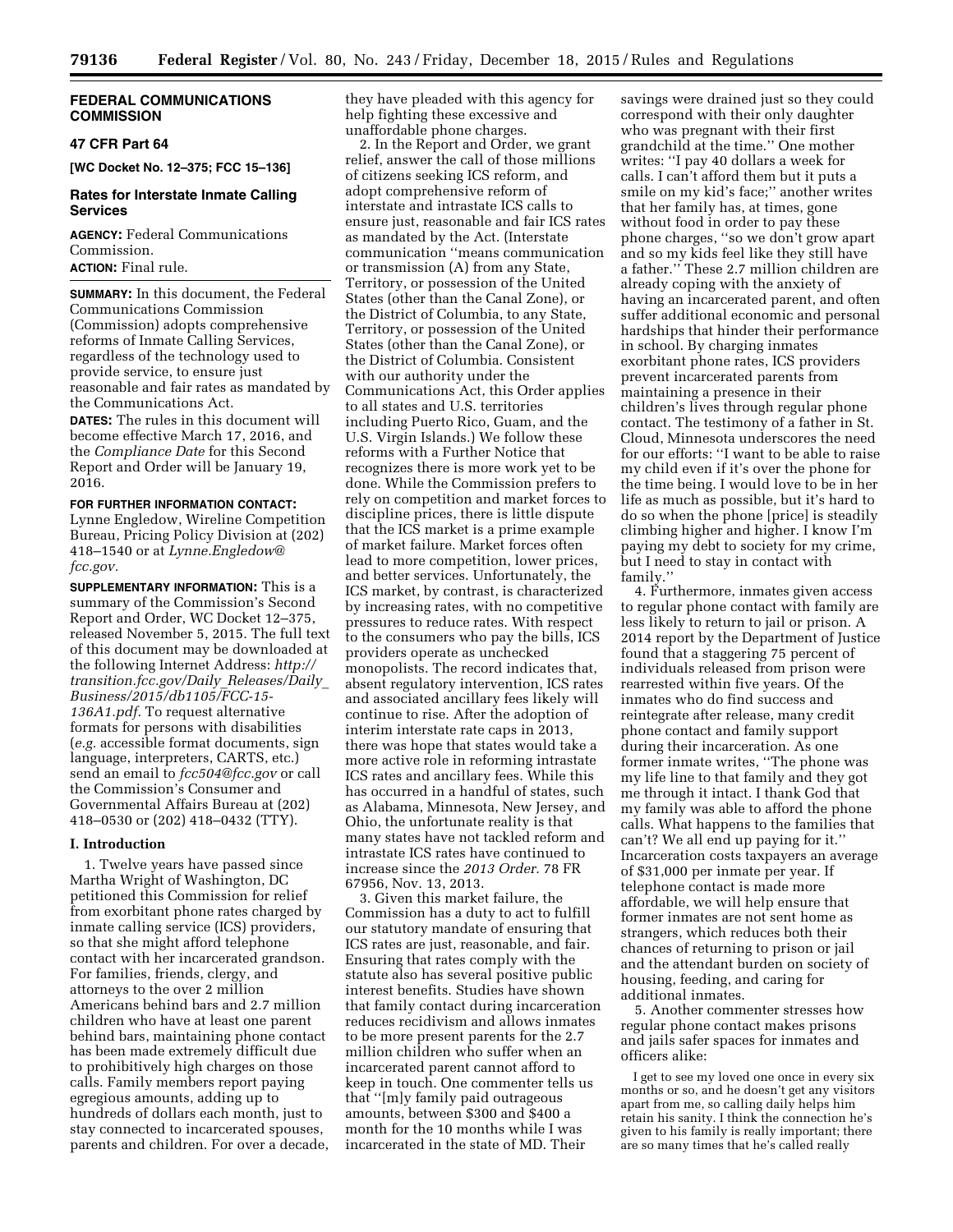angry at other inmates, saying that he just wanted to talk so that he can cool down and not start a fight. If calls are made more affordable, especially for indigent families, it may reduce prison violence as well as make the prisons a safer place for [corrections officers] to work in.

6. The record indicates that our interim interstate rate caps increased call volumes, without compromising correctional facility security requirements. Similarly, we expect our actions in this Order to reduce rates and increase call volume, while ensuring that ICS providers receive fair compensation and a reasonable return. Some commenters have argued that lowering ICS rates will compromise security in correctional facilities and fail to cover the cost of providing calling services. Some have even argued the financial strain from rate regulation could lead to correctional facilities banning inmate calls altogether. However, we find these assertions unpersuasive and unsupported by the record and our experience from the 2013 reforms.

7. While the actions taken to date have been positive in key respects (*e.g.,*  lower interstate rates and increased interstate call volume), more remains to be done. The Commission adopted interim interstate rate caps, but over 80 percent of calls to and from correctional facilities are intrastate, and were not subject to the reforms of the *2013 Order.*  Throughout this proceeding, the Commission has repeatedly called on states to reform inmate calling within their jurisdictions, but rates remain egregiously high in over half the states. The Commission has the legal authority to reform the rate structure for all ICS calls, and herein we determine it is appropriate and necessary to do so.

8. In addition, we commit to continue evaluating the impact of these reforms and to conduct a review in two years to evaluate the changes in the market and determine whether further refinements are appropriate.

# **II. Executive Summary**

9. In the Order, we adopt comprehensive reform of all aspects of ICS to correct a market failure, foster market efficiencies, encourage ongoing state reforms, and ensure that ICS rates and charges comply with the Communications Act. As a threshold matter, we make clear that the reforms adopted herein apply to ICS offered in all correctional facilities, regardless of the technology used to deliver the service. Specifically, we take the following steps, which together form a comprehensive package of long-overdue reform to inmate calling services:

• Adopt tiered debit and prepaid rate caps that apply to all interstate and intrastate ICS, as well as a tiered rate cap for collect calling (which, after two years, will phase down to the rate caps adopted for prepaid and debit calls);

• Address payments to correctional institutions by excluding site commission costs from our rate caps (we otherwise discourage, but do not prohibit, ICS providers from sharing their profits and paying site commissions to facilities);

• Limit and cap ancillary service charges and address the potential for loopholes and gaming, including thirdparty services, thus addressing a disturbing trend in which ancillary service charges increased exponentially and unfairly, to the detriment of inmates and their families and in contravention of the statute;

• Prohibit ICS prepaid calling account funding minimums and establish an ICS prepaid calling account funding maximum limit;

• Establish a periodic review of ICS reforms, recognizing that further refinements may be appropriate as the marketplace evolves—thus complementing the Further Notice we initiate today (described in more detail below);

• Make clear that the rate caps and reforms we adopt today operate as a ceiling in states that have not enacted reforms with equal or lower caps on rates and ancillary fees and that we will preempt state laws that are inconsistent with the federal framework;

• Take measures to address ongoing concerns with access to ICS by inmates and their families with communications disabilities, including requiring that the per-minute rates charged for TTY-to-TTY calls be no more than 25 percent of the rates the providers charge for traditional inmate calling services and that no provider shall levy or collect any charge or fee for TRS-to-voice or voiceto-TTY calls;

• Adopt a transition period for rate caps and ancillary service charge reforms of March 17, 2016 for ICS provided in prisons and June 20, 2016 for ICS provided in jails to enable providers time to adjust contracts if necessary, given that the reforms adopted herein constitute regulatory changes and thus may trigger change-inlaw provisions in existing ICS contracts;

• Take measures to prevent possible gaming during the transition to the new rules adopted herein;

• Require annual reporting and certification by ICS providers, to allow the Commission to ensure compliance and enable monitoring of developments, and require the providers to be transparent with regard to disclosure of their rates and policies;

• Confirm that section 276 of the Act is technology neutral and thus any service—regardless of name—that meets the definitional criteria for ''inmate calling services'' is subject to our rules, including the reforms adopted today; and

• Make clear that ICS providers may seek waivers if they are unable to receive fair compensation or request that the Commission preempt inconsistent state laws, and encourage the Wireline Competition Bureau to resolve such waivers within 90 days of submission of complete information.

We adopt the following rate caps.

| ONF)<br>I ABI FI |
|------------------|
|------------------|

| Size and type of facility     | Debit/prepaid<br>rate cap per<br><b>MOU</b> | Collect rate<br>cap per MOU<br>as of effective<br>date | Collect rate<br>cap per MOU<br>as of July 1.<br>2017 | Collect rate<br>cap per MOU<br>as of July 1.<br>2018 |
|-------------------------------|---------------------------------------------|--------------------------------------------------------|------------------------------------------------------|------------------------------------------------------|
| 0–349 Jail ADP<br>All Prisons | \$0.22<br>0.16<br>0.14<br>0.11              | \$0.49<br>0.49<br>0.49<br>0.14                         | \$0.36<br>0.33<br>0.32<br>0.13                       | \$0.22<br>0.16<br>0.14<br>0.11                       |

We prohibit any ancillary service charges except for the following.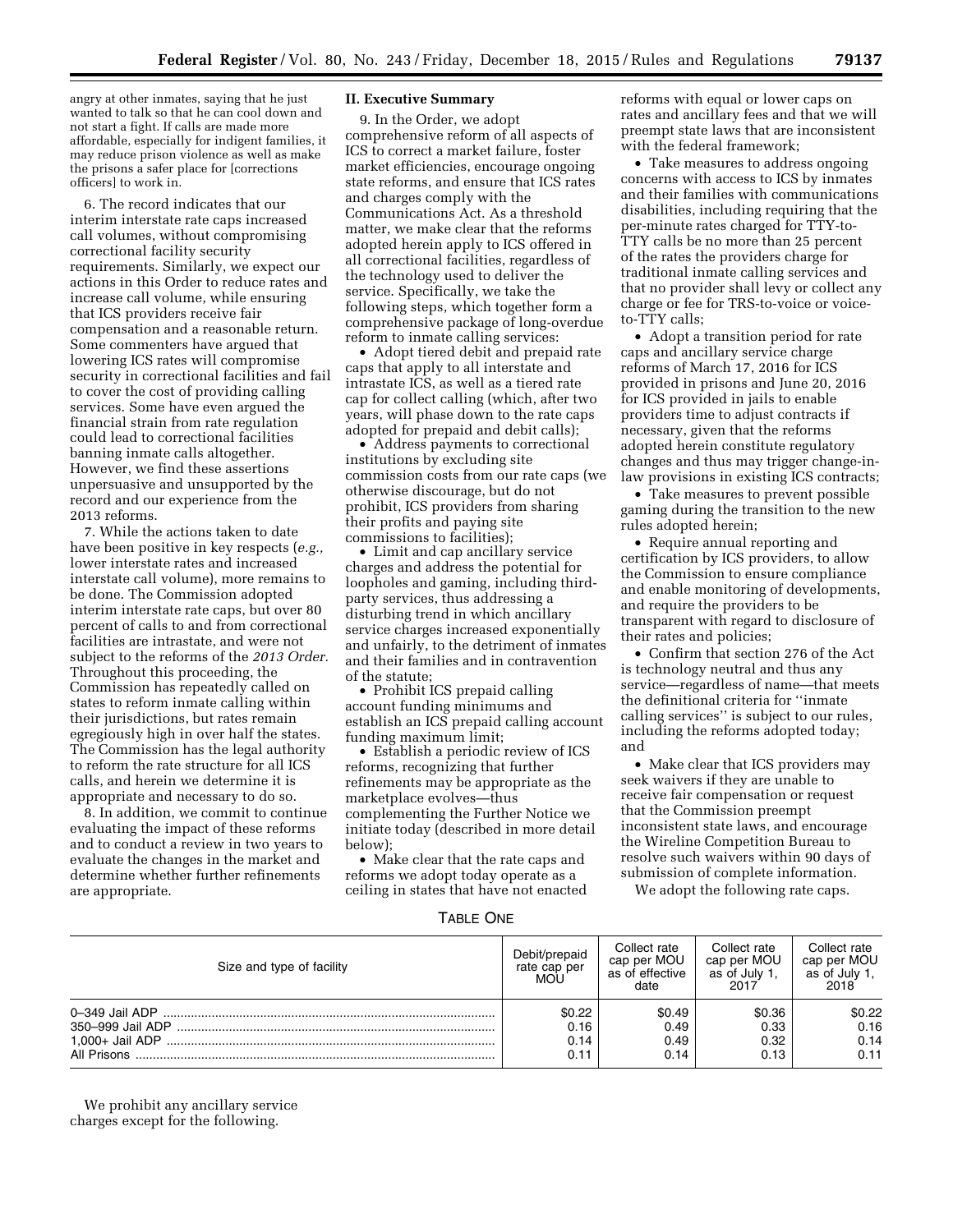| Permitted ancillary service charges and taxes                                                                                                                 | Monetary cap per use/instruction                                                                                              |  |  |  |
|---------------------------------------------------------------------------------------------------------------------------------------------------------------|-------------------------------------------------------------------------------------------------------------------------------|--|--|--|
|                                                                                                                                                               | Provider shall pass these charges through to consumers directly with<br>no markup.                                            |  |  |  |
|                                                                                                                                                               | \$3.00.                                                                                                                       |  |  |  |
| Fees for single-call and related services, e.g., direct bill to mobile<br>phone without setting up an account.                                                | Provider shall directly pass through third-party financial transaction fees<br>with no markup, plus adopted, per-minute rate. |  |  |  |
| Live agent fee, <i>i.e.</i> , phone payment or account set up with optional use<br>of a live operator.                                                        | \$5.95.                                                                                                                       |  |  |  |
| Paper bill/statement fees (no charge permitted for electronic bills/state-<br>ments).                                                                         | \$2.00.                                                                                                                       |  |  |  |
|                                                                                                                                                               | Prohibit prepaid account funding minimums and prohibit prepaid ac-<br>count funding maximums under \$50.                      |  |  |  |
| Third-party financial transaction fees, e.g., MoneyGram, Western<br>Union, credit card processing fees and transfers from third party<br>commissary accounts. | Provider shall pass this charge through to end user directly, with no<br>markup.                                              |  |  |  |

TABLE TWO

10. These reforms supersede the reforms adopted in the *2013 Order* and therefore will replace the interim interstate rate caps and cost-based framework previously adopted. Accordingly, the extensive reforms we adopt in this Order constitute material changes of law and may also trigger contractual force majeure clauses. To comply with the new rules we adopt herein, we therefore expect that ICS providers may need to renegotiate many of their contracts with correctional facilities but note that ICS rates in numerous states are already below our adopted caps.

11. While the steps we take today are significant, our work is not complete. With that in mind, in today's Further Notice, we seek additional comment on rates for international calls, promoting competition in the ICS industry, the benefits of a recurring Mandatory Data Collection, as well as a requirement that ICS providers file their ICS contracts with the Commission, video visitation, and other newer technologies to increase ICS options, and seek additional comment on the operations and economic impacts of providing those services as experienced by end users, correctional facilities, and ICS providers.

#### **III. Background**

12. In 2003, Martha Wright and her fellow petitioners, current or former prison inmates and their relatives and legal counsel (Wright Petitioners or Petitioners), filed a petition seeking a rulemaking to address high longdistance ICS rates. The petition sought to prohibit exclusive ICS contracts and collect-call-only restrictions in correctional facilities. In 2007, the Petitioners filed an alternative rulemaking petition, asking the Commission to address high ICS rates by requiring a debit-calling option in correctional facilities, prohibiting percall charges, and establishing rate caps for interstate, interexchange ICS. The Commission sought and received comment on both petitions (Wright Petitions).

13. In December 2012, in response to the Wright Petitions, the Commission adopted a Notice of Proposed Rulemaking seeking comment on, among other things, the proposals in the Wright Petitions. The *2012 NPRM,* 78 FR 4369, Jan. 22, 2013, proposed ways to ''balance the goal of ensuring reasonable ICS rates for end users with the security concerns and expense inherent to ICS within the statutory guidelines of sections 201(b) and 276 of the Act.''

14. On August 9, 2013, the Commission adopted the *Inmate Calling Report and Order and FNPRM (2013 Order),* finding that market forces were not operating to ensure that interstate ICS rates were just, reasonable, and fair. The Commission concluded that, in light of the absence of competitive pressures working to keep rates just and reasonable in the ICS market, the default of cost-based regulation should apply. As such, the Commission focused on reforming interstate site commission payments, rates, and ancillary service charges. The Commission also determined that site commission payments ''were not part of the cost of providing ICS and therefore not compensable in interstate ICS rates.'' Analyzing data submitted into the record and public data, the Commission adopted interim per-minute interstate ICS safe harbor caps of \$0.12 for debit and prepaid calls and \$0.14 for collect calls and hard rate caps of \$0.21 for debit and prepaid calls and \$0.25 for collect calls. The Commission gave guidance to ICS providers regarding the process for obtaining waivers of the interim rate caps. The Commission also required that ancillary service charges be cost-based. At the time, the

Commission declined to address intrastate ICS, noting instead that it had ''structured [its reforms] in a manner to encourage . . . states to undertake reform and sought comment on intrastate reforms as part of the FNPRM.'' Finally, the record indicates that as a result of our interim interstate rate caps, interstate call volumes have increased as much as 70 percent, while interstate debit and prepaid rates have decreased, on average, 32 percent and interstate collect rates have decreased, on average, 44 percent.

15. To enable the Commission to enact ICS reform, the *2013 Order*  adopted a Mandatory Data Collection requiring ICS providers to file information regarding the costs of providing ICS, and an Annual Reporting and Certification Requirement for ICS rates. The Commission noted that the Mandatory Data Collection would help it ''develop a permanent rate structure, which could include more targeted tiered rates in the future.'' Through the data collected pursuant to the Mandatory Data Collection, the Commission obtained significant cost and operational data, including ancillary service charge cost data, from a variety of ICS providers representing well over 85 percent of the ICS market.

16. Prior to the effective date of the *Order,* the United States Court of Appeals for the District of Columbia Circuit stayed three rules adopted by the Commission pending resolution of the appeal, including the rule requiring rates to be based on costs, the rule adopting interim safe harbor rates, and the rule requiring ICS providers to file annual reports and certifications. The court allowed other aspects of the *2013 Order* to take effect, including the interim interstate rate caps and Mandatory Data Collection. Due to the partial stay, the requirement that ancillary service charges be based on costs did not go into effect. As a result,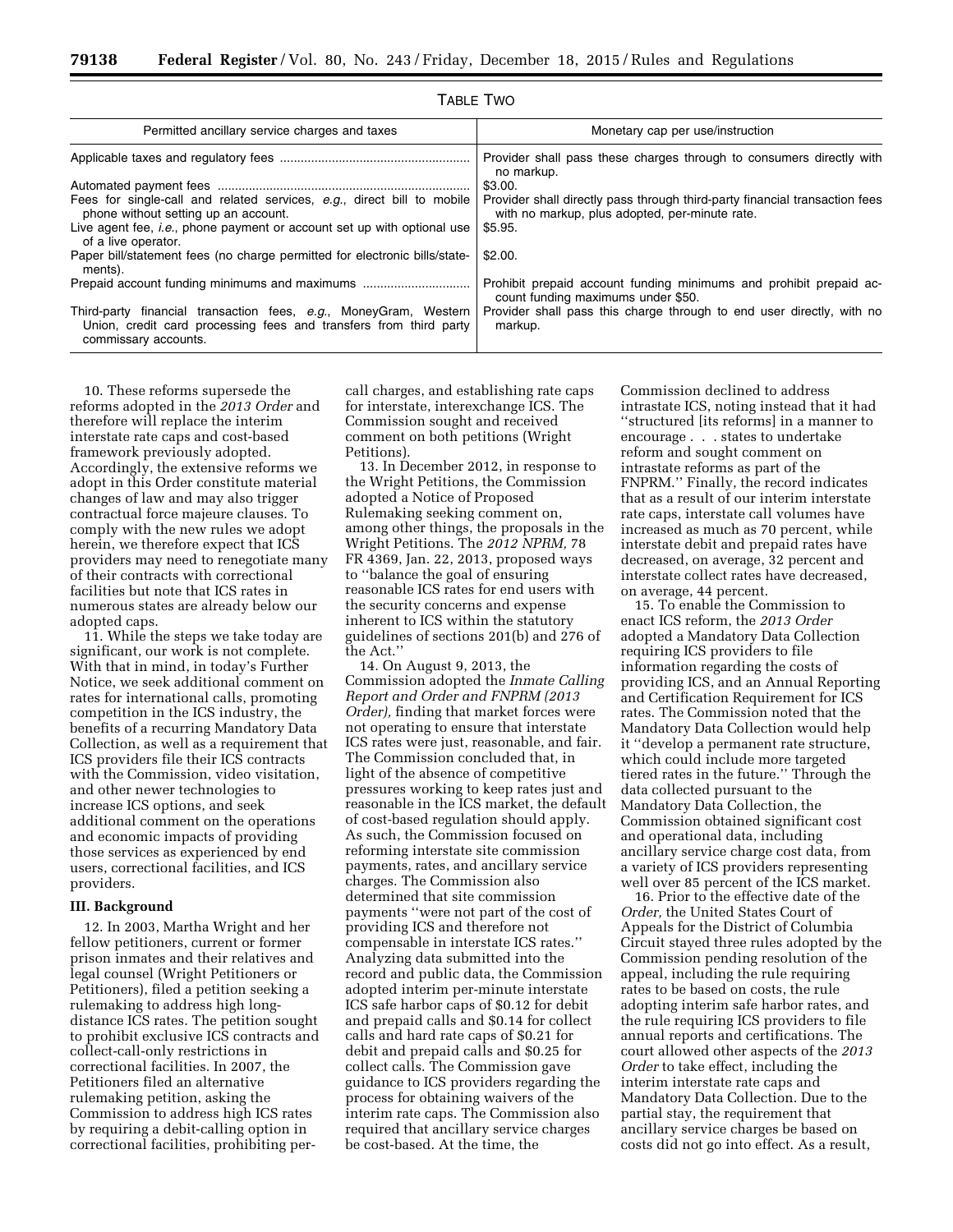there have been no reforms to ancillary service charges and fees and they have continued to increase since the *2013 Order.* The litigation has been held in abeyance pending resolution of this Order.

17. Since adoption of the *2013 Order,*  the Commission has continued to monitor the effects of its reforms on the ICS industry and pursue additional reform, including holding a workshop entitled ''Further Reform of Inmate Calling Services'' on July 9, 2014. The workshop evaluated options for additional ICS reforms, discussed the effects of the *Order,* the role ancillary service charges play in the ICS market, the provision of ICS at different types of facilities, and communications technologies beyond traditional payphone calling being deployed in correctional facilities.

18. *Second Further Notice of Proposed Rulemaking.* In October 2014, the Commission adopted a *Second FNPRM* (79 FR 69682) and sought comment on several proposals in the record urging comprehensive ICS reform. The proposals the Commission sought comment on suggested a variety of ways to deal with issues identified in the record, including rate caps, site commission payments, and ancillary fees that were offered by various entities with differing perspectives in addressing ICS reform. For example, three ICS providers, GTL, Securus, and Telmate, jointly filed a proposal to comprehensively reform all aspects of ICS. Several other individual ICS providers, including CenturyLink and Pay Tel, submitted their own proposals for reform. The Wright Petitioners, along with several public interest groups, also urged the Commission to consider its proposals for comprehensive reform. Finally, the Commission sought comment on costs incurred by correctional facilities in the provision of ICS and the data received in response to the Mandatory Data Collection.

19. *State Reforms.* Several states have undertaken ICS reform since the *2013 Order* that reflect and are meant to address circumstances specific to their jurisdiction. The Alabama Public

Service Commission (Alabama PSC), for example, adopted comprehensive ICS reforms that include tiered intrastate rate caps as well as a restricted number of ancillary service charges at caps it established. The Minnesota Department of Corrections initiated a pilot program in a limited number of correctional facilities in which a flat rate of \$0.07 per minute is charged for all local and longdistance debit calls, bringing the cost of a 15-minute call to \$1.05, plus applicable tax. New Jersey recently entered into a new ICS contract lowering rates for all interstate and intrastate calls from state prison facilities to \$0.04348 a minute effective August 25, 2015. The Ohio Department of Rehabilitation and Correction reduced rates to \$0.05 per minute for all ICS calls as of April 1, 2015. In announcing its change, the Ohio Department of Rehabilitation and Correction noted that ''[t]elephone calls are one of the primary means of inmates maintaining connections with family and loved ones during incarceration; maintaining these connections positively influences behavior in prison and the likelihood an offender will succeed upon release from prison.'' Inmates in the West Virginia Division of Corrections now pay \$0.032/minute for all domestic ICS. We are pleased that some states have taken positive steps to reduce intrastate rates but remain concerned that many intrastate rates remain high and some have even increased following the *2013 Order.* The actions we take today embrace previous reforms and encourage additional states to follow and enact more-tailored relief in their states. The framework we adopt today acts as a ceiling to enable reforms, such as those undertaken by New Jersey, Ohio, and West Virginia.

#### **IV. Report and Order**

# *A. Rate Caps That Comply With the Statute*

20. In this section we adopt tiered rate caps for intrastate and interstate ICS that will allow providers to continue to offer safe and secure ICS while complying with the requirements of the Communications Act. These rate caps

will apply to jails, prisons and immigration detention facilities, secure mental health facilities and juvenile detention facilities.

21. A review of the record, including over 100 comments and replies, costs reported in response to the Mandatory Data Collection, and various *ex parte*  filings, indicates that, notwithstanding our interim caps on interstate rates, more work still must be done to bring ICS rates in conformance with the mandates of the Communications Act. The record demonstrates that many interstate rates are not ''just and reasonable rates as required by Sections 201 and 202'' and that many interstate and intrastate rates result in compensation that exceeds the fair compensation permitted by section 276. The Commission's finding in the *2013 Order* that the marketplace alone has not ensured that ICS rates are just, reasonable, and fair remains true today. Nor has the risk of complaints filed under section 208, or enforcement actions pursuant to section 201(b) or section 276, been sufficient to keep ICS rates at levels that are just and reasonable and fairly compensatory. We therefore act, pursuant to our statutory authority, to ensure that ICS rates comply with the Communications Act, while balancing the unique security needs related to providing telecommunications service in correctional institutions and ensuring that ICS providers receive fair compensation and a reasonable return on investment.

22. Specifically, we adopt a rate cap of \$0.22/MOU for debit and prepaid calls from jails with an ADP of 0–349; a \$0.16/MOU cap for debit and prepaid calls from jails with an ADP of 350–999; and a \$0.14/MOU cap for debit and prepaid calls from jails with an ADP of 1,000 or more. Debit and prepaid calls from prisons will be capped at a rate of \$0.11/MOU. Collect calls from jail facilities will be capped at \$0.49/MOU and collect calls from prison facilities will be capped at \$0.14/MOU until July 1, 2017, and then transition down on an annual basis to the applicable debit/ prepaid rate cap as described herein.

TABLE THREE

| Size and type of facility       | Debit/prepaid<br>rate cap per<br>MOU | Collect rate<br>cap per MOU<br>as of effective<br>date | Collect rate<br>cap per MOU<br>as of July 1,<br>2017 | Collect rate<br>cap per MOU<br>as of July 1.<br>2018 |
|---------------------------------|--------------------------------------|--------------------------------------------------------|------------------------------------------------------|------------------------------------------------------|
| 350–999 Jail ADP<br>All Prisons | \$0.22<br>0.16<br>0.14<br>0.11       | \$0.49<br>0.49<br>0.49<br>0.14                         | \$0.36<br>0.33<br>0.32<br>0.13                       | \$0.22<br>0.16<br>0.14<br>0.11                       |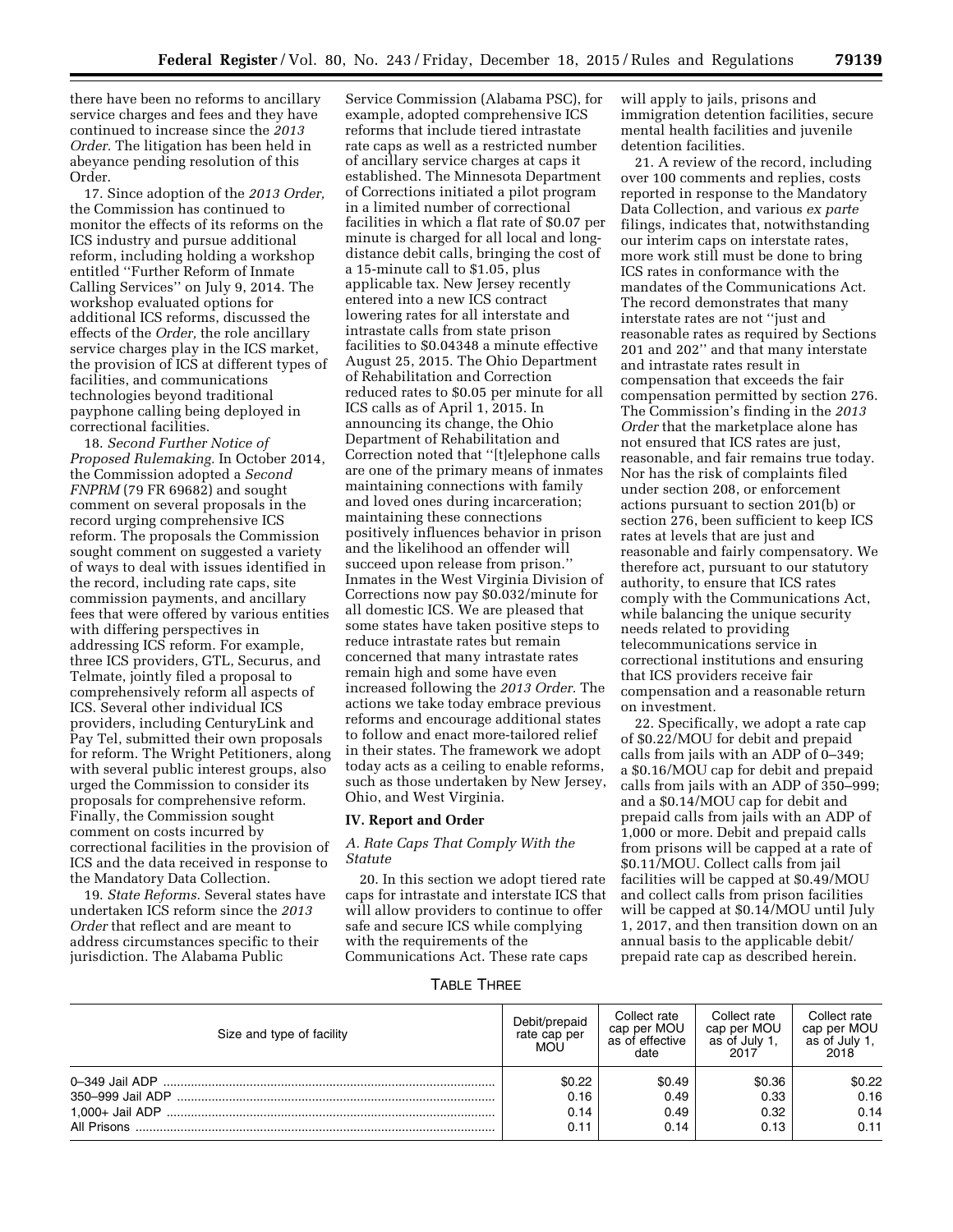23. In the subsections that follow, we describe our methodology for adopting these rate caps. Specifically, we: (1) Discuss the decision to adopt a tiered structure that distinguishes between jails and prisons, and, within jails, based upon ADP, (2) describe the reasoning for adopting the specified tiers, (3) describe the methodology and analysis supporting the specific rate caps adopted, using a carefully considered combination of analysis of the Mandatory Data Collection (including evidence suggesting that some providers submitted inflated cost data), successful reform in certain states, experience with the interim rate caps, and other data in the voluminous record of this proceeding, (4) explain the need for a temporary, separate rate for collect calls, which will phase out over a twoyear period to equalize the rate for these calls with those of debit/prepaid calls, (5) reject per-call/per-connection charges and flat-rate calling as inherently unjust, unreasonable, and unfair in contravention of the statute, and (6) explain our legal authority to adopt these reforms.

1. Tiered Structure Distinguishing Between Jails and Prisons

24. Before determining the specific amount of any rate *caps*, a key question before us is the appropriate rate *structure* for ICS—*i.e.*, whether there should be a single unitary rate for inmate calling services regardless of the facility type or size. We find in this Order that the record supports distinguishing between the type of facility (jails vs. prisons) as well as, for jails, tiering based on the size of the facility.

#### a. Justification for Separate Tiers

25. In both the *2013 FNPRM* (78 FR 68005) and *Second FNPRM*, the Commission sought comment on rate tiering. In the *Second FNPRM*, the Commission also sought comment on the appropriate definition of ''prison'' and ''jail,'' and on the potential suitability of rate tiering based on differences between jails and prisons as well as population size. As discussed below, there was substantial record support for such an approach.

26. *Background.* Some commenters support differentiating rates between different facility types or sizes. For example, Petitioners assert that the ''cost of providing service in these large facilities is substantially less than the cost of providing service in small jails, and that ICS providers can serve these larger facilities with less administrative costs.'' Other commenters assert that ''characteristics unique to different

types of facilities'' should lead to rate tiering. Some commenters contend that it costs more to provide ICS in smaller jails than it does in larger jails. These parties argue that a one-size-fits-all rate cap will not work, ignores the record and likely will lead to a violation of sections 201 and 276 of the Act. We note that the Alabama PSC recently adopted rate tiers tied to facility type, with separate rates for jails and prisons.

27. The Los Angeles Sheriff's Department advocates that the Commission ''resist the temptation to set uniform rates'' because the differences in security requirements, inmates, age, infrastructure and maintenance needs of facilities must be accounted for in the Commission's decision-making process.'' The California State Sheriff's Association echoes these concerns, explaining that in California, the smallest jail can hold a maximum of 14 inmates, while the largest jail can hold a maximum of over 14,000 inmates, and contends that accounting for these differences ''is much more important and realistic than attempting to craft a single 'solution' for uniformity's sake.'' NCIC also supports tiering in order to ''balance the needs of inmates, their families, correction facilities and ICS providers.''

28. Moreover, some commenters assert that, without tiering, providers serving small- to medium-sized jails ''would likely be forced out of the market, particularly if the larger companies cross-subsidize between lowcost (Prison) and high-cost (Jail) facilities'' because it is more costly to providers to serve smaller facilities (as confirmed by our analysis of the Mandatory Data Collection). Additionally, there is evidence that some large ICS providers refuse to bid on contracts to serve only smaller institutions—suggesting again that the cost structure of serving smaller institutions is higher than that of larger institutions.

29. Other commenters, however, disagree with a tiered rate approach and counter that the Commission should continue to impose unitary rate caps, similar to the current, interim rate caps. These commenters contend that unitary rates are less complex to understand and to administer, and that no real difference exists between the cost of serving jails and prisons. For instance, GTL and CenturyLink contend that ''there is no clean proxy for cost that could be relied upon to create tiers.'' Additionally, some commenters argue that adopting tiers based on a prison/jail distinction would be arbitrary, especially as many large providers serve both prisons and jails. Securus claims

that ''to adopt vastly different calling rates based on that empty [jails vs. prisons] distinction would constitute dissimilar treatment of customers that plainly are similarly situated,'' which it asserts is ''unjustifiable.''

30. *Discussion.* Based on the record and market evidence, we find that tiering based on jail versus prison is appropriate, and therefore reject proposals that we should adopt a unitary rate similar to the unitary rate caps adopted in the *2013 Order.* 

31. In the *2013 Order*, the Commission found it appropriate to adopt interim unitary rates for a number of reasons. First, the Commission observed the challenges to setting interim rates, including the fact that although the Commission relied on the best data available to it at the time, that data represented a very small subset of data, and included cost data from locations with varying cost and call volume characteristics. Second, the Commission noted that it considered setting different rate caps based on the size or type of correctional facility, but stated that ''the record contains conflicting assertions as to what those distinctions should be.'' Instead, the Commission adopted interim interstate rate caps ''for correctional facilities generally,'' ''based on the highest cost data available in the record, which [it] anticipated will ensure fair compensation for providers servicing jails and prisons alike.'' Finally, the Commission noted that unitary rates were the focus of the original petition for rulemaking and the focus of the majority of comments at that time. Upon release of that item, the Commission adopted the Mandatory Data Collection to ''enable [it] to take further action to reform rates, including developing a permanent cap or safe harbor for interstate rates, as well as to inform our evaluation of other rate reform options in the Further Notice.'' The responses to the Mandatory Data Collection have greatly expanded the cost data available to us for analysis.

32. We conclude that adopting tiered interstate and intrastate rates accounts for the differences in costs to ICS providers serving smaller, higher-cost facilities, such as the vast majority of jails. A similar concern applies to the potential for over-compensating ICS providers serving larger, lower cost facilities, such as very large jails and prisons. We agree with those commenters who assert that the \$0.20 and \$0.24 rate caps proposed in the Joint Provider Proposal could result in excessive profits for the largest providers to the detriment of end users who would have to pay inflated rates far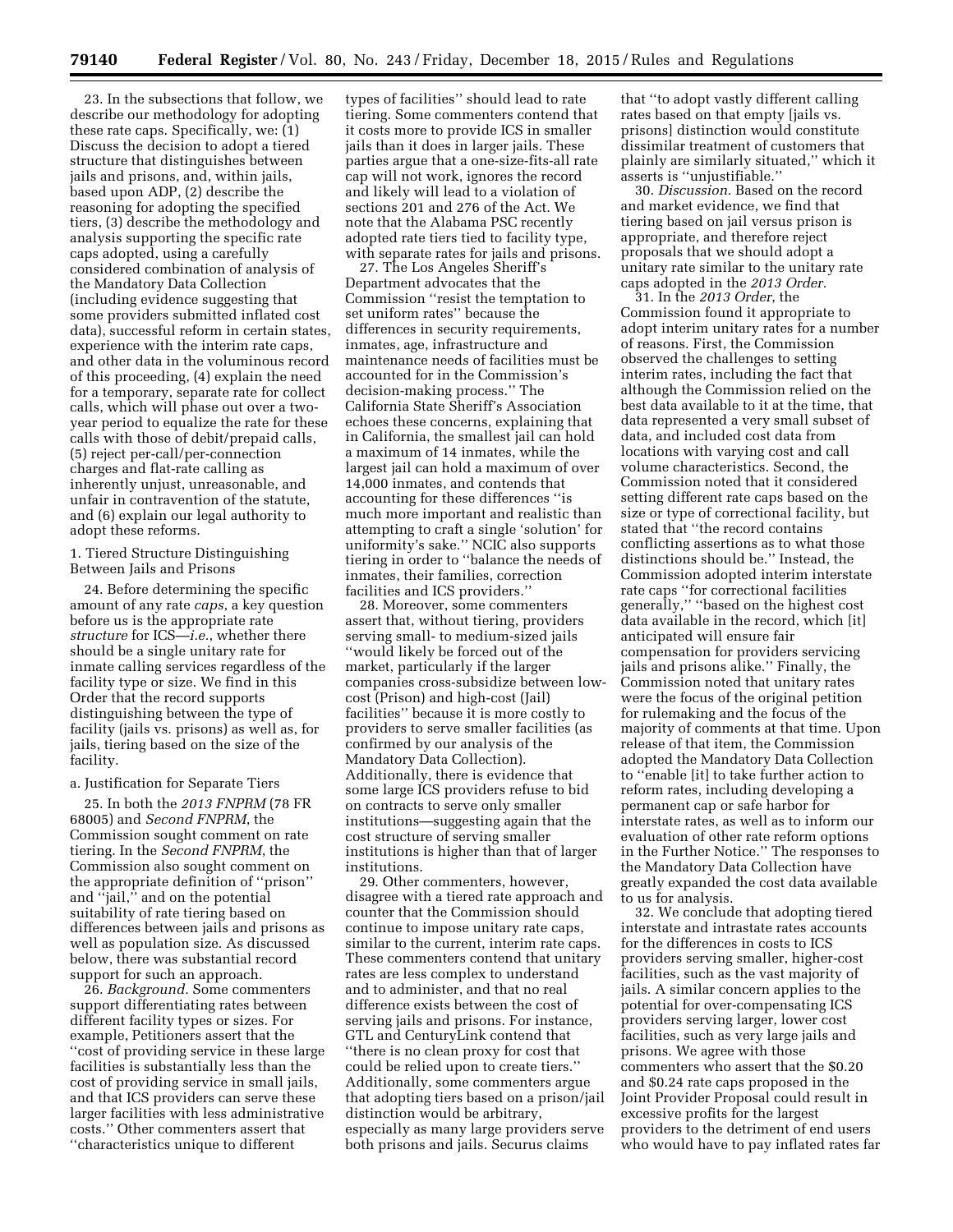above the providers' costs. For example, in the public portion of its cost data filing Securus noted that its overall cost per minute across all of its ICS contracts is \$0.1776. GTL similarly provided its overall cost per minute across all ICS contracts, which it estimated at \$0.1341. These averaged, self-reported, costs are well below the \$0.20 and \$0.24 rate caps proposed by these same providers in the Joint Provider Proposal.

33. The record, and our analysis of costs reported in response to the Mandatory Data Collection, support rate tiering because, holding other factors constant, the costs to serve prisons are lower than to serve jails. This is not surprising. Prisons typically have more stable, long-term inmate populations. For example, there is less than one percent inmate churn in prisons per week compared to an average of 58 percent inmate churn in jails. The record suggests that higher churn rates increase costs to process and grant a new inmate access to calling services, and also when an inmate exits a facility. The record also indicates that prison inmates make fewer but longer calls and providers appear to incur fewer bad debt costs when serving prisons.

34. We also find that economies of scale, such as the recovering of fixed ICS costs over a larger number of inmates, support the tiering approach we adopt today. In the *2013 Order*, the Commission noted that unit or average costs of providing ICS were decreasing as scale increased because of, for example, centralized application of security measures and ''the ability to centrally provision across multiple facilities.'' More generally, providers of ICS typically incur a range of costs that do not scale with volume, sometimes known as fixed costs. For example, the cost of a calling center is largely shared over a provider's entire operations, so the unit costs of the calling center fall quickly as call volumes increase. Similarly, the cost of connecting a facility to the ICS provider's network increases at a much lower rate when minutes of use increase. Indeed, in general, the incremental cost of a minute of use is almost zero. The Kansas Department of Corrections echoes these findings, stating in its support for rate tiering that ''[t]he cost to provide an ICS is largely driven by the size of a facility and length of stay. Larger facilities benefit from the economies of scale that allows agencies and ICS providers to spread the cost among a larger population.'' Pay Tel also reports that there are material fixed costs in providing ICS which can be distributed across larger facilities, like prisons, more readily than smaller

facilities such as jails. Indeed, many ICS providers currently offer service to multiple facilities under one contract, reflecting the benefits of centralizing fixed costs across a larger base of customers. Lastly, ongoing industry consolidation supports our finding that there are economies of scale in the provision of ICS, *i.e.*, the incentive to become more efficient through scale is an incentive for providers to enter into mergers.

35. Recent state reforms also support tiering. Indeed, the Alabama PSC recently adopted rate tiers tied to facility type with separate rates adopted for jails and prisons. In December 2014, the Alabama PSC adopted a rate structure that ''provides lower rates [for prisons] in recognition that the perminute costs for service in prisons is lower than it is for jails.'' In order ''to ensure ample opportunity to correct any funding shortfalls resulting from potential reductions in site commissions,'' the adopted rate caps included a two-year phase-down period from \$0.30/minute to \$0.25/minute for collect and debit/prepaid calling from jails and \$0.25/minute to \$0.21/minute for debit/prepaid calling from prisons, while the prison collect rate stays at the initial \$0.25/minute rate cap.

36. We disagree with assertions that a tiered rate structure would be difficult for the Commission to administer, for ICS providers to implement, and for correctional officials to oversee. Those commenters who make such assertions already charge different rates across different ICS contracts and provide no real evidence or support for why rate tiers would be any more difficult or challenging than their current approaches.

37. For all of these reasons, we conclude that adopting rate tiers based on facility type as well as size, or ADP, allows us to recognize the differences in the costs of serving facilities of different types as well as providing multiple checks to prevent gaming or manipulation as discussed below. Tiering will limit ''the impact of the higher rates to those facilities most in need, while ensuring that the vast majority of ICS calls are charged at a rate commensurate with the cost of providing the ICS service.''

# b. Determination of Facility Type and Average Daily Population

38. *Defining Jails and Prisons.* Given that our rates will differ for prisons and jails, it is necessary to define these key terms with specificity. The Commission sought comment on defining the terms ''prison'' and ''jail'' in the *Second FNPRM.* Subsequent to the *Second* 

*FNPRM,* several commenters provided suggested definitions. We have considered these submissions and adopt the following definitions.

39. Specifically, for purposes of this proceeding a jail is defined as the facility of a local, state, or federal law enforcement agency that is used primarily to hold individuals who are: (1) Awaiting adjudication of criminal charges, (2) post-conviction and committed to confinement for sentences of one year or less, or (3) postconviction and are awaiting transfer to another facility. The term also includes city, county or regional facilities that have contracted with a private company to manage day-to-day operations; privately-owned and operated facilities primarily engaged in housing city, county or regional inmates; and facilities used to detain individuals pursuant to a contract with U.S. Immigration and Customs Enforcement (ICE) and facilities operated by ICE. For purposes of this proceeding a prison is defined as a facility operated by a territorial, state, or federal agency that is used primarily to confine individuals convicted of felonies and sentenced to terms in excess of one year. The term also includes public and private facilities that provide housing to other agencies such as the State Departments of Correction and the Federal Bureau of Prisons; and facilities that would otherwise fall under the definition of a jail but in which the majority of inmates are post-conviction or are committed to confinement for sentences of longer than one year.

40. *Facility or Institution.* The record indicates concern that some ICS providers may try to take advantage of the rate tiering structure we adopt in this Order by increasing the number of ''facilities'' in which they are allowed to charge the higher rate caps adopted for smaller jails above. For example, ICS providers may do this, commenters explain, by seeking to divide a detention facility into sub-units, such as wards or wings. The Commission sought comment on these possibilities in the *Second FNPRM.* Comments received in response confirmed that concerns that providers might try to game our rules were justified. Such gaming would be contrary to this Order, and would serve to frustrate the underlying purposes of sections 201 and 276 of the Communications Act. It would allow providers to appear as though they are serving smaller jails than they actually are, even though they achieve economies of scale by combining multiple small facilities under a single contract, because they are able to centralize services, like call monitoring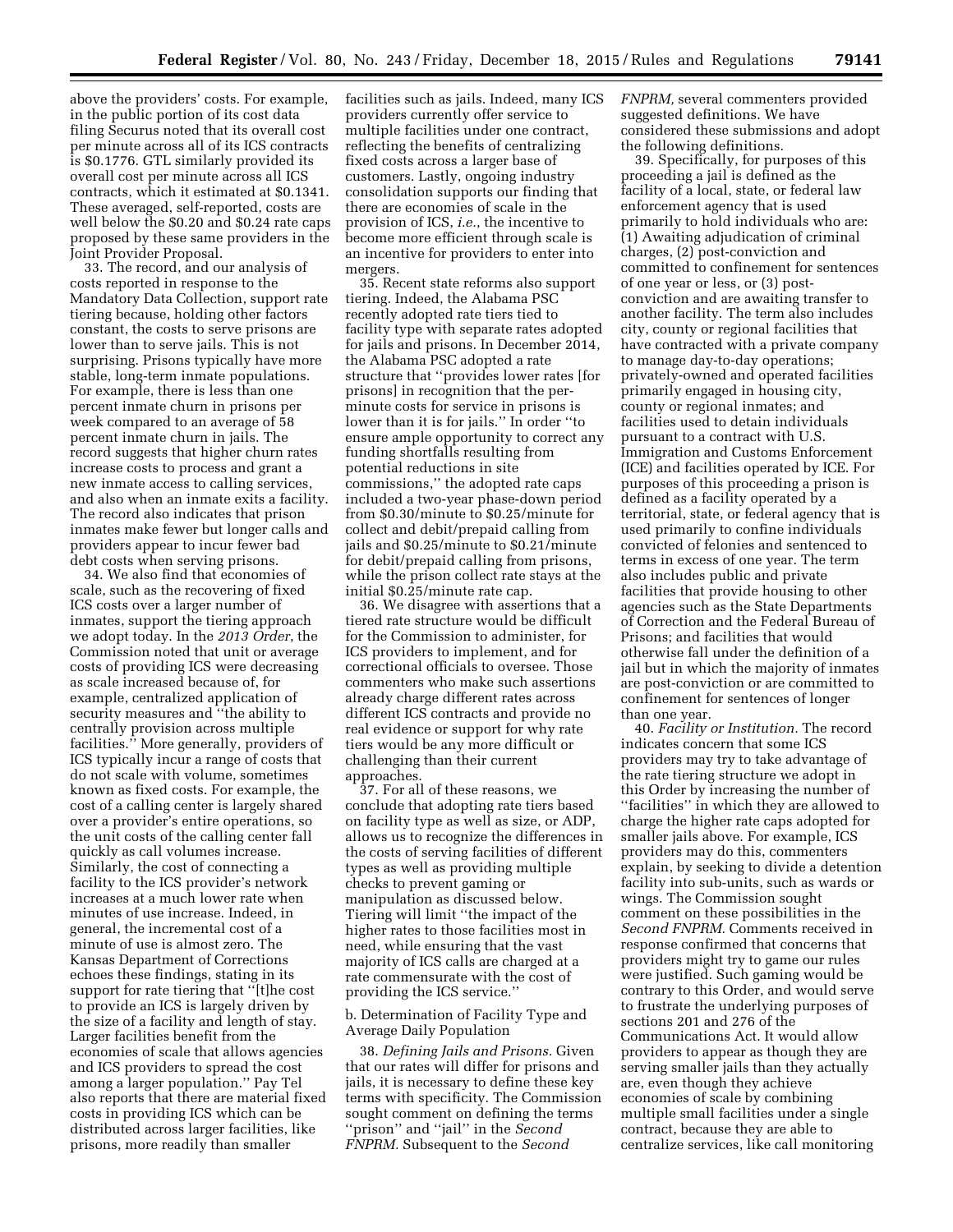and recording, thereby reducing their overall costs. In order to establish and maintain just, reasonable, and fair ICS compensation, we must consider these issues and take steps to ensure that our adopted tiered rate caps cannot be undone by gaming.

41. As such, we find that a jail, as defined above, and a prison, as defined above, cannot be divided into multiple wings, units, or wards by, for example, for the purpose of taking advantage of our tiered rate caps. If interested parties believe such gaming is occurring they may bring the issue to the Commission's attention, at which time the Commission will review the totality of the circumstances (*e.g.,* treatment of the facility under state law, relevant contracts, physical attachment or proximity of units, etc.) to determine whether unlawful gaming has occurred.

42. *Average Daily Population for Jails.*  As an initial matter, for purposes of the reforms adopted in this Order, the initial average daily population will be the sum of all inmates in a facility each day in the 12-month period prior to the effective date of this Order divided by the number of days in the year. This definition is consistent with that used by the Department of Justice's Bureau of Jail Statistics. We note that correctional institutions often publicly report their ADP. This publicly-reported population data should be used, where available, to determine the appropriate ADP for a facility. Going forward, when the relevant ADP is not publicly reported, beginning with January 31, 2017, the ADP will be calculated on a calendar year basis as the sum of all inmates in a facility each day between January 1 and December 31 of the previous year, divided by the number of days in the year. The applicable ADP will then be determined as of January 31 of each year pursuant to the ADP from the previous year and will remain in effect throughout that year. Consistent with this approach, if a correctional facility adds a new building or wing to a facility, the inmate population of the new wing will not be accounted for immediately. Rather, the inmate population of a new building or wing will first be considered in the calculations for ADP to be applied in the following year. For example, if a new wing is established anytime between January 1, 2017 and December 31, 2017, its inmate population during this time frame will be included in the ADP to be applied on January 31, 2018. We find this to be the most administratively efficient and feasible option, rather than potentially having numerous rate changes during a calendar year. New buildings or wings

may not be filled immediately, and it may take some time before population levels in a newly-established wing increase enough to push the facility as a whole into a new tier. We find these detailed definitions are necessary to ensure that end users are charged just, reasonable, and fair rates and that ICS providers receive fair compensation for the costs they incur in providing ICS to smaller and larger facilities.

43. *Categorization of Certain High-Cost Facilities.* In the *Second FNPRM*  the Commission sought comment on suggestions that it either exclude from any adopted rate caps what are reported to be high-cost facilities, such as juvenile detention facilities or secure mental health facilities, or provide a blanket waiver for such facilities. While the Commission did not request that providers separately calculate and report their costs for providing service to secure mental health facilities or juvenile detention facilities outside of jails or prisons in response to the Mandatory Data Collection, we agree with commenters that these facilities may be more costly to serve due to the smaller number of inmates. This is also consistent with our analysis above. We therefore conclude that the costs of providing ICS to juvenile detention facilities and secure mental health facilities are more akin to providing service to jail facilities. To the extent that juvenile detention facilities and secure mental health facilities operate outside of jail or prison institutions, they will be subject to the jail rate caps adopted herein.

#### 2. Tiers for Jails

44. After placing issues relating to the Mandatory Data Collection out for public comment, the Bureau reviewed written comments, met with interested parties, and adopted a template for submission of required data in the Mandatory Data Collection. In it, the Bureau directed ICS providers to document applicable costs and fees by ''contract size.'' Potential contract size categories for jails include 0–99, 100– 349, 349–999, and 1000 ADP and greater, and potential categories for prisons include 1–4999, 5000–19,999, and 20,000 ADP and greater.

45. The Commission sought comment on proposed rate tiering in the *Second FNPRM.* Pay Tel asserts that it supports three rate tiers, one for ''small-tomedium sized jails (less than 350 ADP) based on 'demonstrated operational and functional differences between prisons and jails—and the cost differences associated with [the] provision of ICS therein.''' Petitioners support a twotiered structure and suggest rate caps for

facilities with 0–349 ADP and facilities with 350 and over ADP in order to take into account the ''alleged higher costs incurred by small jails. The Joint Provider Proposal does not favor any rate tiers. Securus asserts that if the Commission adopts a tiered rate structure, ''the tiers should be defined in a way that account[s] not only for ADP but also differences in the investment required to serve a site. . . . And, as Securus previously has stated, ADP must be very closely defined such that carriers cannot game the system in the way that they report those figures.''

46. In this Order we adopt rate tiers based on the following ADP for jails: 0– 349, 350–999, and 1,000 and greater. We adopt these rate tiers for jails because we find that they most closely resemble the breakdown between small-tomedium jails, large jails, and very large, or mega-jails. We have decided not to include a 0–99 ADP breakdown in the rate tiers in part because, according to the Bureau of Justice Statistics, jails with an ADP under 99 make up less than 10 percent of the inmate population. We also believe that adopting fewer tiers than those requested in response to the Mandatory Data Collection responds to comments in the record expressing concern over potential confusion and burden of multiple rates. By adopting these tiers for jails, we conclude that our rate caps will most closely conform to the costs as filed in the record. As a group, jails are more varied than prisons and, as we have discussed herein, there are economies of scale to be gained as facility size increases. Finally, as discussed below, the data received in response to the Mandatory Data Collection support these tiers.

47. Below we explain how we have determined that our prescribed rates will allow efficient providers to recover their costs. We rely principally upon: (1) Analysis of data received in response to the Mandatory Data Collection, which shows that firms operating efficiently would earn substantial profits under our prescribed rates, (2) evidence suggesting that providers' reported costs in response to the mandatory data collection are overstated, and (3) other evidence in the record, including ICS providers' provision of service in jurisdictions with rates lower than those we prescribe here.

## 3. Determination of Specific Rate Caps

48. Having determined the basic structure of rate caps, we describe the methodology for the specific rate caps within that structure. Specifically, we find that the following rate caps will ensure that ICS rates are just,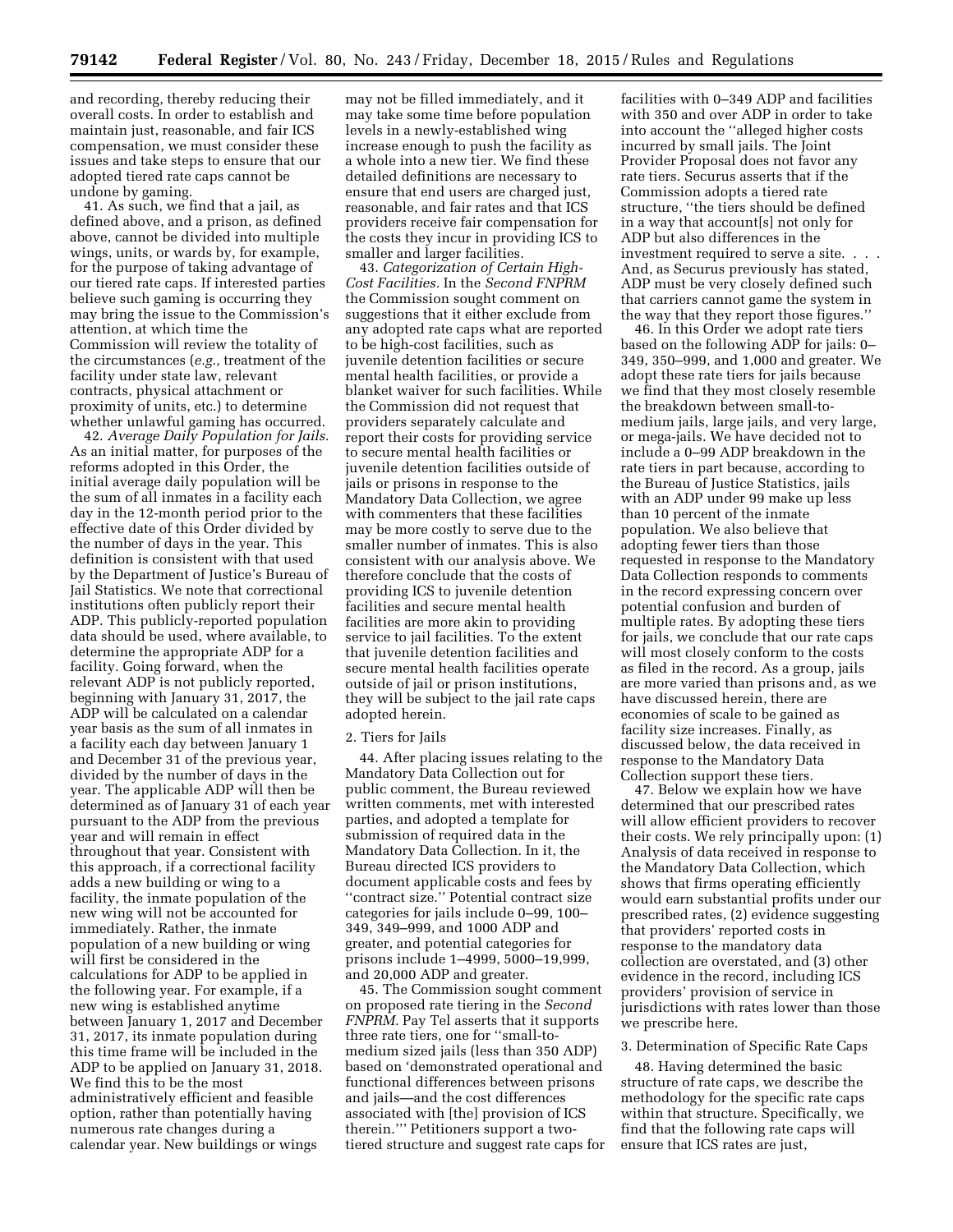reasonable, and fair for inmates, their families and loved ones, as well as the ICS providers, and will incorporate the costs associated with the necessary security protocols: \$0.22/MOU for debit and prepaid calls from jails with an ADP of 0–349; \$0.16/MOU for debit and prepaid calls from jails with an ADP of 350–999; and \$0.14/MOU for debit and prepaid calls from jails with an ADP of 1,000 or more. Debit and prepaid calls from prisons will be capped at a rate of \$0.11/MOU. Collect calls from jails will be capped at \$0.49/MOU and collect calls from prisons will be capped at \$0.14/MOU until July 1, 2017, and then transition down to the appropriate debit/prepaid rate cap.

a. Marketplace Evidence of Rates in Certain States

49. Evidence of rates at the state level generally provides further support that the rate caps we adopt today allow sufficient room for providers to earn a fair profit. As noted above, Ohio eliminated site commissions and reduced ICS rates by 75 percent to \$0.05 for Ohio Department of Rehabilitation and Correction (ODRC) facilities. West Virginia's Division of Corrections recently reviewed bids without regard to site commissions offered by the bidders (*i.e.,* the DOC did not take site commissions into account in deciding the winning bidder). New Jersey recently awarded an ICS contract for state prisons that eliminated site commission payments and reduced rates below \$0.05 per minute, yet the winning bidder, GTL, reported to the Commission average 2012 through 2013 ICS costs of [BEGIN CONFIDENTIAL] [END CONFIDENTIAL]. The Pennsylvania Department of Corrections (DOC) contracted with Securus at a \$0.059 per-minute rate for all ICS and the elimination of all ancillary fees, while offering a 35 percent site commission, even though Securus reported to the Commission that its average cost of providing ICS over 2012 and 2013 was [BEGIN CONFIDENTIAL] [END CONFIDENTIAL]. Similarly, in New Hampshire, the state DOC lowered intrastate rates to less than \$0.06 per minute with a 20 percent site commission. That providers bid for these contracts, and supply ICS at rates consistent with these constraints, strongly suggests that efficient providers can provide ICS at rates closer to \$0.05 per minute—less than half of our lowest rate cap of \$0.11 per minute. This is not surprising, as a per-minute rate of approximately \$0.05 per minute approximates the lowest average perminute costs reported to us. We observe that it is unlikely that any provider

would supply any state if the rates allowed in those states did not at least cover the incremental costs of supplying each of those states, which further suggests that reported costs may be inflated. We also note that no provider clearly argued that such rate levels are the result of cross-subsidization, and there is no data in the record to support such a conclusion. While one provider made statements unsupported by data that might be so interpreted, those statements are too vague to evaluate.

b. Analysis of Data Received in Response to the Mandatory Data Collection

50. *Rate Methodology.* In the *2013 Order,* the Commission adopted the Mandatory Data Collection to enable it ''to take further action to reform rates, including developing a permanent cap or safe harbor for interstate rates, as well as to inform our evaluation of other rate reform options in the Further Notice.'' In 2014, the Wireline Competition Bureau (Bureau) developed a template and related instructions for ICS providers to use in responding to the Mandatory Data Collection. The Commission also provided notice of the data collection, its due date, and information on contacting Bureau staff available to answer specific questions on how to comply with the filing requirement and the template and instructions. The instructions, template, and other related material were posted on the Commission's Web site, and the data collection due date was announced by Public Notice which was also published in the **Federal Register**, 79 FR 35956, Nov. 21, 2014. Responsive data were received in August 2014.

51. The Commission directed the Bureau to create the template in a manner intended to allow a provider to include all costs incurred in the provision of ICS. Without limiting or restricting costs or cost categories, the Bureau directed providers to report their ICS-related costs for telecommunications, equipment, and security, as well as any costs not captured in these categories (*i.e.,* ''other costs''). The Commission directed providers to submit the data for fiscal years 2012, 2013, and 2014, which provided the two most recent years of actual data and one year of partial actual and partial forecasted data. Providers were required to report intrastate, interstate and international ICS cost data in the aggregate for debit, prepaid, and collect calling services. For each service, providers were required to identify which costs were direct or common, and to allocate costs by facility type and size. Providers also

submitted call volume data (MOU and number of calls) for each category. The Commission received data filings from 14 of the 25 anticipated ICS provider respondents. We estimate that the 14 responding providers together represent over 90 percent of the market.

52. The debit and prepaid rate caps we adopt are based on 2012 and 2013 data submitted by the 14 responding providers. The caps rely on the 2012 and 2013 data because it represents actual, rather than projected, data, and allows averaging across the two years to account for cost variations that may occur between the years. Costs per minute were calculated using a weighted average per minute cost (which is the same as dividing aggregate costs (*i.e.,* the entirety of all costs reported by the providers for any category) by aggregate minutes of use in that category). This prevents small outliers from having a disproportionate impact on our analysis.

53. Based on the record and our analysis described below, we believe the applicable rate caps will ensure just, reasonable and fair compensation for ICS. We have relied on the cost data and allocations as submitted by ICS providers in calculating these rate caps. We note that the providers cost data reflect their determinations about how to allocate certain common costs, such as call centers and back-office operations. It is generally understood that an economically rational provider will serve a facility if it can recover its incremental cost of doing so, which the record and our analysis indicate will be the case. We take the data at face value, even though the analysis shows that there is significant evidence—both from our own analysis and commenters' critiques—suggesting that the reported costs are overstated. We also find support in the record evidence of increased demand and additional scale efficiencies, which are not included in our quantitative analysis. Our analysis and the record evidence support our conclusion that efficient providers would be able to operate profitably under our rate caps.

54. *Discussion and Analysis.* Based on the record and our own analysis described below, we find that our prescribed rate caps as outlined above are more than sufficient to allow providers to recover efficiently-incurred ICS costs (excluding reported commissions).

55. The record supports our conclusion. Coleman Bazelon, economics consultant for the Wright Petitioners, analyzed our rate caps and concluded that they ''will largely cover the individual ICS providers' costs in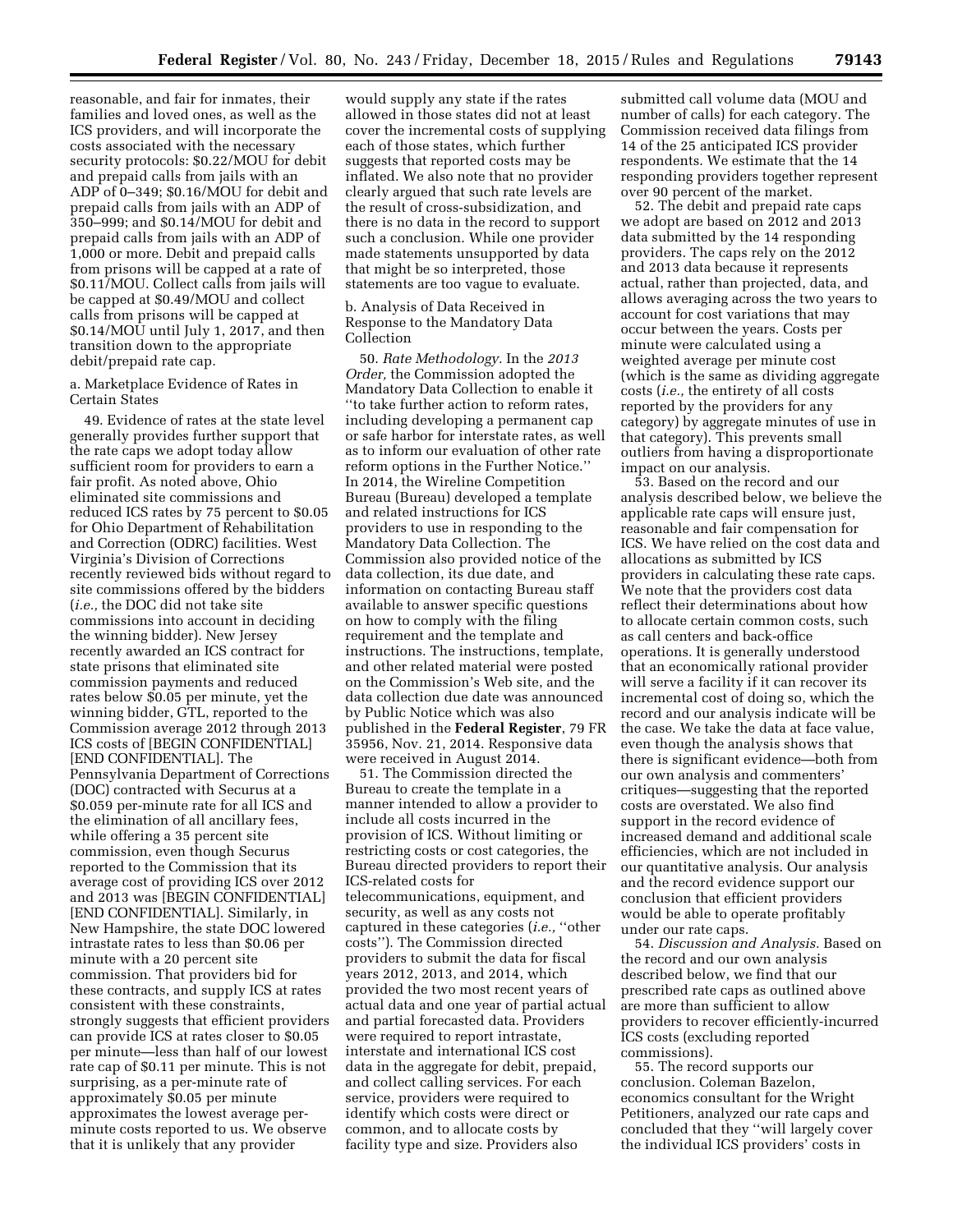providing service.'' [BEGIN CONFIDENTIAL] [END CONFIDENTIAL] The Bazelon economic analysis does not take into account the evidence that lower rates will spur demand, such that the vast majority of the industry costs will be covered by the rates adopted today.

56. ICSolutions, an ICS provider, states that it ''can comply with the proposed rules'' and notes that this ''strongly suggests that any entity failures in the industry are likely a result of inefficient operations.'' NCIC also supports our rate caps. Praeses ''believes that Providers will generally be able to provide services pursuant to these rate caps at a profit.'' Praeses also reports that interstate call volume and resulting revenue have increased since our 2013 interim reform, with facilities operated by its clients seeing approximately 76 percent interstate call volume increases and overall interstate revenue growth of approximately twelve percent. This is unsurprising, as reduced prices typically lead to higher volume. ICSolutions reports seeing call volumes increase ''by as much as 150%, and revenues increase by about 30%'' when it implements lower call rates. In addition, our rate caps are generally higher than rates that have been adopted in several states that have undertaken reform and there is no evidence in the record that such rates have made provision of ICS unprofitable. Also, nothing in the record suggests that states that have adopted such reforms are different from those states that have not adopted reform with respect to either costs or revenues.

57. Our own analysis likewise shows that the rate caps will permit just, reasonable, and fair recovery for the provision of ICS. Our approach is conservative in its analysis of both costs and call volumes (and hence revenues). It includes all the reported data, assumes they do not overstate costs, and takes no account of likely increases in call volumes that our rates would induce, thereby understating expected revenues. This analysis thus likely reflects a worst-case scenario, and, as discussed below, even in the worst-case scenario, our rates are fair and reasonable.

58. *Costs.* Our analysis of costs supports our conclusion that efficient providers will be assured just, reasonable, and fair compensation under our rate caps. In particular, based on the unaudited costs for 2012 and 2013 reported by the 14 respondents to the Commission's Mandatory Data Collection, the lowest rate cap we prescribe (\$0.11) is greater than the average per minute cost of each of the

more efficient reporting providers. Two of these providers are quite small, and operate in relatively small jails only. As a result, as discussed below, the expected efficient cost of these small providers on a per minute basis is likely higher than the efficient costs larger reporting providers face, which implies that larger providers should also be able to operate at a profit at our prescribed prices. We recognize that some providers may supply a range of services that go beyond ICS, and the prices that they charge may be used to cross-subsidize these services. However, we do not consider it appropriate for non-ICS services, such as locationmonitoring, to be paid for by inmates and their families and friends through ICS rates.

59. Further, we find that providers reporting high costs could recover those costs and receive just, reasonable, and fair compensation under our rate caps through increased efficiencies. Our analysis suggests that providers generally may have been over inclusive in reporting their costs and that the supply of ICS is not fully competitive, implying that the adopted rate caps are conservative. We also note that no providers have submitted evidence that their higher costs may be attributable to higher-quality or more technologicallyadvanced ICS.

60. Other evidence reinforces our view that respondents' reported costs may in some cases exceed economic costs, and lead us to conclude that our prescribed rate caps will allow efficient firms to recover their economic costs, including a reasonable return. For example, the average per-paid minute cost of each of the seven largest firms substantially exceeds the average perpaid minute average cost of each of three smaller providers. This data point suggests these larger firms are either economically inefficient or that they overstated their costs of ICS provision. On one hand, if there were economies of scale or constant returns to scale in production of calls or call minutes of use, then larger firms would have lower or the same average costs as the smaller firms, implying that these larger firms' reported costs are above efficient levels. On the other hand, if there were diseconomies of scale (that is, the average per-minute cost rises with MOU volumes), then these firms are inefficiently large (they would be more effective broken up into smaller firms), and we should not subsidize that anomaly.

61. More generally, we find above that average costs should fall with the provider's size. However, the reported data (implausibly) show only a very

weak negative relationship between average costs and the number of calls or MOU. Similarly, the data (again implausibly) do not support *a priori*  assumptions about underlying costs. For example, regression analysis indicates that the firms' costs were highly correlated with different measures of MOU, type of call, and facilities serviced. However, in most specifications the coefficients associated with the MOU and call variables were implausible: they were typically well above the expected marginal cost of an additional MOU. Further, in some specifications, the differences between the marginal costs of different types of calls were implausibly large and statistically significant. Both of these facts (the lack of scale economies in call production and minutes of use and oddities about reported marginal costs) suggest that the data do not reflect the actual economic costs of supply and lead us to doubt the extent to which reported costs accurately reflect efficient costs. Additionally, reinforcing our view that reported costs are inefficiently high, there is evidence that some of the providers' costs include services that are not directly related to the provision of ICS. In short, all these observations make it all the more likely that our prescribed rate caps would allow an efficient provider to earn economic profits.

62. There is also evidence that competition to supply ICS may not always be robust, which in turn suggests providers are able to earn more than economic costs, and if faced with lower revenues, may remain profitable. The most important evidence in this last respect is that the providers' unaudited cost data show that roughly similarly situated providers have substantially different costs. This not only suggests that the higher cost providers are unlikely to be economically efficient, but also that if they were to operate more efficiently, they would have no difficulties in recovering their economic costs. For example, a lack of robust competition would explain why the reported cost data does not seem reflective of underlying costs (a result that is inconsistent with effective competition). Analysis of that data also finds a tight relationship between costs and output levels, both when commissions are included and excluded. This suggests a high degree of homogeneity in the industry between reported costs (with and without commissions) and output. One might expect such results if all bids for ICS were either competitive or noncompetitive, but, as noted, other aspects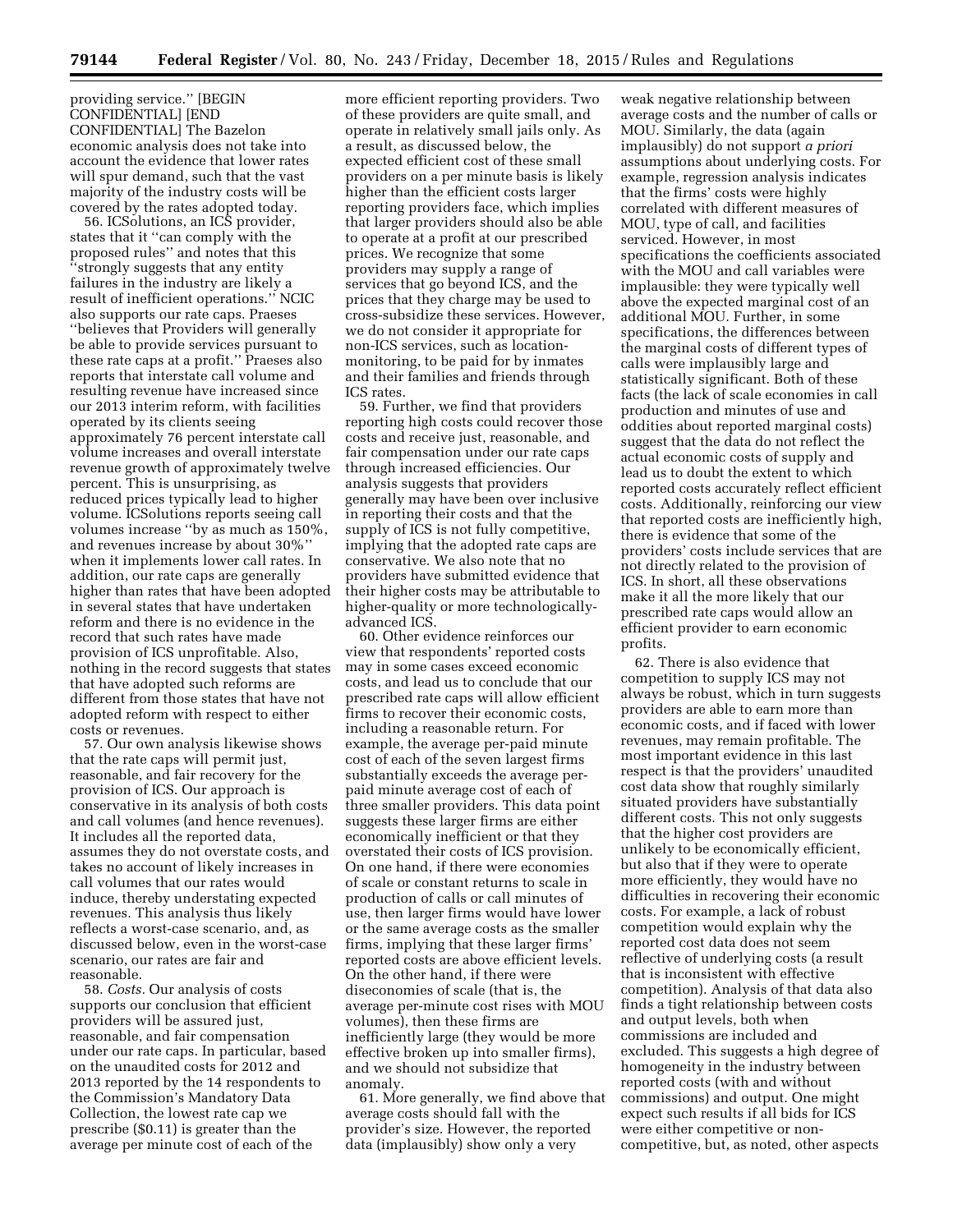of the cost data are inconsistent with competition, and other evidence suggests competition, if it exists, is not found everywhere.

63. Two of the six smallest responding providers when ranked by paid MOU would earn substantial imputed profits at our prescribed rates. For example, over 2012 and 2013, [BEGIN CONFIDENTIAL] [END CONFIDENTIAL] had an average per paid minute cost of \$0.05 (and a similar average per all minute cost) when rounded to the nearest \$0.05, earning imputed profits of well over 200 percent. Similarly, in 2012 and 2013, [BEGIN CONFIDENTIAL] [END CONFIDENTIAL] had an average perpaid minute cost of \$0.10 when rounded to the nearest \$0.05, earning imputed profits in excess of 100 percent.

64. In contrast, our conservative approach imputed reductions in providers' ability to recover costs under our initial rate caps to seven of the reporting providers, but we find that all of these providers would be highly profitable if their cost structures resembled those of the two small efficient firms we identified. Four of these are among the six smallest responding providers. Each reported average per-paid minute costs over 2012 and 2013 of \$0.25 or higher. That is, in all cases their average per-paid minute costs were more than two and a half times, and in some cases several multiples of, the highest paid MOU average cost of the two small providers with imputed profits. Consequently, if these four providers' average costs were halved, so that they still exceeded those of the two small providers with imputed profits, then all four would operate at a profit given our conservative revenue assumptions. The remaining three providers with imputed reductions in cost recovery are considerably larger than the two small providers with imputed profits discussed above, and more than one supplies services in prisons as well as jails. Yet, each has an average per-paid minute cost that is at least three times as high as that of [BEGIN CONFIDENTIAL] [END CONFIDENTIAL] (which we found to have large imputed profits). Again, if these providers' costs were considerably closer to, but still well above those of [BEGIN CONFIDENTIAL] [END CONFIDENTIAL], then they would be able to earn profits while charging rates consistent with our prescribed rate caps. In the two subsequent years, providers' ability to recover costs would change, but in all cases if these providers were as efficient as the two efficient providers discussed above, they would earn an

economic profit in all of the years discussed.

65. *Revenue.* Turning to revenue, our analysis likewise demonstrates that our rate caps permit fair, reasonable, and just compensation. Once again, we take the provider's data as filed despite the evidence that they are overstated. Moreover, even assuming the same call volumes as experienced in 2012 and 2013, no other revenue sources, and no improved efficiency in service provision, we can impute in the initial year that all providers, if operating efficiently, would be profitable under our prescribed rate caps. With more realistic assumptions (greater call volumes, revenues from ancillary services, and productivity improvements), it is likely that any provider facing imputed revenue reductions in the range of 10 percent would remain profitable even if its reported costs were not overstated (and we find to the contrary). For example, for the reasons described below and based on record filings, capping rates is likely to increase minutes of use, thus raising revenues, and this would likely make up for such imputed reduction in revenue. The few remaining providers potentially could face larger imputed reductions in revenue (assuming their reported costs were efficient). However, these providers have reported costs significantly higher than the industry average, even more strongly suggesting that they are likely to be inefficient providers. In any event, to the extent such providers can demonstrate that they are unable to receive fair compensation under our rate caps, they would be eligible to seek a waiver as described below.

66. In short, our revenue estimates are likely understatements, for the reasons described below. We also find that many of the providers' reported costs are likely to be higher than efficientlyincurred costs, and this is specifically the case for the carriers just discussed. Consequently, we have a high degree of confidence that our prescribed caps would allow efficient providers of ICS to operate profitably.

67. Our revenue imputation likely underestimates the actual revenues providers would obtain for four reasons. First, our analysis does not take into account the demand stimulation from lower rates. But there is substantial record evidence showing that, to the extent that our caps lower existing rates, they will increase minutes of use and raise provider revenues.

68. Second, we impute rates that in some cases will be lower than the rates the providers may actually charge. The resulting revenue underestimate could

be material for six of the providers for which we impute losses at our prescribed rate caps, meaning that as a practical matter they could make up for any shortfall. All these providers have jail contracts with ADPs of at least 350, and some of these providers have a large number of such contracts. To estimate each provider's revenues under the rate caps we adopt today, we calculate the revenues the provider would have earned given the MOU the provider reported for 2012 and 2013 for debit and prepaid calls in the three different jail size categories, 0–349, 350–999, and 1,000+, for prisons, and for collect calls (so, for example, if a carrier had 1,000 debit MOU in the 0–349 category, we assume the provider would earn \$220 (= 1,000\*\$0.22)). This approach can understate revenues because providers reported contracts according to *the sum of the ADP of the facilities covered under the contract,* but in some cases providers will charge different rates in different facilities supplied under the same contract. In that case, when the contract has an ADP of 350 or more, but the provider serves under the contract jails with an ADP that is lower than the contract ADP, our estimate will understate the revenues they would have earned if our prescribed rates were applied. For example, a contract with an ADP of between 350 and 999 that currently sets different rates for different facilities might cover three jails, each with an ADP of 150. In that case, while we would impute a rate of \$0.16 to the prepaid and debit MOU reported under that contract, in reality the provider could be entitled to the \$0.22 rate cap on all those MOU. Similarly, all jails reported under contracts with an ADP of 1,000 or more were imputed the debit and prepaid rate of \$0.14, but some of these jails could have ADPs of less than 1,000, and in some cases of less than 350. If the contract specified separate rates by facility, then the provider could be entitled to either the \$0.16 or the \$0.22 rate in those smaller jails.

69. Third, our analysis also does not take into account the caps that we impose on ancillary service charges, which likely will lead to an increase in minutes of use. Finally, our analysis does not take into account the fact that international calls are not subject to our rate caps and therefore, such calls will produce more revenue than reflected.

70. A few providers, including GTL, Securus and Telmate, contend that our rate caps are too low and will not allow them to recover their costs. Others assert that our rate caps may be too low with respect to particular facilities. Some representatives of jail facilities express concern that the provision of ICS in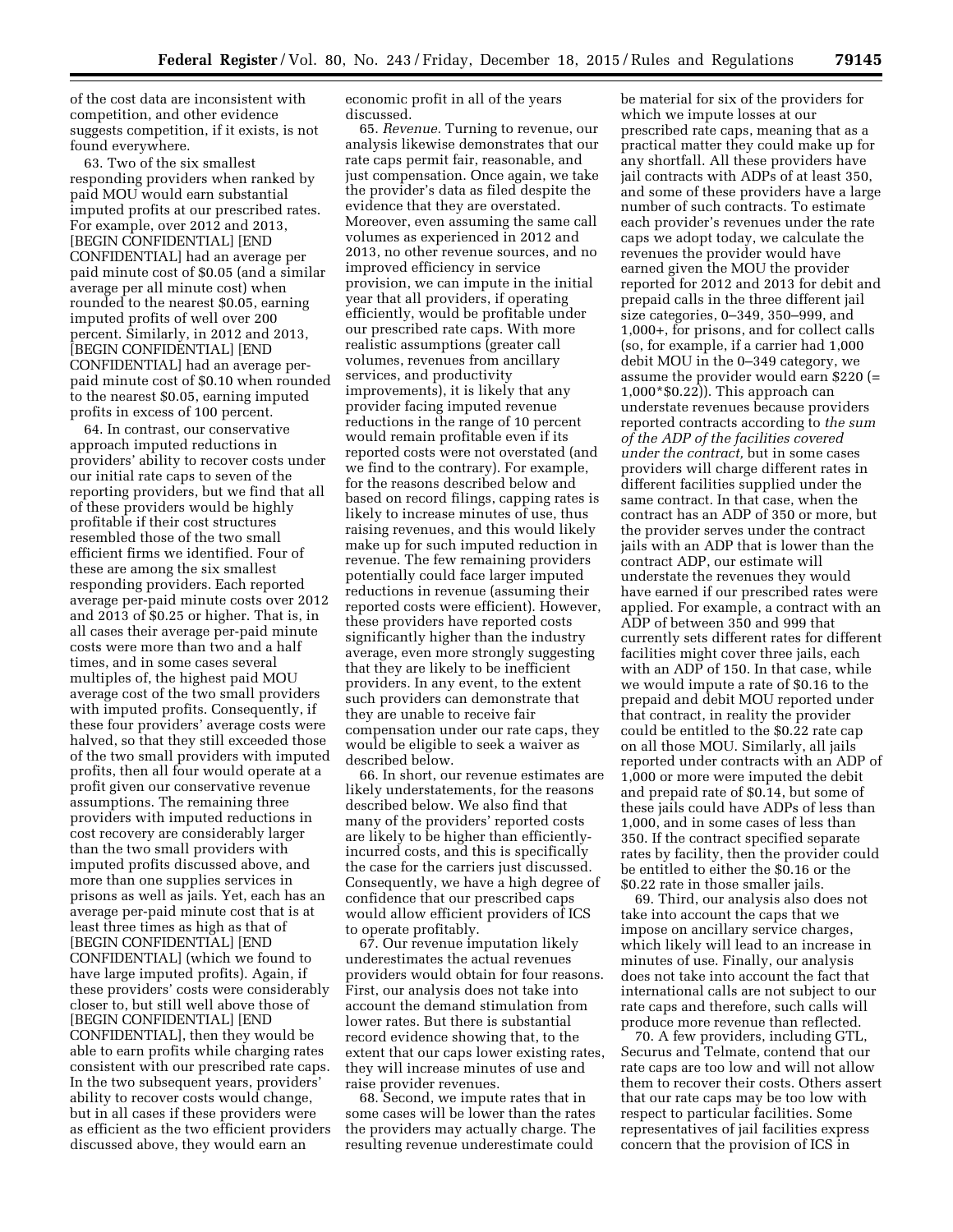their facilities may be in jeopardy. Based on our analysis and the record, we find these assertions unpersuasive. Several providers dispute their claims, noting that GTL, Securus, and Telmate failed to break out their costs by facility type, and proposed rate caps well above their reported average costs over both prisons and jails. As a result, ''any claim that the Commission's draft rates are demonstrably below carriers' reported costs is wholly unsubstantiated and without merit.'' Our analysis indicates that the rate caps we adopt will permit just, reasonable, and fair compensation. Moreover, we expect that the reforms adopted will lead to increased minutes of use, incentivize increased efficiency, and permit providers to generate increased revenues. Thus, we do not believe that there is a reason for service to facilities to be in jeopardy but, as noted below, there is a process for considering any unique circumstances that may justify a waiver to ensure fair compensation.

c. Evidence That the Mandatory Data Collection Likely Overstates Providers' **Costs** 

71. In addition to the analysis detailed above, evidence in the record suggesting that a number of ICS providers overstated their costs in response to the Mandatory Data Collection provides us with further comfort that the rate caps adopted today are appropriate and ensure fair compensation to the providers.

72. For instance, providers were directed to file a Description and Justification (D&J) with their Mandatory Data Collection response to document and explain their cost submissions. Three providers did not submit a D&J to the Commission. The D&Js received varied widely in detail and thoroughness. Five providers (CenturyLink, GTL, Pay Tel, Securus, and Telmate) claimed a cost of capital of 11.25 percent in developing their cost data submission. (While other providers did not specify a cost of capital, given the length of this proceeding and the fact that the Commission clearly signaled its focus on setting appropriate ICS rates, as well as the fact that these respondents are sophisticated parties, we think that it is reasonable to assume that all responding providers included a cost of capital whether they specified it or not.) The cost of capital has to be estimated and their estimate of 11.25 percent might be significantly higher than the prevailing cost of capital for companies that provide telecommunication services. In any event, none of these companies submitted evidence as to their costs of

debt or equity capital or capital structure, the three components of the cost of capital, and so have not justified any cost of capital estimate. In addition, several providers (Securus, Telmate, and CenturyLink) included in their costs financing items as well as interest expense, which is included in the cost of capital. This suggests that these providers, and possibly others, have over-estimated their capital costs, potentially double-counting their cost of debt. The five providers that specifically reported using 11.25 percent account for a large portion of the market, and thus a commensurate weight is reflected in the weighted average caps that we calculate. Consequently, in the unlikely event that a provider omitted its cost of capital, the omission is unlikely to have a significant impact on the weighted average caps. We also note that the Bureau has recommended to the Commission that a zone of reasonableness for the Weighted Average Cost of Capital (WACC) is between 7.39 and 8.72 percent.

73. We also find that the manner in which the data was collected and the clearly-stated purpose of the data collection, which occurred in the context of a Commission effort to set caps on ICS rates, gave providers every incentive to represent their ICS costs fully, and possibly, in some instances, even to overstate these costs. For example, one provider noted in its D&J that it even included in its ICS-related costs amounts for dues, subscriptions, entertainment and meals. We question the appropriateness of including such costs as ICS-related costs but as noted below we accept these reported costs without discounting or manipulating them. We have observed that at least one reporting provider did not actually calculate the percentage of traffic for each service (debit, prepaid or collect) represented but rather used the same percentage for each and merely offered a ''guess'' in reporting its 2014 data projections. This information forces us to call into question the accuracy of this provider's data and how rigorous this provider was in preparing its Mandatory Data Collection response. That the adopted rate caps include such costs, as well as the costs of international calls that are not subject to our rate caps, causes us to conclude that the adopted caps are generous. An analysis of the adopted rate caps shows that some providers will recover more than their stated costs, while others will recover less (because the caps are based on weighted industry averages but, as explained above, we believe all

providers can more than recover the efficient costs of ICS supply).

74. Moreover, comments in the record have also highlighted how the data likely overstate costs. For example, the Petitioners' economist, Coleman Bazelon, and Pay Tel's economic consultant Don Wood identified problems they observed with the data. Dr. Bazelon also reported that, based on an analysis that included information not included in the provider's Mandatory Data Collection submissions, the reported costs of Securus and GTL ''include many incorrectly calculated additions such as inappropriately recoverable financing costs.'' Dr. Bazelon reports that, [BEGIN CONFIDENTIAL] [END CONFIDENTIAL].

75. After recalculating the providers' costs, Dr. Bazelon then concludes that their reported costs should be discounted by approximately [BEGIN CONFIDENTIAL] [END CONFIDENTIAL]. While we do not discount the costs as recommended by Dr. Bazelon and, instead, take a more conservative approach of using the data at face value, this analysis underscores that the data submitted likely overstates costs and, as a result, the rate caps we adopt today are conservative.

# d. Alternative Proposals in the Record

76. Numerous commenters have submitted rate reform proposals in the record. The Petitioners, along with several public interest groups, initially urged the Commission to adopt a \$0.07 per minute rate cap for all interstate debit, prepaid, and collect calls, with no per-call charge, and no ancillary fees or taxes allowed. GTL, Securus, and Telmate, who describe themselves as ''the primary providers of inmate calling services . . . in the United States and represent[ ] 85% of the industry revenue in 2013,'' jointly filed a proposal to comprehensively reform all aspects of ICS. The Joint Provider Proposal urges the adoption of rate caps of \$0.20 per minute for debit and prepaid interstate and intrastate ICS, and \$0.24 per minute for all interstate and intrastate collect ICS, effective 90 days after adoption of a final order. The Joint Provider Proposal does not indicate that it is based on cost data received in response to the Mandatory Data Collection. In addition, the Joint Provider Proposal was signed by only three of the 14 ICS providers that responded to the Mandatory Data Collection. Pay Tel submitted what it calls an ''Ethical Proposal,'' in which it proposes rate caps of \$0.08 per minute for all prisons regardless of population, \$0.26 per minute for jails with 1–349 ADP, and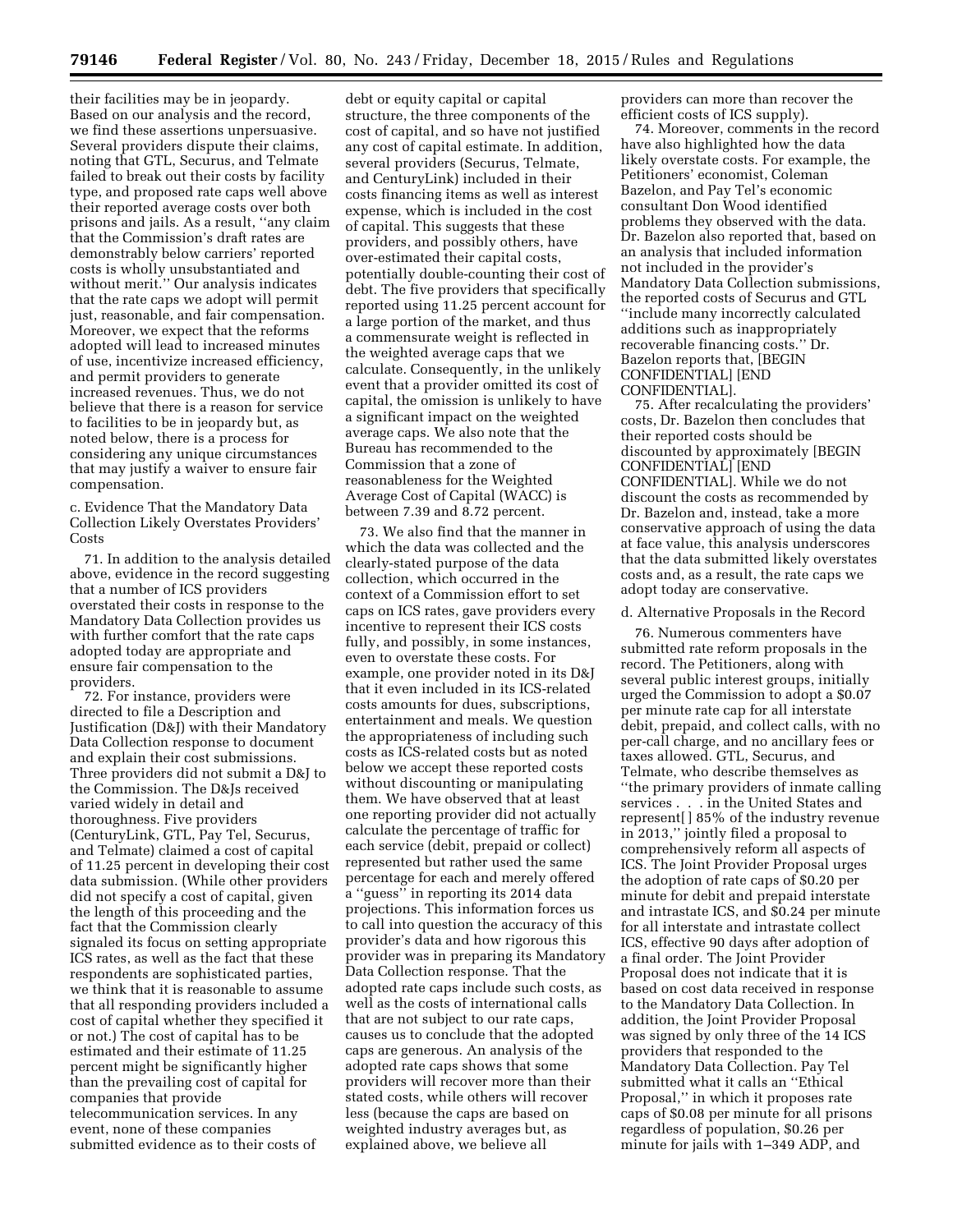\$0.22 per minute for jails with 350 plus ADP. The Commission sought comment on these proposals in the *Second FNPRM.* 

77. In response to the *Second FNPRM,*  Petitioners submitted another reform proposal. The Petitioners propose a rate of \$0.08/minute for prepaid and debit calls and \$0.10/minute for collect calls from all prisons and jails with over 350 beds. Petitioners propose a rate of \$0.18/ minute for prepaid and debit calls and \$0.20/minute for collect for facilities with fewer than 350 beds. Petitioners suggest that the Commission adopt these tiered rates to account for higher churn rates, increased non-revenue calls, and higher bad debt issues experienced in smaller facilities. In its comments to the *Second FNPRM,* PPI supports a cap of \$0.05 to \$0.07 per minute.

78. Several commenters submitted economic justifications for their rate proposals, each of which relied on a slightly different subset of the data in the Mandatory Data Collection. For the reasons described below, the Commission declines to adopt any of these proposals.

79. After comments were received in response to the *Second FNPRM,* Pay Tel filed an additional proposal based on its economic consultant's analysis of the data filed in response to the Mandatory Data Collection. The company proposes tiered per-minute rate caps, for all call types, plus institution cost recovery amounts to be added to those caps. The rates (rate cap plus additional facility cost recovery) would range from \$0.10/ min for prisons to \$0.29/min for jails of 0–349 inmates. Specifically, Pay Tel's economic consultant, Don Wood, excluded from his analysis, and subsequent proposed rate caps, the data from ATN, Encartele, and Protocall because he did not receive data from those providers, and from Combined Public Communications, Custom Teleconnect and Correct Solutions, because he deemed them ''unreliable for the purpose at hand.'' Mr. Wood then observed that the remaining eight reporting ICS providers' data included no description of how their cost studies were performed, and stated that ''a number of the studies are decidedly imperfect, and more complete documentation would certainly be desirable.'' Regardless, Mr. Wood suggested that ''key results of these studies should be relied upon by the Commission when making any decisions regarding the level and structure of ICS costs.'' We conclude that our approach is more appropriate because it includes data from all providers, rather than excluding six of the fourteen reporting providers' data.

This approach is less reliable than our rate caps because of its selective nature. While we agree that the data are not perfect, we do not believe it is appropriate to ignore the filed data and we find Mr. Wood's rationale for excluding certain providers' data unpersuasive without additional justification. As such, the rate caps adopted herein are derived from all data filed in the record.

80. In comments to the *Second FNPRM,* the Wright Petitioners' economist, Coleman Bazelon, identified problems he observed with the data received in response to the Mandatory Data Collection. For example, Dr. Bazelon identified inconsistencies in how providers categorized and allocated costs. Dr. Bazelon then discussed the rate caps that the Wright Petitioners' proposed in their comments. These rate caps were based on Securus' and GTL's average cost data, which Dr. Bazelon then discounted because of concerns regarding Securus' cost-reporting methodology. As noted above, Dr. Bazelon found errors in Securus' and GTL's submissions, which led them to likely overstate their reported costs. After adjusting for these errors, the Wright Petitioners suggest that an appropriate rate cap for service to prison facilities should be \$0.08/minute for debit/prepaid calling and \$0.10/minute for collect calling.

81. We appreciate Dr. Bazelon's analysis highlighting that the data are likely to be overstated, but we do not believe it is appropriate for our purposes. Dr. Bazelon's analysis suggests that one provider may have overstated its costs by some significant amount. We find Dr. Bazelon's analysis of the submitted data troubling and believe that his conclusions, if true, might support discounting cost data from certain providers. (We note, however, that our filing instructions did not specify in detail how providers should account for the data that Dr. Bazelon discussed, although we required providers to identify and explain all costs in the accompanying Description and Justification. The lack of specific instruction regarding the method of cost reporting should not have been interpreted as license to manipulate or over-report cost data, and the reference to the penalty for willful false statements should have made that evident.) While we are concerned that the analysis from Dr. Bazelon suggests that costs were overstated, we do not believe it is appropriate to adopt a rate cap based on discounting a single provider's costs when we have data from 13 other providers. In addition, we determine above that we should not

manipulate the data but more conservatively accept the providers' costs as filed to avoid potentially arbitrary means of working with the data.

82. Alabama Public Service Commission Utility Services Division Director Darrell Baker likewise reviewed the data. His proposal includes four tiers each for prisons and jails, based on inmate population, with both rate caps and additional facility cost-recovery amounts, yielding rates ranging from \$0.12/min (prisons with more than 19,999 inmates) to \$0.25/min (jails of less than 100 inmates). In support of his proposal for prison rates, Mr. Baker relied on cost data from only seven of the reporting 14 providers. He excluded from his rate cap and cost-recovery calculations the seven smallest reporting providers, on the basis ''that the . . . [remaining] providers serve the overwhelming majority of jails and prisons and that . . . an analysis of their data should provide accurate and reliable results that are applicable across the entire industry.'' In support of his proposal for jail rates, Mr. Baker relied on data from only six of the reporting providers, excluding one of the seven remaining providers' data because that ''[o]ne provider's cost per MOU deviates substantially from the cost per MOU of other providers.'' We find Mr. Baker's approach problematic because it eliminated the higher cost data in the

record. Put another way, the seven smallest providers submitted what were among the highest reported costs of providing ICS and the other excluded provider by process of elimination must be a larger provider that is responsible for a more-significant portion of ICS minutes of use. Additionally, Mr. Baker appears to have given no consideration to potential justifications, if any, for that provider's higher costs. We are unable, on the record before us, to exclude providers' reported data in calculating the appropriate rate caps.

83. The comments in the record largely agree that the data are problematic but disagree on the reasons why and the overall effect on the reported data. Each analysis described above is based on a different data set and criticizes the data for slightly different reasons. We take seriously the concerns that the commenters have raised about inconsistencies in the data, and for at least some of the reasons described above, conclude that the reported data likely overstates the providers' actual costs. But, as explained herein, we are unable to agree with and do not adopt any of the commenters' choices about which data to exclude or discount.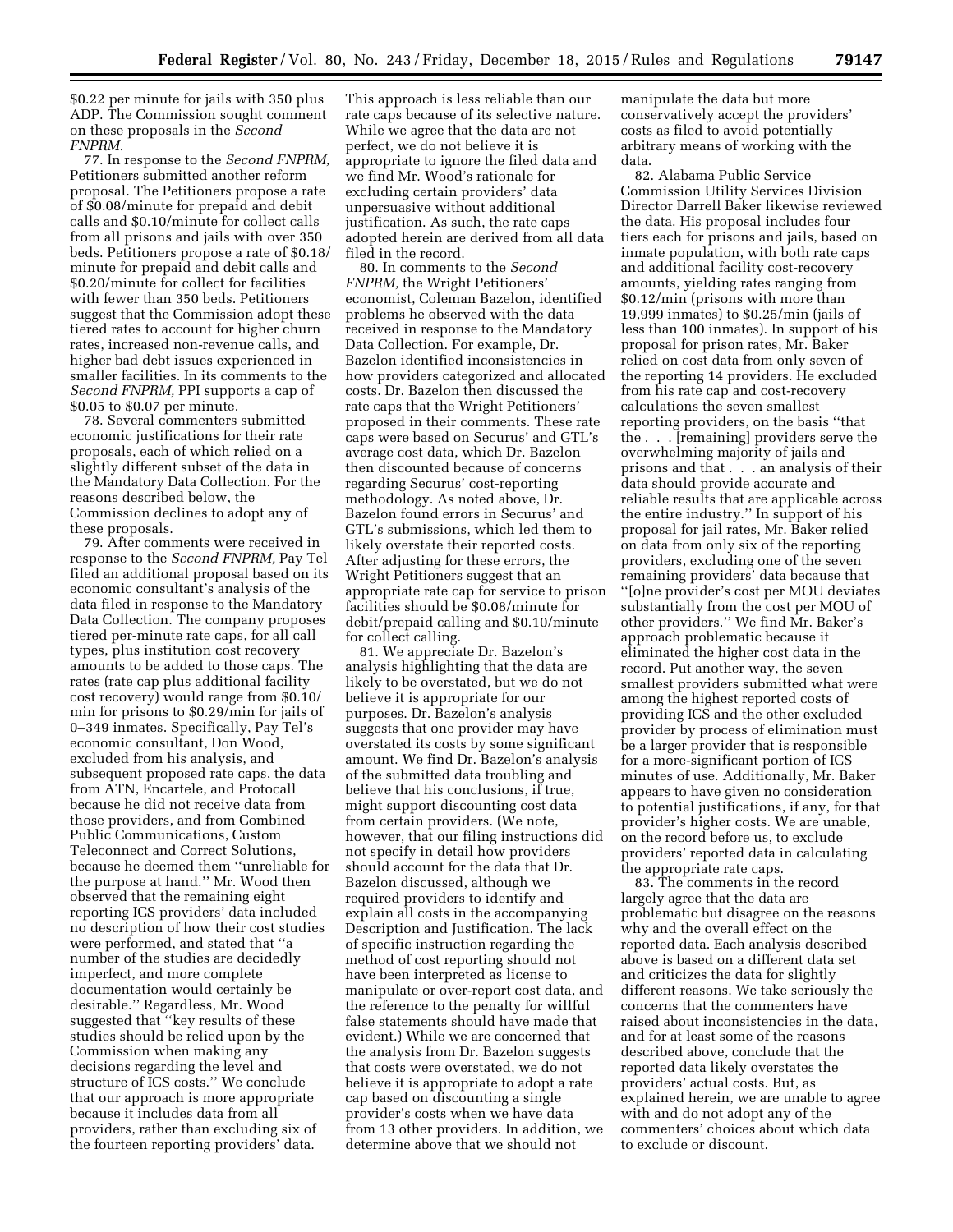#### e. Rate Caps for Collect Calls

84. In this section, we conclude that it is appropriate to put in place a temporary, distinct rate structure for collect calls, with a two-year phase down after which rate caps for collect calls will be the same as those of debit and prepaid calls.

85. In the *2013 Order,* the Commission established a rate cap for interstate debit and prepaid calling and a separate rate cap for interstate collect calling. The interim interstate collect calling rate cap was \$0.25. In setting this separate rate cap, the Commission recognized that, based on the data available at the time, collect calling can be more expensive for ICS providers to offer than debit and prepaid calling. The Commission encouraged facilities to move away from collect calling, noting that the use of prepaid calling helps called parties to better manage their budgets for ICS, thus making end-user costs for maintaining contact more predictable. The Commission also noted that debit and prepaid calling address the problem of call blocking associated with collect calling by enabling service providers to obtain payment for calls up front, thus eliminating the risk of nonpayment.

86. In the *Second FNPRM,* the Commission sought comment on retaining the differentials between debit/prepaid and collect calling. The Commission noted that data received from the Mandatory Data Collection suggest that collect calling costs are higher than costs for prepaid and debit calls, and that collect calling accounted for less than nine percent of revenue producing minutes in the data collection in 2013. Commenters suggest that collect calling is more costly to provide because of bad debt, billing costs, uncollectible debts and issues related to collection of non-payment. For example, some commenters still assert that the Commission should adopt a higher rate cap for collect calling, largely because of the higher costs associated with collect call service. The Commission, along with several commenters, has noted that use of collect calling in correctional facilities has dropped significantly in recent years. Data received in response to the Mandatory Data Collection confirm this decline. Between 2012 and 2014, collect-calling minutes of use decreased over 50 percent, from 15 to 7 percent of minutes of use. CenturyLink recently told the Commission that ''that traditional collect calling represents a small and *declining* percentage of inmate calls.''

87. Based on our analysis of the record, including data submitted in response to the Mandatory Data Collection, we predict that collect calling usage will continue to decrease in the future. We do not want to include high collect calling costs in debit and prepaid rate tiers because that would compel the majority of ICS end users that do not use collect calling to subsidize such calls. In light of that concern, and because we continue to encourage correctional institutions to move away from collect calling, as the Commission did in the *2013 Order,* we adopt a separate rate cap tier for collect calling. This separate tier is consistent with the Commission's prior actions in adopting a separate collect calling rate tier based on data indicating that collect calls were more expensive than other types of ICS calls. Since the adoption of our interim rate caps, only one provider has been granted a waiver based on an assertion of unreasonable or unsustainable rate caps, further supporting the reasonableness of the rate of the interim collect calling rate caps.

88. We adopt a collect calling rate cap based on the cost data received in response to the Mandatory Data Collection, as well as a two-year stepdown transitional period, as follows. First, we adopt a collect calling rate of \$0.49/per minute for all jails and \$0.14 for all prisons until July 1, 2017. Beginning July 1, 2017, we adopt a rate of \$0.36/per minute for jails of 0–349 ADP, \$0.33/per minute for jails of 349– 999 ADP, and \$0.32/per minute for jails of 1,000 or greater ADP, and \$0.14/per minute for all prisons. This rate is halfway between the initial rate and the rates that are adopted in this Order for debit and prepaid calling. Finally, effective July 1, 2018 and beyond, we adopt a collect calling rate of \$0.22/per minute for jails of 0–349 ADP, \$0.16/per minute for jails with 359–999 ADP, and \$0.14/per minute for jails of 1,000 or greater ADP, and \$0.11/per minute for all prisons, in order to arrive at rates that are identical to those adopted in this Order for jails and prisons and the respective tiers therein.

89. We conclude that these separate tiers for collect calling rates will phase out after a two-year transition period. This two-year framework is justified by the data filed in response to the Mandatory Data Collection, showing that collect calling volume is decreasing and will most likely be at a nominal level in two years. By adopting a twoyear glide path, the rates ICS providers are permitted to charge phase down over time, with certainty and sufficient time to adapt to a changed landscape

that includes reduced use of collect calling overall. We find that this transitional approach will be administratively efficient for both providers and the Commission, as it involves a straightforward two-year step-down process and reflects our expectation that providers will gain efficiencies in their contracts and collect calling, and that they will thus more easily adjust to the lower rate caps adopted for debit and prepaid calling.

90. Moreover, the record supports a uniform rate for collect calls. Indeed, several commenters no longer support a separate rate cap for collect calling, indicating that collect calling costs may not, in fact, differ significantly from debit or prepaid calling costs, or that collect calling accounts for a relatively small portion of calls. The record indicates that this is because correctional institutions favor debit or prepaid calling over collect calling. For example, when the Commission adopted the *2013 Order,* evidence in the record indicated that collect calling was the only ICS option offered in four states and now the record indicates that collect calling is the only ICS option in one state. As the Commission has stated previously, we encourage providers and facilities to move away from collect calling for the many efficiencies and cost savings that other types of calling offer. Finally, we find that a two-year transition will allow the Bureau to monitor collect calling and address any potential traffic arbitrage issue that might occur if providers shift calling patterns to take advantage of the higher collect calling rate caps.

91. We acknowledge that the collect calling rate caps will be higher in year one than several of the collect calling caps proposed in the record. We expect that these caps will serve as backstops, not a target for providers, as efficiencies are gained by providers, and contracts are changed, or new contracts are entered into between parties. As discussed above, we expect that the trend towards declining collect calling volume will continue, and the adopted rate caps may be further modified in response to further data received as part of the MDC adopted herein.

92. We delegate to the Bureau the authority to seek comment on the possibility of adjusting the adopted collect calling rate cap if necessary to address any gaming issues that may arise prior to completion of the phasedown. As part of the annual reporting and certification requirement adopted herein, the Bureau will be monitoring collect call volume in order to review trends and to ensure that gaming does not occur. As discussed below, the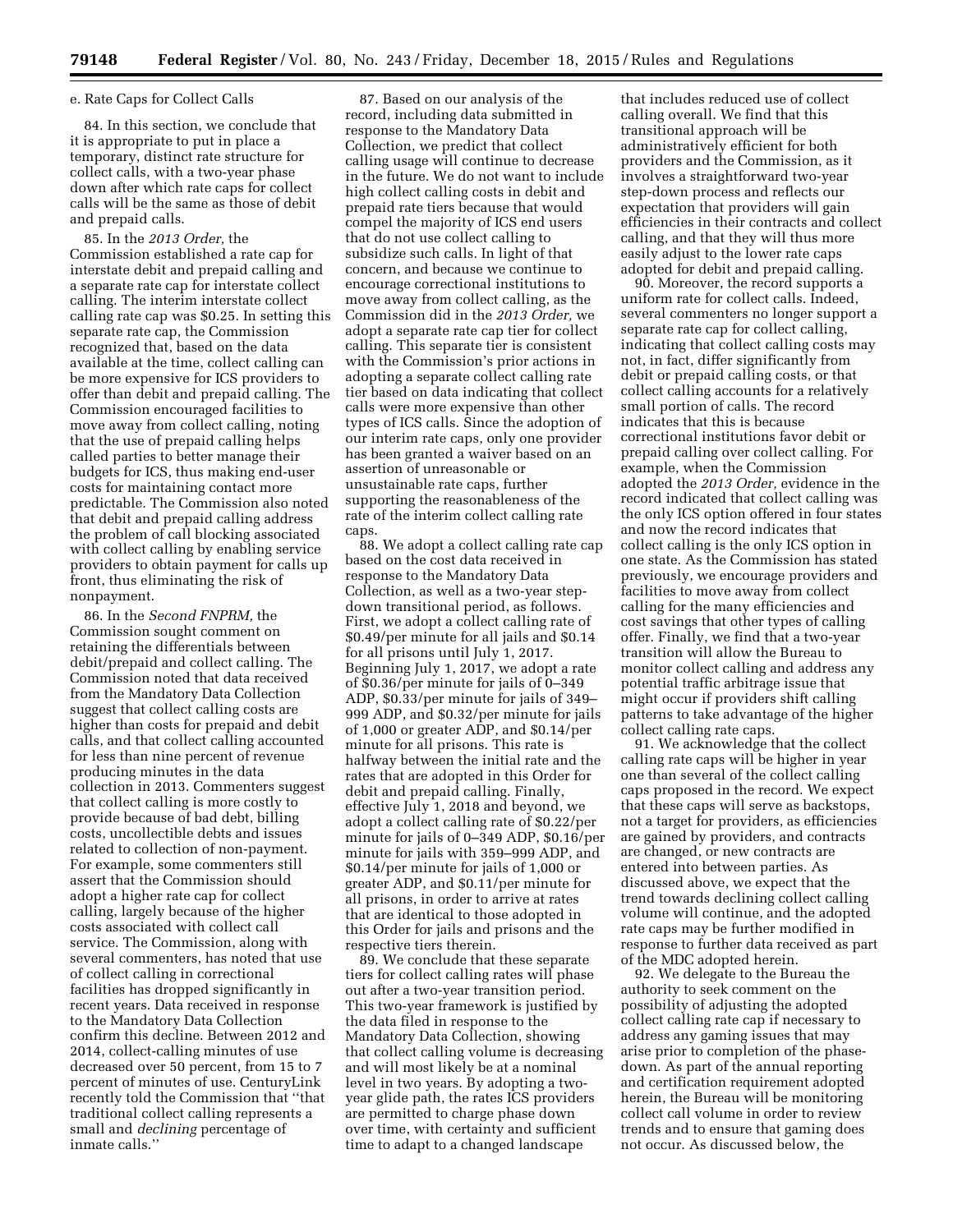Commission also plans to collect rate data, including data about collect calling rates that will further inform this review.

### f. Cost-Benefit Analysis

93. In adopting these rate caps, we have carefully considered each proposal or suggestion from the extensive comments in the record and weighed its potential benefit against any potential burden it may impose, bearing in mind our statutory mandate that ICS rates must be just, reasonable, and fair, maximizing the public benefit from any proposal we adopt. We find, on balance, that the benefits of our rate caps outweigh any potential burden that may be imposed. For example, regular family contact not only benefits the public broadly by reducing crime, lessening the need for additional correctional facilities and cutting overall costs to society, but also likely has a positive effect on the welfare of inmates' children. Ensuring just and reasonable ICS rates will foster regular contact between inmates and families, reduce the economic burden on ICS end users, support more cost-effective communication between inmates and their counsel, and produce cost savings for the justice system.

94. Additionally, as the Commission discussed in the *2012 NPRM,* studies show that regular contact with family reduces inmate recidivism. Children who continue to stay in touch with their parent in prison exhibit fewer disruptive and anxious behaviors. Yet, according to one study, only 38 percent of inmates reported ''at least'' monthly phone calls with their children. Real telephone contact between inmates and their loved ones at high rates places a heavy burden on inmates' families because families typically bear the burden of paying for the calls. The Government Accountability Office (GAO) has twice recognized the conclusions of Federal Bureau of Prisons officials that contact with family ''aids an inmate's success when returning to the community'' and thus lowers recidivism. Moreover, the GAO has found that ''crowded visiting rooms make it more difficult for inmates to visit with their families'' and that ''[t]he infrastructure of the facility may not support the increase in visitors as a result of the growth in the prison population.''

95. As discussed above, there is little dispute that the ICS market is experiencing market failure. Numerous commenters have expressed as much. Various parties encourage the Commission to reform rates within inmate calling, and some offer specific

reform proposals. Reforms are necessary to ensure that the benefits discussed above, which are in the public interest, will be realized.

96. The Order recognizes, however, that imposing rate caps may impose burdens on some providers. We have taken steps to minimize burdens on providers. As discussed below, we allow a 90-day transition period for the rate caps adopted in this Order to take effect for prisons and six months for the applicable rate caps to take effect in jails. We find that this length of time adequately balances the pressing need for reform while affording ICS providers and facilities sufficient time to prepare for the new rates. Further, our rate caps are designed to ensure that efficient providers will recover all legitimate costs of providing ICS, including a reasonable return, and, to the extent a provider can demonstrate special circumstances, it may seek relief from our rules in the form of a waiver. Specifically, the Commission will consider requests from a provider arguing that particular facts, when considered in the context of the totality of the relevant circumstances, deprive the provider of fair compensation or have a substantial and deleterious effect on competition in the ICS market.

97. Additionally, the rate caps adopted in the Order include fewer tiers than the number of tiers used in the data requested in our Mandatory Data Collection. The Commission collected data, for example, on the costs of serving jail facilities with 0–99 ADP, a grouping comprising less than 10 percent of the inmate population, but we did not adopt that as a rate tier, thereby mitigating any administrative burden on providers of adding a separate rate tier for this comparatively small grouping. The rate caps we adopt today respond to commenter concerns regarding potential confusion and burden caused by multiple rates. We also adopt a single rate cap for prisons, which should minimize the burden on providers that serve prisons. Finally, we disagree with those commenters who assert that adopting a tiered rate structure would be unduly burdensome and difficult for the Commission to administer and for ICS providers and correctional officers to implement. We find these allegations unsupported and commenters provide no persuasive evidence that our rate tiers would be more difficult for them to administer than the current approaches.

# 4. Rejection of Certain Types of Charges

# a. No Per-Call or Per-Connection Charges

98. *Background.* Per-call or perconnection charges are one-time fees often charged to ICS users at call initiation. In the *2013 Order,* the Commission noted problems with percall charges, ''potentially rendering such charges unjust, unreasonable and unfair.'' Problems included calls dropped ''without regard to whether there is a potential security or technical issue, and a per-call charge . . . imposed on the initial call and each successive call.'' The Commission expressed ''serious concerns about such charges'' and sought comment about the risks of such charges, but did not ban them.

99. In the *Second FNPRM,* the Commission sought additional comment about such charges. First, the Commission asked if it should consider per-call or per-connection charges to be part of the ICS rate and ''therefore subject to the section 276 mandate to ensure fair compensation.'' Second, the Commission asked, in the alternative, if it should consider per-call or perconnection fees more analogous to the ancillary fees discussed in section 276(d). The Commission asked if there are ''instances in which the correctional facility or some other third party assesses a per-call or per-connection fee,'' and, if so, the Commission sought comment on its authority to ban such charges. Finally, the Commission sought comment on whether the elimination of per-call charges would allow for just and reasonable interstate and intrastate ICS rates and fair compensation for ICS providers, on ''transitions'' away from such charges, and on its legal authority to act on per-call or per-connection charges.

100. We received limited comment in the record, but all supported the elimination of per-call or perconnection fees. For example, HRDC supports the ''elimination of per-call charges'' for existing contracts. Legal Services for Prisoners with Children asserts that ''per-call'' or connection fees are ''unreasonably high'' and that the Commission ''should ban these charges'' or, ''at the very least,'' should introduce a ''dropped call'' provision that ''prohibits ICS providers from charging multiple times for a call that has been reinitiated within a few minutes.'' Pay Tel notes that if the Commission adopts ''any rate cap regime—including Pay Tel's Proposal—that does not allow providers to charge end users an upfront surcharge or per-call surcharge, it will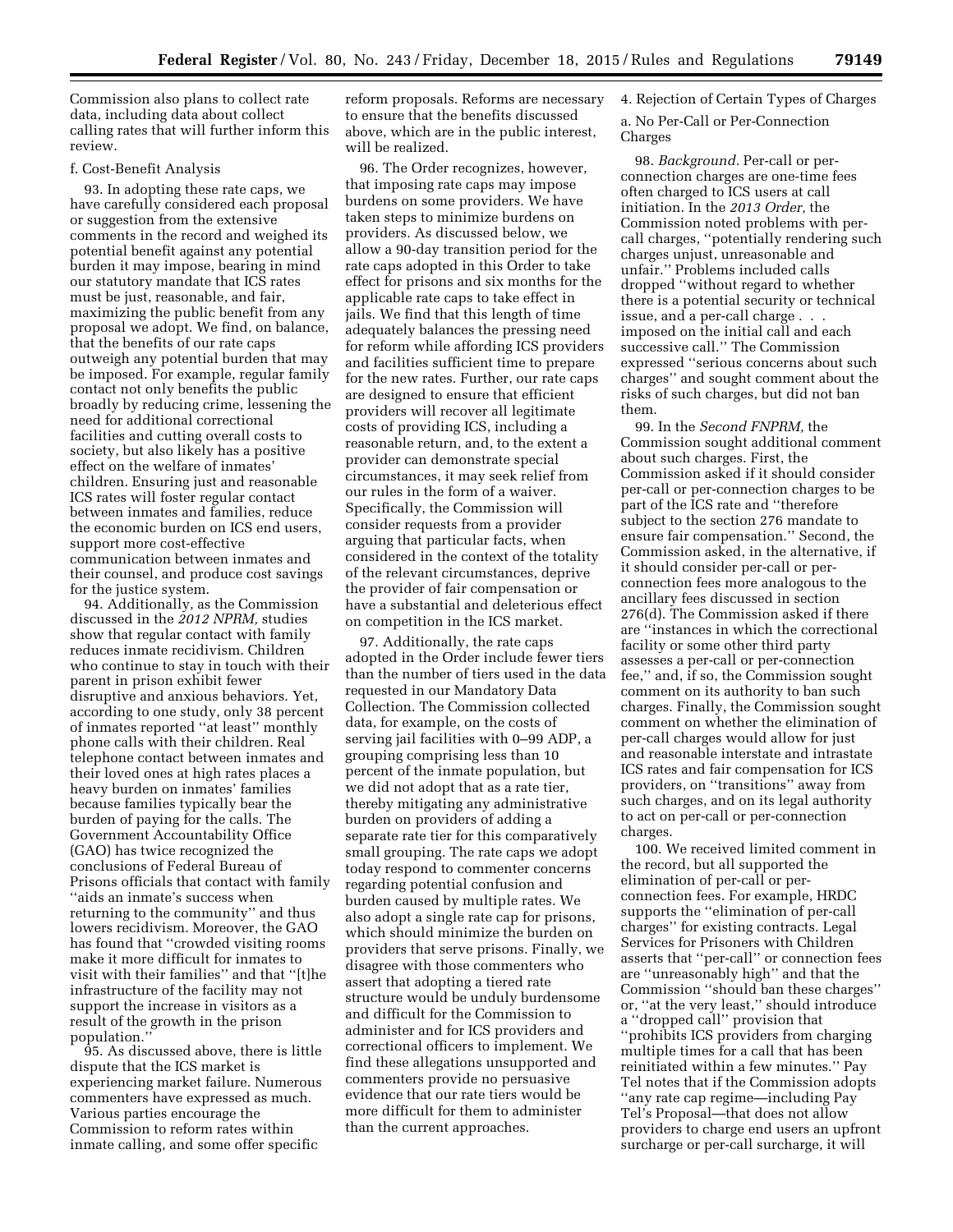successfully eliminate the problem of premature disconnection of calls.''

101. *Discussion.* We disallow the use of per-call or per-connection charges pursuant to our legal authority to ensure just, reasonable, and fair ICS rates. No evidence in the record supports a conclusion that these charges are a necessary part of cost recovery for ICS calls. Indeed, no commenters indicated that these fees are tied to a cost that providers incur in initiating a call. Providers did not break out per-call or per-connection costs when they filed their per-minute costs in response to the Mandatory Data Collection, indicating that any costs incurred on a per-call basis were included in their per-minute cost calculations. Allowing providers to recover such charges on top of the perminute rates we adopt in this Order would therefore risk allowing double recovery. Additionally, these fees appear to be less prevalent than they once were. Recent provider-drafted reform proposals in the record do not include per-call or per-connection charges, and many recently-adopted ICS contracts likewise do not include these fees. All of these factors indicate to us a trend away from the inclusion of such fees. Finally, we agree with the Commission's earlier finding in the *2013 Order* that allowing such fees may encourage providers to charge end users for dropped calls, which could lead to the ''assessment of multiple per-call charges for what was, in effect, a single conversation,'' which has no place in a framework for just, reasonable, and fair compensation. We find that disallowing such fees is in the public interest because it will decrease the cost to end users for shorter ICS calls and allow more contact between inmates and their loved ones.

# b. No Flat-Rate Calling

102. *Background.* In the *2013 Order*  the Commission noted that commenters raised issues regarding per-call charges that may be unjust, unreasonable, and unfair; callers are often charged more during a single conversation when calls are dropped, which the record reveals can be a frequent occurrence, thus resulting in multiple calls for a single conversation, each subject to a separate flat-rate charge. The Commission stated that ''a rate will be considered consistent with our rate cap for a 15 minute conversation if it does not exceed \$3.75 for a 15-minute call using collect calling, or \$3.15 for a 15-minute call using debit, prepaid, or prepaid collect calling.'' Rule 64.6030 mirrors this language and was intended to illustrate that the rate for a five-minute collect call must be capped at \$1.25 and

the rate for a five-minute debit or prepaid ICS call must be capped at \$1.05, while a 30-minute collect call could cost consumers no more than \$7.50 and a 30-minute debit or prepaid ICS call no more than \$6.30.

103. *Discussion.* Subsequent to the *2013 Order,* Securus sought additional guidance on this issue, asking whether providers were allowed to impose a flat rate based on the interim rate caps for a 15-minute call regardless of actual call duration. That is, it wished to know if it could charge a flat fee of \$3.75 for a collect call of any duration up to 15 minutes. The Commission sought comment on Securus' question, as well as on whether it should revise the existing rules to prohibit flat-rate charges or to develop new rules prohibiting flat-rated charges.

104. The record reflects minimal support for this practice. The Alabama PSC opposes Securus' proposed clarification, stating that ''flat-rate pricing allows providers to maximize call revenues and to dictate phone usage to the end users.'' It further asserts that flat-rate calling increases complaints related to dropped calls and penalizes inmates that want to make shorter calls. Several commenters suggest that ICS providers will benefit from a ban on flatrate calls because it will lower their costs related to consumer complaints and bill adjustments. HRDC notes that the proposed flat rates ''only fall within the rate caps when a full 15-minute call is actually completed'' and argues that ''this practice does not reflect the spirit'' of the Commission's *2013 Order.* Pay Tel asserts that ''numerous ICS providers have taken advantage of this language and vague guidance since release of the ICS Order and are charging end users a flat rate of \$3.15 or \$3.75 per call, even if the call is disconnected prior to expiration of fifteen minutes,'' which it asserts is ''an abuse of the intent of the Commission's rules.''

105. We prohibit the imposition of flat-rate calling. There is minimal record support for such charges, which penalize those who make shorter calls (the record indicates that ICS calls last typically less than 15 minutes). If an end user is charged for a 15-minute call but the duration of that call is less than 15 minutes, the price for that call is disproportionately high. We also agree with those commenters who assert that allowing providers to charge a flat rate based on a 15-minute call does not comport with our requirement to make ICS rates just, reasonable, and fair. As such, we ban flat-rate calling rate plans.

5. Legal Authority for Intrastate and Interstate Rate Caps

106. *Background.* In the *2013 FNPRM,*  the Commission tentatively concluded that section 276 affords it broad authority to reform intrastate ICS rates and practices that deny fair compensation, as well as to preempt inconsistent state requirements. The Commission sought comment on these tentative conclusions. Multiple commenters supported the Commission's tentative conclusion that it has jurisdiction over intrastate as well as interstate ICS rates. These commenters argue that section 276 provides the Commission with clear jurisdiction, and that it must regulate intrastate rates to ensure comprehensive ICS reform. After examining the record, we affirm the tentative conclusion that intrastate ICS rates are well within the Commission's jurisdiction for the reasons described below.

107. Our authority to ensure the reasonableness of rates and practices for interstate ICS is not in dispute. Under section 201(b) of the Communications Act, the FCC is empowered to ''prescribe such rules and regulations as may be necessary'' to ensure that ''[a]ll charges [and] practices . . . for and in connection with [interstate] communication service'' by wire or radio are ''just and reasonable.'' Section 276 directs the Commission to ''establish a per call compensation plan to ensure that all payphone service providers''—which the statute defines to include providers of ICS—''are fairly compensated for each and every completed intrastate and interstate call.'' (The Commission has previously found that the term ''fairly compensated'' permits a range of compensation rates that could be considered fair, but that the interests of both the payphone service providers and the parties paying the compensation must be taken into account.) We find that these statutory sections provide the Commission with the authority to regulate interstate ICS rates and practices, including the use of per-call or per-connection fees as well as flatrate calling.

108. *Legal Authority to Reform Intrastate Rates.* The Commission's authority over intrastate telecommunications is, except as otherwise provided by Congress, generally limited by section 2(b) of the Act, which states that ''nothing in this Act shall . . . give the Commission jurisdiction with respect to . . . intrastate communication service by wire or radio.'' As the Supreme Court has held, however, section 2(b) has no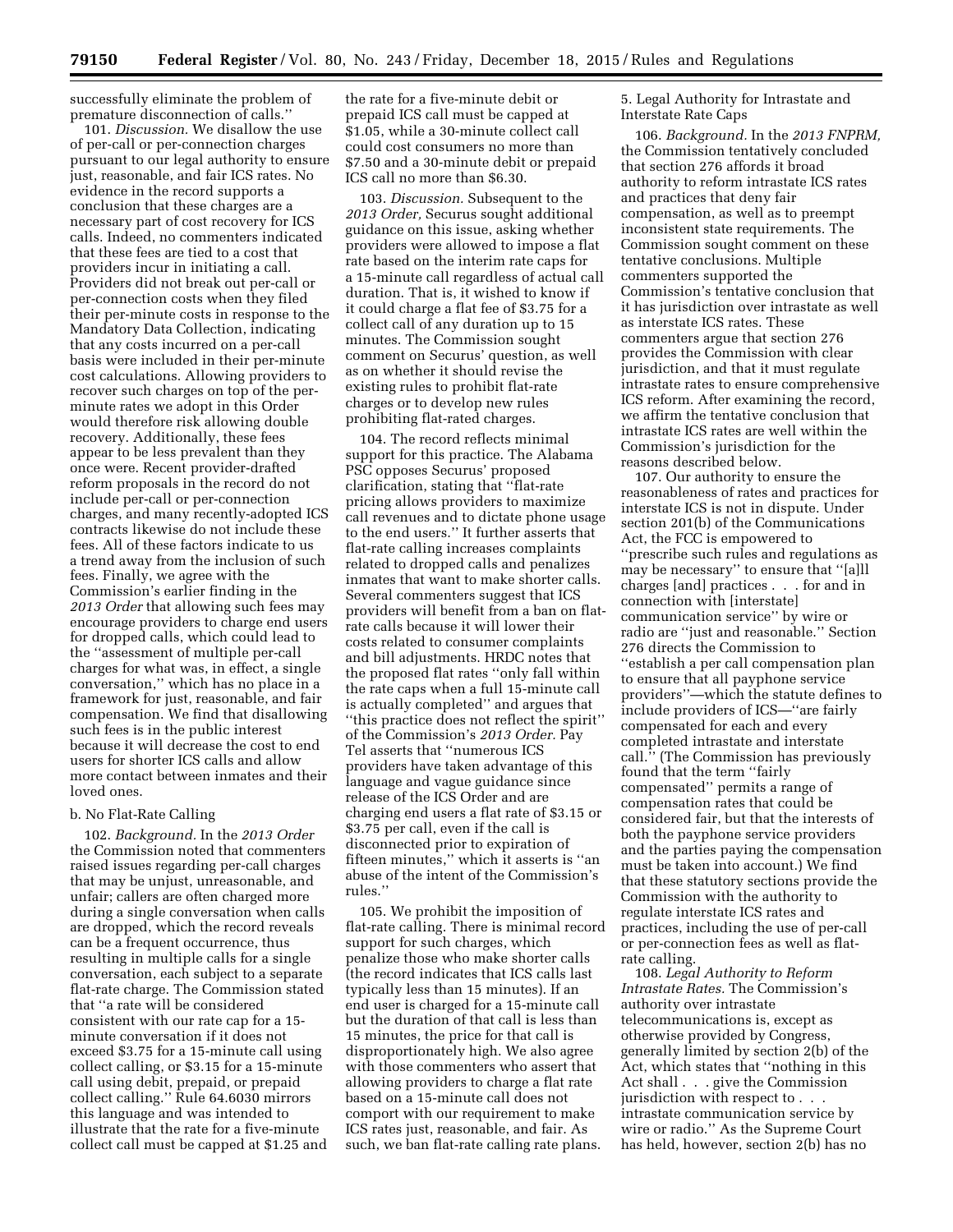effect where the Communications Act, by its terms, unambiguously applies to intrastate services. We conclude that such is the case here.

109. Under section 276 of the Communications Act, the Commission is charged with implementing Congress's directive ''that all payphone service providers [be] fairly compensated for each and every completed intrastate and interstate call.'' Section 276 contains several express references both to ICS and intrastate calling, making it clear that the Commission has the authority to regulate intrastate ICS calling. For example, section 276 requires the Commission to broadly craft regulations to ''promote the widespread development of payphone services for the benefit of the general public'' including, notably, ''the provision of *inmate telephone service in correctional institutions,* and any ancillary services.'' In addition to this general grant of jurisdiction, section 276 includes a mandate to ''establish a per call compensation plan to ensure that *all*  payphone service providers are fairly compensated for each and every completed *intrastate* and interstate call using their payphone.'' Section 276 also expressly directs the Commission to ''discontinue the *intrastate* and interstate carrier access charge payphone service elements. . .and all *intrastate* and interstate payphone subsidies.'' In addition, section 276 explicitly grants the Commission authority to preempt state requirements to the extent they are inconsistent with FCC regulations.

110. Furthermore, significant judicial precedent supports the Commission's authority to regulate intrastate ICS. In *Illinois Public Telecommunications Association,* the U.S. Court of Appeals for the D.C. Circuit found that the Act's requirement that ''all payphone service providers are fairly compensated'' provides the FCC with ''authority to set local coin call rates''—which included intrastate service rates. Additionally, in *New England Public Comm'ns Council, Inc.* v. *FCC,* the same court found that ''section 276 unambiguously and straightforwardly authorizes the Commission to regulate . . . intrastate payphone line rates.'' Therefore, we conclude that both section 276 and the associated case law give the Commission the authority to regulate ICS provider compensation for intrastate calls, including the rates ICS providers charge end users, per-call or perconnection charges, and flat-rate charges.

111. We find arguments that the Commission lacks the authority to

regulate intrastate ICS unpersuasive. For example, we disagree with commenters who argue that section 276 is limited to prohibiting discrimination by Bell operating companies (BOCs). While section 276(a) includes provisions specifically prohibiting discrimination by BOCs, we do not believe Congress intended for that subsection to limit the scope of the remaining provisions of section 276. For example, section 276(b)(1) expressly mandates that the Commission adopt regulations addressing five specific subjects related to payphone services; only two of those subjects—clauses (C) and (D)—relate to preventing BOC discrimination.

112. In addition, although section 276(a) refers to Bell operating companies, and applies only to the BOCs, section 276(b) refers more broadly to ''payphone service providers.'' If Congress had intended for the regulations prescribed under section 276(b) to be limited to the narrow purpose of effectuating the nondiscrimination goals set forth in section 276(a), it easily could have made that clear. Instead, Congress made clear that it was conferring a broader mandate in section 276(b), stating that: ''[i]n order to promote competition among payphone service providers and to promote the widespread deployment of payphone services . . . , the Commission shall take all actions necessary . . . to prescribe regulations that . . . [*inter alia*] ensure that all payphone service providers are fairly compensated for each and every completed intrastate and interstate call using their payphone[s] . . . .''

113. We also disagree with commenters who argue that the Commission has never determined that section 276 extends to intrastate rates or that section 276 applies only to ''local calls made from a payphone and paid with coins.'' Section 276 does not specify that compensation is only for calls paid by coin but rather ''each and every'' call. Indeed, the very Commission order under review in *Illinois Public Telecommunications* held that the Commission had the authority to regulate intrastate payphone rates and preempt state regulation of intrastate rates. Therefore, the Commission's position regarding its authority over intrastate rates under section 276 has remained consistent.

114. *Rate Caps are Just, Reasonable and Fair.* As noted above, we have accepted the data submitted by providers in response to the Mandatory Data Collection as reported even though there is evidence that they are overstated. As a result, we believe our rate caps are conservative and include

sufficiently generous margins to allow providers to earn a profit. More generally, it is well-established that rates can be lawful if they fall within a zone of reasonableness, and hence a particular state's cap might be lower than our caps and still fall within that zone. The rate caps we adopt today are intended both to ensure that ICS rates are ''just and reasonable'' and do not take unfair advantage of inmates, their families, or providers consistent with the ''fair compensation'' mandate of section 276.

115. The Commission has broad discretion in establishing just and reasonable rates, as long as it articulates a rational basis for its decisions and as long as the result is not confiscatory. As the Supreme Court has explained in construing the similar ''just and reasonable rates'' provision of the Natural Gas Act, ''the Commission is not required by the Constitution or the Natural Gas Act to adopt as just and reasonable any particular rate level; rather, courts are without authority to set aside any rate selected by the Commission which is within a 'zone of reasonableness.''' Section 276(b) charges us with ensuring that ''all payphone service providers [be] fairly compensated.'' This provision must be read in conjunction with our obligation under section 201(b) to ensure that charges and practices be just and reasonable. Neither section 276(b) nor 201(b) require us to allow for recovery of costs that are not just, reasonable and fair.

116. We recognize that some ICS providers may see their profits decrease because the adopted caps are below the costs they reported to us under the Mandatory Data Collection (assuming that MOU stay constant). The Commission has broad authority to set rate caps to apply to a particular service and does not have to set providerspecific rates that embody a rate of return for each individual provider. Indeed, as at least one provider has explained in this proceeding, courts have recognized that the use of industry-wide average cost data to set rates is not arbitrary, and therefore agencies may use composite industry data or other averaging methods to set rates. We therefore find that the rates we adopt today are reasonable for the reasons provided above and will allow economically efficient—possibly all providers to recover their costs that are reasonably and directly attributable to ICS. The costs reported by the providers that are above our rate caps represent significant outliers, suggesting that their reporting methods may have varied from those of other providers or that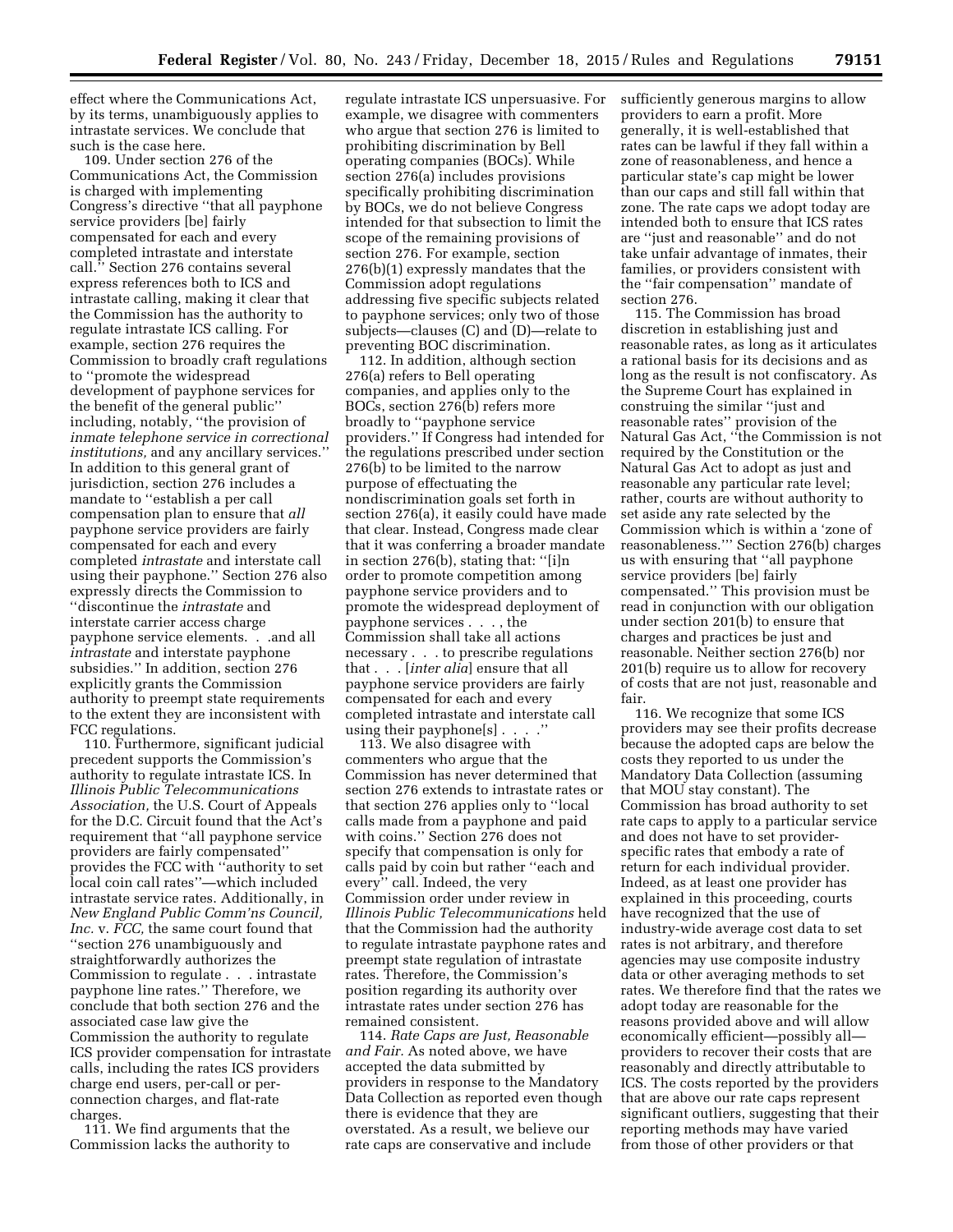they may be less efficient than their peers. Indeed, encouraging efficiency will lead to lower rates, which will both benefit end users as well as increase calling demand, thus furthering the dual goals of section 276 ''to promote competition among payphone service providers" and encourage the 'widespread deployment of payphone services to the benefit of the public.''

#### *B. Payments to Correctional Institutions*

117. The record indicates that, in many cases, ICS bids are predicated on the winning providers' willingness to share part of its ICS revenues with the correctional facility. These payments, commonly referred to as "site commissions,'' may take the form of monetary payments, in-kind payments, exchanges, or allowances. In this Order, we define the term ''site commission'' broadly, to encompass any form of monetary payment, in-kind payment requirement, gift, exchange of services or goods, fee, technology allowance, product or the like.

118. After carefully considering the evidence in the record, we affirm our previous finding that site commissions do not constitute a legitimate cost to the providers of providing ICS. Accordingly, we do not include site commission payments in the cost data we use in setting the rate caps established in this Order. We conclude that we do not need to prohibit site commissions in order to ensure that interstate rates for ICS are fair, just, and reasonable and that intrastate rates are fair. We reiterate, however, that site commissions have been a significant driver of rates and that ICS rates have dropped dramatically in states that have eliminated site commissions. We therefore encourage other states and correctional facilities to curtail or prohibit such payments as part of an effort to further ensure that inmates and their families have access to ICS at affordable rates.

119. We recognize that some states have adopted reasonable rates that include a margin sufficient to allow providers to pay site commissions, thus demonstrating that it is possible to have rates that are consistent with our rate caps but still allow for the payment of site commissions. The decision to establish fair and reasonable rate caps for ICS and leave providers to decide whether to pay site commissions—and if so, how much to pay—is supported by a broad cross-section of commenters, including consumer advocates, such as the Wright Petitioners; ICS providers, such as CenturyLink, NCIC and ICSolutions; representatives of correctional facilities, such as Praeses;

and state regulators, such as the Alabama PSC. This broad support from practically every type of interested party underscores the reasonableness of our approach. We will continue to monitor the market and will take appropriate action if we find that, notwithstanding our rate caps, site commissions are somehow driving ICS rates to levels that are unjust, unreasonable, or unfair.

#### 1. Background

120. In the *2002 Order,* the Commission concluded that, consistent with prior precedent, site commissions ICS providers paid to inmate facilities were not a cost of providing payphone service, ''but represent an apportionment of profits between the facility owners and the providers of [ICS].'' In the *2012 NPRM,* the Commission sought comment on its longstanding conclusion that site commissions are not a cost of providing ICS, and additional comment and data on site commissions and their impact on ICS rates.

121. In the subsequent *2013 Order,*  the Commission affirmed the previous determination that site commissions ''are not costs that are reasonably and directly related to the provision of ICS'' and determined that site commissions were ''a significant factor contributing to high [ICS] rates.'' The Commission concluded that, ''under the Act, [site] commission payments are not costs that can be recovered through interstate ICS rates.'' The Commission noted, however, the possibility that correctional facilities may incur costs in making ICS available to inmates and sought comment on whether there were any such costs that should be compensable through ICS rates.

122. In the *Second FNPRM,* the Commission sought additional comment on potential reforms to site commissions and its legal authority to ''restrict the payment of site commissions in the ICS context pursuant to sections 276 and 201(b) of the Act.'' As the Commission explained, site commissions ''distort[] the ICS marketplace'' by creating incentives for the facilities to select providers that pay the highest site commissions, even if those providers do not offer the best service or lowest rates. The Commission cited responses to the Mandatory Data Collection showing that ICS providers paid over \$460 million in site commissions in 2013 alone. Press reports have cited even higher figures. These payments represent a significant portion of total ICS revenues. Indeed, as the Commission has noted, site commissions can amount to as much as 96 percent of gross ICS revenues. The Commission, therefore, sought comment

on whether it should prohibit all site commission payments for interstate and intrastate ICS. The Commission also sought comment on whether correctional institutions incur any costs in the provision of ICS, and requested data demonstrating that any costs that facilities bear are ''directly related to the provision of ICS.'' To the extent that correctional facilities were found to incur costs ''reasonably and directly related to making ICS available,'' the Commission sought comment on whether recovery of those costs should be ''built into any per-minute ICS rate caps.''

#### 2. Discussion

123. Although we do not prohibit providers from paying site commissions, we do not consider the cost of any such payments in setting our rate caps. (Regardless of whether site commission payments constitute an ''appointment of profits'' or a cost to the provider, they cannot be recovered through ICS rates unless they are ''reasonably and directly related to the provision of ICS.) Evidence submitted in response to the *Second FNPRM* reinforces the Commission's conclusion that the site commissions ICS providers pay to some correctional facilities are not reasonably related to the provision of ICS and should not be considered in determining fair compensation for ICS calls. HRDC, for example, describes site commissions as ''legal bribes to induce correctional agencies to provide ICS providers with lucrative monopoly contracts.'' Other parties use less colorful language, but still indicate that site commissions often ''have nothing to do with the provision'' of ICS. We agree with commenters opposed to recovery of site commissions in ICS rates and find that site commission payments should not be included in our rate cap calculations.

124. We therefore agree with inmate advocates, such as the Wright Petitioners and the Civil Rights Coalition, a group of 20 national civil rights and social justice organizations; providers, such as CenturyLink and NCIC; United States Senators; and state regulators, such as the Alabama PSC that, at this time, we should focus on our core ratemaking authority in reforming ICS and not prohibit or specifically regulate site commission payments. While we continue to view such payments as an apportionment of profit, and therefore irrelevant to the costs we consider in setting rate caps for ICS, we do not prohibit ICS providers from paying site commissions. (Of course, providers' rates must comply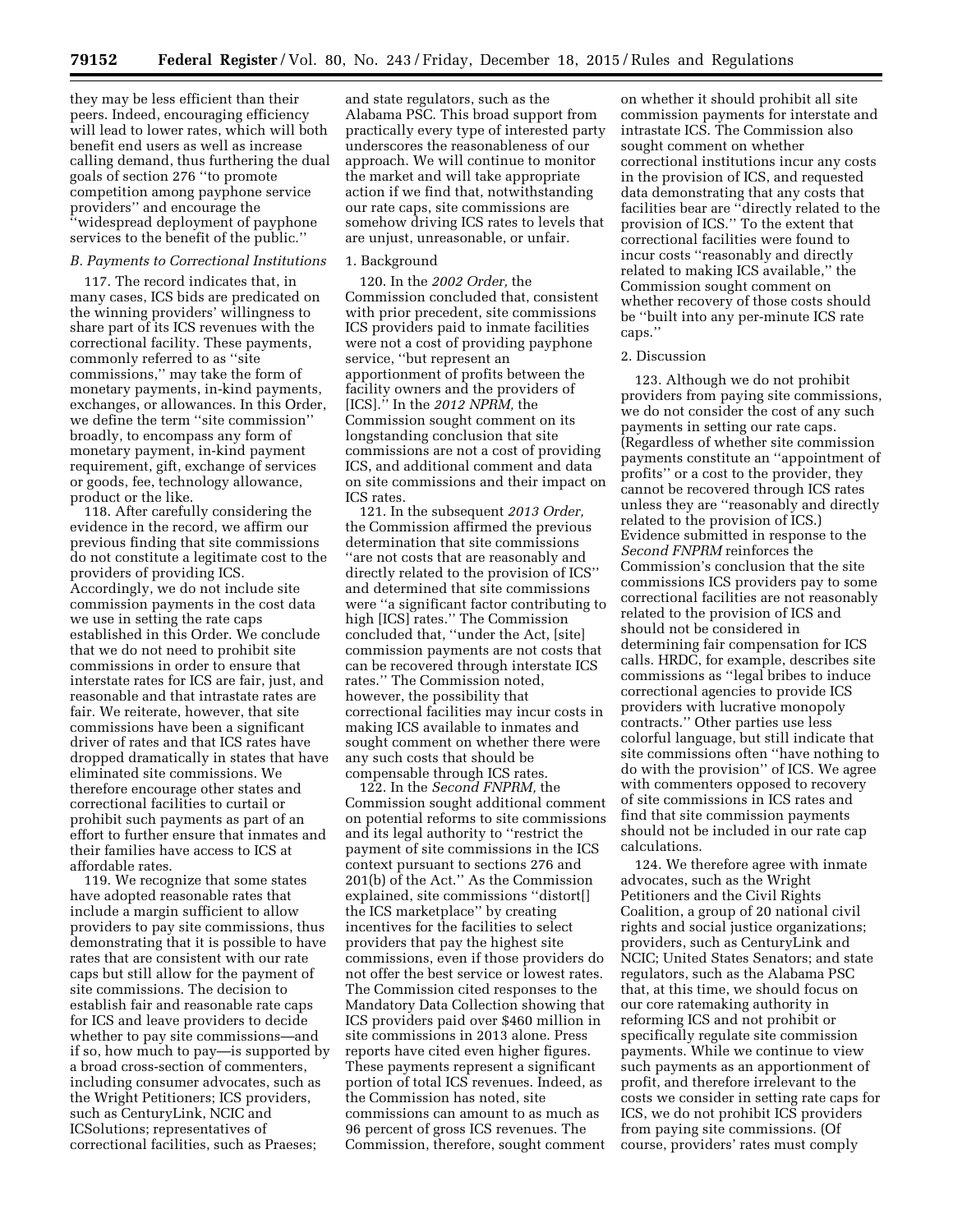with our rate caps, regardless of whether the provider pays site commissions.)

125. The record supports excluding site commission payments from the costs used to calculate the rate caps for ICS. Indeed, even many of the commenters that oppose a prohibition on site commissions urge the Commission to consider only costs related to the provision of ICS in calculating the rate caps. If site commissions were factored into the costs we used to set the rate caps, the caps would be significantly higher. Passing the non-ICS-related costs that comprise site commission payments including contributions to general revenue funds, onto inmates and their families as part of the costs used to set rate caps would result in rates that exceed the fair compensation required by section 276 and that are not just and reasonable, as required by section 201.

126. We note that several commenters argue that the programs currently supported by site commissions should be paid for out of tax funds collected from the population at large, or from other sources. HRDC, for example, argues that ''all taxpayers should fund the cost of operating correctional facilities, including the cost of providing ICS,'' just as homeowners pay taxes to fund schools, regardless of whether they have school-age children. We need not reach such arguments to support our decision. Rather, we conclude that, because the programs in question are unrelated to the provision or use of ICS, the burden of paying for them may not, under the Communications Act, be imposed on end users of ICS. As the Commission has explained, how facilities use the site commission payments they receive from ICS providers is irrelevant to our analysis: ''[t]he Act does not provide a mechanism for funding social welfare programs or other costs unrelated to the provision of ICS, no matter how successful or worthy.'' Consistent with the record in this proceeding, as well as the Commission's decision in the *2013 Order,* we therefore exclude site commission payments from our rate cap calculations.

127. In the *Second FNPRM,* the Commission sought comment on whether it could or should prohibit site commissions. A variety of commenters support such a prohibition, primarily based on their belief that a rule against site commissions is needed to ensure that ICS rates are fair, just, and reasonable. Other commenters, primarily sheriffs and others associated with correctional facilities, favor the continued use of site commissions. As noted above, many of these parties,

however, appear to be concerned mostly with ensuring that facilities can recover costs they incur in allowing access to ICS. As a threshold matter, as noted herein the record is not clear as to whether the correctional facilities in fact bear a cost in the provision of ICS that is unique to the provision of phone service in addition to the costs of operating a correctional facility. The record suggests that site commissions are used mainly to fund a wide and disparate range of activities, including general governmental or correctional activities unrelated to the costs of providing ICS by either the provider or facility. Even assuming facilities do incur costs tied to the provision of ICS, we have addressed such a concern by not prohibiting providers from sharing their profits with correctional facilities to recover such costs, if appropriate. Some of these commenters also argue that site commissions should be preserved because they provide an important incentive for facilities to make ICS available to their inmates. Another group of commenters question the Commission's legal authority to prohibit site commissions and argue that prohibiting site commissions would not produce any material benefit. A number of commenters, representing a wide range of interests, urge the Commission to follow the lead of the Alabama PSC and restrict site commissions only indirectly, by imposing caps on ICS providers' rates, thereby limiting the amount of profit available to pay site commissions. The Wright Petitioners, among others, suggest that we adopt a similar approach here, arguing that the Commission should ''simply establish an ICS rate that complies with Sections 201, 205, and 276 of the Act, and let ICS providers and correctional authorities allocate the revenue in any manner they wish.'' ICS provider NCIC ''agrees that jails and prisons should be allowed [to seek] site commission payments after the FCC caps the rates, ancillary fees and convenience payment options, which will reduce commission payments to reasonable levels to provide cost-recovery.'' GTL disagrees, however, arguing that under the Alabama model, ''providers must generate revenue to pay the unconstrained site commissions . . . which puts upward pressure on enduser prices.'' In fact, GTL and others contend that a regulatory regime that permitted providers to make site commission payments, but did not take those payments into account in setting the rates would result in an unconstitutional ''taking'' in violation of

the Fifth Amendment, and is ''arbitrary and capricious.''

128. Based on the evidence in the record, we conclude that we do not need to prohibit site commissions at this time to achieve the statutory directives of ensuring that ICS rates are just, reasonable, and fair. The fact that we do not prohibit site commission payments does not mean, however, that we have failed to address site commissions. To the contrary, we have addressed the harmful effects of outsized site commissions by establishing comprehensive rate caps and caps on ancillary service charges that may limit providers' ability to pass site commissions through to ICS consumers. We have also made the considered decision to establish caps on rates and ancillary service charges and allow market forces to dictate adjustments in site commission payments. As noted below, this approach is consistent with the Commission's general preference to rely on market forces, rather than regulatory intervention, wherever reasonably possible. Our expectation that ICS providers and correctional facilities will find an approach that meets their needs and complies with our rate caps is neither arbitrary nor capricious. In fact, evidence in the record demonstrates that ICS rates can be set at levels that are well within our rate caps while allowing for fair compensation and still leaving room for site commission payments. For example, in Pennsylvania, the perminute rate of \$0.059 includes a 35 percent site commission. Similarly, in New Hampshire, the state DOC lowered intrastate rates to less than \$0.06 per minute with a 20 percent site commission. Thus, it is possible to have reasonable rates and fair compensation without expressly prohibiting site commissions.

129. We emphasize that the actions we take here are based on our ratemaking authority and are intended to ensure fair, just, and reasonable ICS rates. The caps and restrictions we impose on providers' rates should eliminate or substantially reduce the ability of site commissions to inflate rates above providers' costs or reasonable profit to otherwise distort ICS rates. As explained elsewhere in this Order, we have seen some positive steps toward the lowering and/or elimination of site commissions and we believe that this trend, coupled with the actions we take today, constitutes a reasonable means of addressing ICS issues one step at a time, given the fact that some portion of some site commissions are said to represent the recovery of reasonable institutional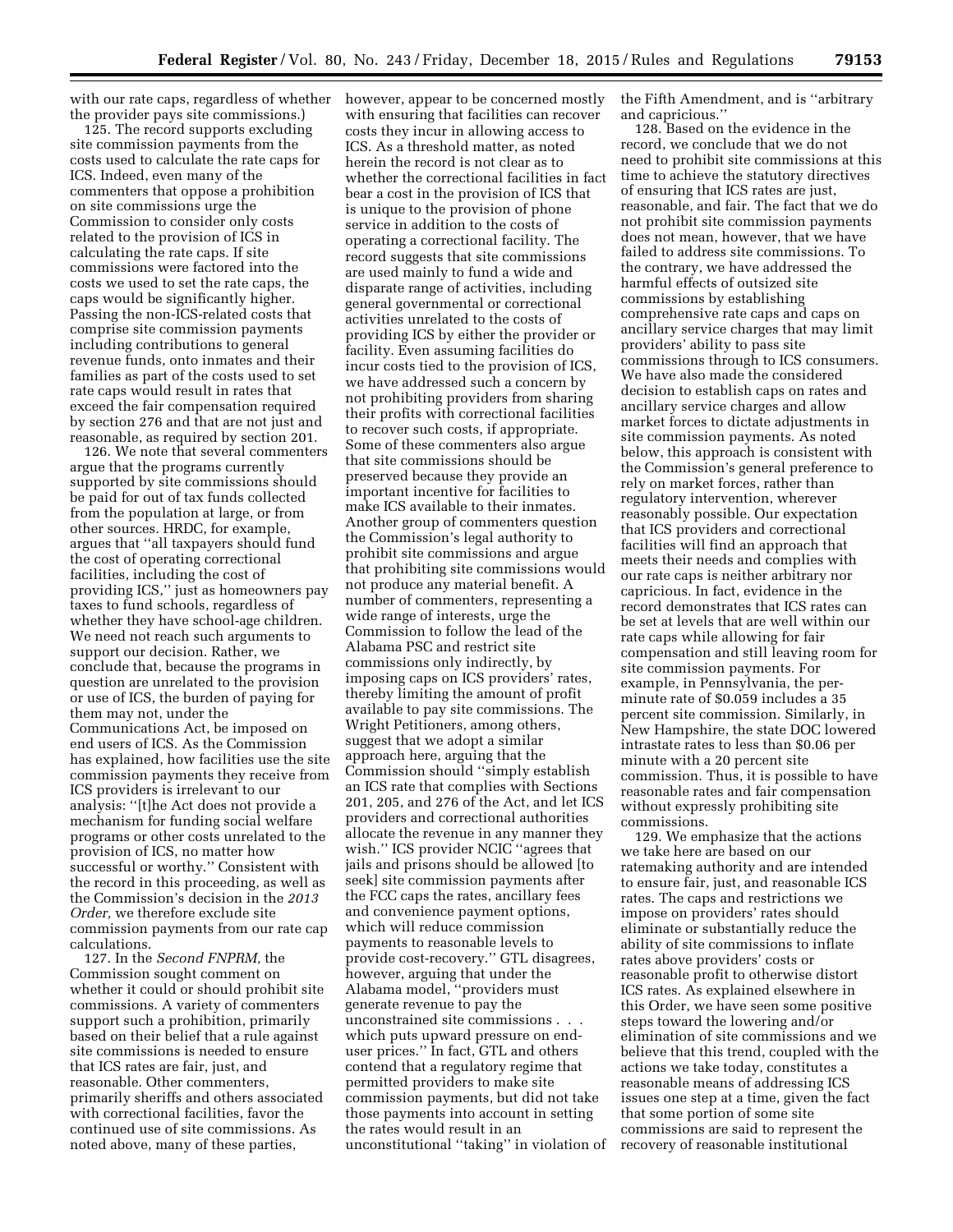costs. We reiterate that we will, however, continue to monitor the ICS market and will not hesitate to take additional action to prohibit site commissions, if necessary.

130. Our decision not to prohibit site commission payments should not be viewed as an endorsement of such practices. Rather, our decision simply reflects our focus on achieving our statutory objectives with only limited regulatory intervention. We understand the positions of those parties calling for the regulation of site commission practices, or even those calling for a complete ban of them. We also acknowledge that some commenters have questioned our legal authority to prohibit site commissions. Other parties argue that we have clear authority to regulate site commission payments. Ultimately, however, we do not need to determine whether we have authority to ban site commission payments, given our decision to take a less heavy-handed approach, similar to that adopted by the Alabama PSC. This approach is consistent with the Commission's general preference to rely on market forces, rather than regulatory fiat, whenever possible.

131. We expect that the approach adopted in this Order will result in lower site commissions, and strongly encourage additional jurisdictions to eliminate site commissions altogether to help ensure that inmates and their families have access to ICS at affordable rates. We applaud recent efforts by New Jersey and Ohio to eliminate site commissions. The per-minute intrastate ICS rates in these states have dropped considerably (from \$0.15 to under \$0.05 in New Jersey and \$0.39 to \$0.05 in Ohio). Pay Tel estimates that in eight states that have eliminated site commissions the rates average less than \$0.07/minute. The actions taken by these states demonstrate that site commissions can be eliminated without sacrificing facilities' ability to implement robust security protocols. Additional states continue to take similar steps to curb or prevent the use of site commissions in their state prison systems and we urge other states to take similar actions. We also reiterate that rates can be significantly below our rate caps and still offer ICS providers sufficient profit to allow them to pay reasonable site commissions.

132. Further, we note that, despite what some entities appear to suggest, this Order does not maintain the *status quo* in the ICS market. To the contrary, we conclude that our actions in this Order constitute changes in law and/or instances of force majeure that are likely to alter or trigger the renegotiation of

many ICS contracts. We also think it reasonable to anticipate that ICS providers are on notice of these changes in law and, going forward, will not enter into contracts promising exorbitant site commission payments that they will not be able to recover through their ICS rates under our rate caps. Indeed, we anticipate that the reforms adopted in this Order will help recalibrate ICS market competition by motivating correctional facilities to evaluate bids based on factors other than the highest site commission. However, as noted above, we will monitor the market and will take appropriate action if our prediction proves inaccurate.

a. Facility Costs Related To Providing ICS

133. *Background.* In the Mandatory Data Collection, the Commission required ICS providers to submit their costs related to the provision of ICS, including their telecommunications, equipment and security costs. For example, in the Mandatory Data Collection Instructions, the Bureau directed ICS providers to include ''security costs incurred by the ICS provider in the provision of inmate calling services, such as, but not limited to, voice biometrics technology and call recording and monitoring.'' In their responses, ICS providers indicated that the data they filed included costs associated with security features relating to the provision of ICS.

134. In the *Second FNPRM,* the Commission noted that the record todate was mixed regarding how much, if anything, facilities spend on ICS. It sought comment on the ''actual costs'' that facilities may incur in the provision of ICS and the appropriate vehicle for enabling facilities to recover such costs. The Commission also sought comment on whether any such costs should be recoverable through the per-minute rates ICS providers charge inmates and their families. In response, some law enforcement representatives assert that correctional facilities incur costs related to ''call monitoring, responding to ICS system alerts, responding to law enforcement requests for records/ recordings, call recording analysis, enrolling inmates for voice biometrics, and other duties,'' including ''administrative duties'' that arguably are related to ICS. Some ICS providers, however, contend that many of the activities the facilities claim as ICSrelated costs are, in fact, handled by the ICS provider. For example, Securus states that it performs most ICS-related tasks for facilities, including handling U.S. Marshal inquiries, cell phone detection and interception, listening to

calls, and providing call recordings to courts. Similarly, GTL explains that the ''established industry protocol'' is for ICS providers to handle security duties for the correctional facilities they serve, either as part of a turnkey ICS product or as a condition of the contract award, regardless of the size of the facility.

135. Although some commenters argue that allowing ICS creates costs for facilities, others question whether correctional facilities incur any costs that should be passed on to consumers as part of the per-minute rates for ICS. One issue is whether the costs parties seek to attribute to ICS are, in fact, costs that facilities would incur regardless of whether they allowed ICS. Andrew Lipman, for example, argues that many correctional facilities seek payment for ''activities that have nothing to do with the provision of a telecommunications service.'' These parties argue that the costs facilities seek to pass on to ICS providers and users are more properly classified as law enforcement costs related to operating a correctional facility that should be borne by the government and not ICS users.

136. Even commenters asserting that facilities incur costs that are properly attributable to the provision of ICS do not agree on the extent of those costs. A group of the largest ICS providers, for example, notes that while they support the recovery of ''legitimate costs incurred by correctional facilities that are directly related to the provision of inmate calling services,'' they cannot agree on how those costs should be calculated. The NSA suggests that the Commission approve a ''compensation amount for the security and administrative duties performed in jails in connection with ICS that is an additive amount to the ICS rate.'' Relying, in large part, on the results of a survey it took of its members, as well as analyses submitted by other parties, NSA suggests that this additive amount should range from \$0.01 to \$0.11 per minute, depending on the size of the facility being served.

137. Several commenters offer critiques of NSA's survey data, however. GTL's economic consultant, for example, concludes that NSA's latest proposal would offer facilities ''significantly larger'' annual compensation than would be justified by estimates derived from the analyses conducted by itself and other parties, particularly for small facilities such as jails with an ADP below 350. Even Pay Tel, which generally supported the NSA's survey as a ''robust and significant dataset,'' agrees that NSA failed to remove outliers from its calculations and that NSA included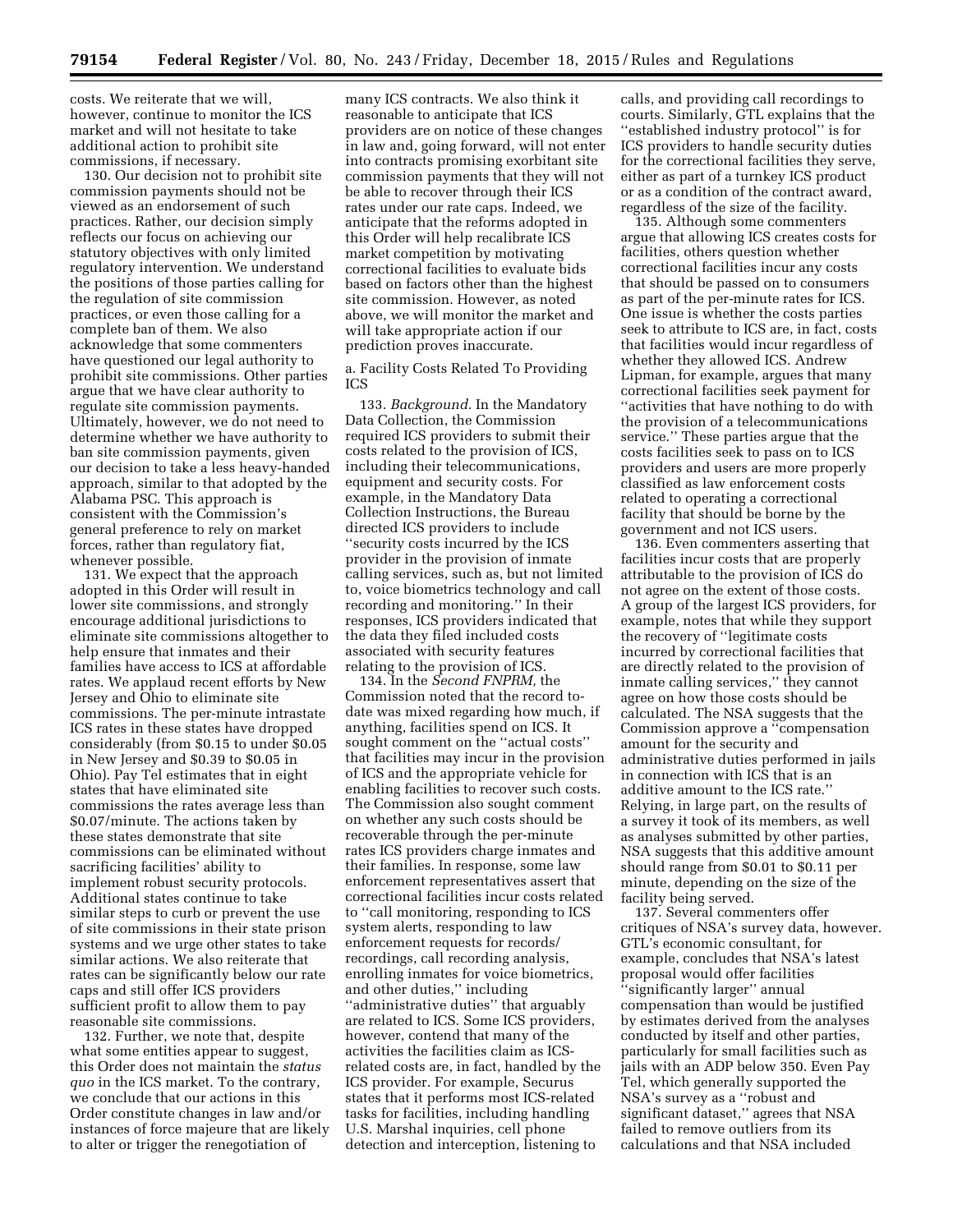costs that are ''typically associated with on-going investigations that would not be considered for Cost Recovery purposes.'' Andrew Lipman notes that the NSA survey was based on only three months of data from only approximately five percent of NSA's members and that NSA had not provided any indication of whether the survey respondents were representative of NSA's broader membership. Mr. Lipman also points out that the NSA did not provide the raw data, a copy of the survey, any information on the methodology used by members to allocate time, or detailed descriptions of the tasks encompassed by various categories of costs, such as ''administrative,'' ''security'' or ''other.'' Relying on other evidence in the record, Mr. Lipman suggests that it would be unreasonable for providers to agree to pay more than \$0.01–\$0.03 per minute to reimburse facilities for any costs they may incur in agreeing to make ICS available to inmates. Darrell Baker of the Alabama PSC recommends a cost recovery rate of \$0.04 per minute for jails of all sizes and \$0.01 to \$0.02 per minute for prisons, while an earlier analysis from GTL yields median cost recovery rates of \$0.005 per minute for prisons and \$0.016 per minute for jails.

138. *Discussion.* The record contains a wide range of conflicting views regarding whether correctional facilities incur any costs that are directly and reasonably related to making ICS available and that must be recovered through ICS rates. As at least one commenter points out, ICS continues to be offered in states that have prohibited payments from ICS providers to facilities. This evidence undermines claims that facilities incur unique costs that are attributable to ICS and that must be recovered from ICS rates. These claims are further undermined by the fact that ''[n]one of the correctional facilities and associations submitted sufficient detail in this proceeding to support the amount of their alleged costs, or to demonstrate that these costs meet the used and useful standard.''

139. Some commenters argue that the costs claimed by facilities are ''basic law enforcement activities [such as surveillance and investigation of calls] and not costs for providing a telecommunications service.'' The record is not clear that the costs facilities claim to incur due to ICS would actually be eliminated if the facilities ceased to allow inmates to have access to ICS. Moreover, providers indicate that costs that facilities claim to incur in allowing ICS are, in fact, borne directly by the providers. Those costs are already built into our rate cap calculations and should not be

recovered through an ''additive'' to the ICS rates. Accordingly, while we strongly encourage the elimination of site commission payments, we do not dictate what an ICS provider can do with its profits and conclude that the most reasonable and fair approach is to leave it to ICS providers and facilities to negotiate the amount of any payments from the providers to the facilities, provided that those payments do not drive the provider's rates above the applicable rate cap. We note, however, that evidence submitted in the record and discussed above—indicates that if facilities incurred any legitimate costs in connection with ICS, those costs would likely amount to no more than one or two cents per billable minute. Our rate caps are sufficiently generous to cover any such costs.

140. As noted above, some parties contend that correctional facilities will remove or limit access to telephones if the Commission acts to limit site commission payments. We find it highly unlikely, however, that facilities would eliminate or limit access to ICS as a result of this Order. Given that we do not ban site commissions, facilities have no basis for taking such extreme measures. Notably, the record contains no indication that ICS deployment has decreased in states that have eliminated site commissions. This is unsurprising, given what we anticipate would be an intensely negative backlash to such an action. In addition, the record indicates that ICS provides valuable, nonmonetary benefits to correctional facilities, such as correctional management and incentives to inmates who exhibit good behavior.

#### b. Ensuring Fair Compensation

141. Some parties argue that it would be confiscatory for the Commission to exclude the costs of site commission payments from our rate cap calculations without also explicitly prohibiting ICS providers from paying such commissions. According to these parties, ICS providers will not be able to afford the site commission payments demanded of them by correctional facilities if the providers' revenues are limited by the rate caps established here. These claims rest largely on the fact that existing ICS contracts may obligate providers to pay site commissions to the facilities they are serving. As explained further below, we conclude that these concerns are largely unfounded.

142. For the same reasons set forth in the *2013 Order,* we reject arguments that the reforms we adopt herein effectuate unconstitutional takings. The offering of ICS is voluntary on the part of ICS

providers, who are in the best position to decide whether to bid to offer service subject to the contours of the request for proposal (RFP). There is no obligation on the part of the ICS provider to submit bids or to do so at rates that would be insufficient to meet the costs of serving the facility or result in unfair compensation. We also reiterate that our rate caps are based on the reported costs that the providers themselves submitted into the record without any adjustment by the Commission. Thus, the rate caps provide ample room for an economically efficient provider of ICS to earn a reasonable profit on its services. The fact that our rate caps do not include an explicit allowance for site commission payments does not render them confiscatory. As explained above, the record does not support a conclusion that site commission payments are costs that are ''reasonably related to the provision of ICS.'' The fact that providers choose to pay site commissions is not enough to render them compensable through the ICS rate, particularly in light of section 276's requirement that ICS compensation must be ''fair.'' Excluding site commission payments from the rate cap calculation is no different than excluding any other cost that is not reasonably related to the provision of the service. For example, if a provider decided to purchase a fleet of private jets to ferry its executives from place to place, we would not prohibit such an expenditure, but—because the purchase of private jets is not ''reasonably related'' to the provision of ICS—we would not include such an expense in the costs used to determine a fair compensation rate for ICS.

143. In addition, we re-emphasize that a party carries a heavy burden if it seeks to demonstrate that a regulation creates an unconstitutional ''taking.'' For instance, to succeed on a ''takings'' claim, a party must demonstrate that the losses caused by the regulation in question are so significant that the ''net effect'' is confiscatory. When confronted with a ''takings'' claim, courts will examine the net effect of the regulation on the company's enterprise as a whole, rather than on a specific product or service. Thus, it is not enough for a provider to show that it is losing money on a particular service or in serving a particular customer. Instead, a provider seeking to show that our rate caps are confiscatory will have to demonstrate that any cognizable harm caused by our regulations is so severe that it meets the high bar for a takings with respect to the company as a whole, *e.g.,* by ''destroying the value of [the provider's]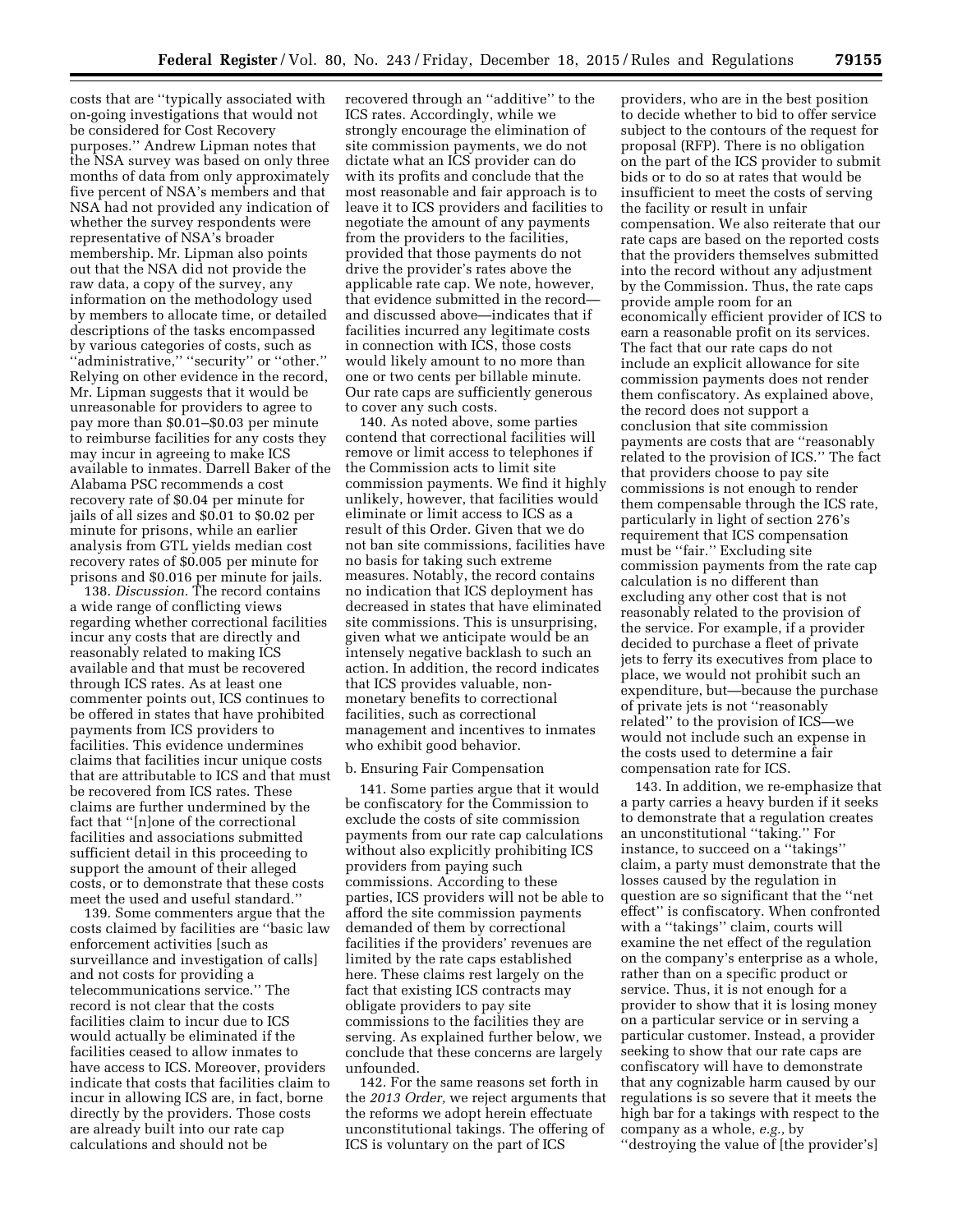property for all the purposes for which it was acquired.'' Moreover, providers have been on notice for years that the Commission might adopt rate caps, or even eliminate site commissions. Thus, any claims that our actions today upset ''investment-backed expectations of ICS providers'' are likely to fail, particularly claims from providers that recently entered into new contracts with high site commissions in an effort to circumvent possible Commission regulations. We find it unlikely that our rates will result in a ''taking,'' but the waiver process described below should offer providers an adequate avenue for relief if they find our ICS regulations unworkable.

#### *C. Ancillary Service Charges and Taxes*

#### 1. Background

144. The record contains evidence that ancillary service charges have increased since the *2013 Order,* which highlights the fact that, absent reform, ICS providers have the ability and incentive to continue to increase such charges unchecked by competitive forces. Indeed, the continuing growth in the number and dollar amount of ancillary service charges represents another example of market failure necessitating Commission action. These charges are unchecked by market forces because inmates and their families must either incur them when making a call or forego contact with their loved ones. Ancillary service charges inflate the effective price consumers pay for ICS. According to some estimates, ancillary service charges may represent as much as 38 percent of total consumer ICS payments. The sheer number of ancillary service charges, their varying nomenclature, and the variability of the amounts charged make for a confusing system.

145. The record overwhelmingly supports the need to reform ancillary service charges. While we would prefer to allow the market to discipline rates, the evidence since the Commission's *2013 Order* confirms that ancillary service charges have not only increased, but new charges have appeared. We find our statutory directive requires us to adopt reforms to limit ancillary service charges. As described below, we adopt caps for certain ancillary fees, and we prohibit all other charges that are ancillary to ICS.

146. Our Mandatory Data Collection confirmed that various ICS providers charge a plethora of ancillary service charges, and that different providers may describe the same charge by different names. Commenters suggest that ancillary service charges inflate the

cost of ICS to end users without justification. For example, some providers charge account set-up, maintenance, closure, and refund fees. Praeses contends that ''[p]roviders should not be permitted to charge any ancillary fees to recover . . . intrinsic ICS costs, such as validation fees or fees related to Facility-required security.'' This distinction between what is an intrinsic part of providing ICS, and what is not, has helped us to select the ancillary service charges we find appropriate and to ban all other ancillary service charges.

147. In responding to the unique challenges posed by escalating ancillary fees, this Order establishes a limited list of ancillary fees that the Commission will permit ICS providers to charge. The amount of each of these fees is capped, and ICS providers are restricted from charging any ancillary fees not specifically allowed in our Order. For fees for single-call and related services and third-party financial transaction fees, we allow providers to pass through only the charges they incur without any additional markup. We limit automated payment fees to \$3.00, live agent fees to \$5.95, and paper statement fees to \$2.00. Apart from these specific fees, no additional ancillary service charges are allowed. Taxes are discussed separately and must be passed through with no markup. We also take action to avoid potential loopholes in these rules, such as artificial limits on minimum and maximum account balances that could require inmates to reload accounts frequently and unnecessarily increase costs borne by consumers. This approach involved analyzing the data submitted by carriers, as well as comments in the record, to determine which fees ICS providers should legitimately be able to charge end users.

#### 2. Discussion

148. *Review of Ancillary Service Charges in the Record.* In response to the Mandatory Data Collection, the Commission received some data regarding ancillary service charges, but providers did not follow consistent approaches in assessing and labeling such fees, and allocated and reported these costs in inconsistent ways. Accordingly, in the *Second FNPRM* the Commission sought comment on these data inconsistencies and on the ancillary service charge data generally. The Commission also sought comment on prohibiting separate ancillary service charges for functions that are typically part of normal utility overhead and should be included in the rate for any basic ICS offering, and asked if certain types of ancillary service charges, such

as refund charges, should be disallowed altogether.

149. In response to the *Second FNPRM,* commenters disagreed over the exact nature of the reforms that should be implemented, but the majority agreed that many or all ancillary service charges should be eliminated. ICS provider CTEL claims that ancillary service charges, not site commissions, drive high ICS calling rates. ICS users also supported reforming ancillary service charges with examples of the impact of such charges on their ability to make calls. Even when consumers are made aware of the fees, they can still seem unjustified or unclear. The record indicates that ICS providers can receive fair compensation and provide secure services with a simplified ancillary service charge structure.

150. *Prohibiting Ancillary Service Charges.* The Commission sought comment on prohibiting ancillary service charges altogether. Certain parties argued that the best approach to ancillary service charges was to ban them outright. The Wright Petitioners, for example, contend that no cost data in the record justifies the existence of ancillary fees, and that ancillary fees differ significantly among providers for no reason except that ICS providers will charge as much as they can. If the Commission does not eliminate ancillary service charges, then the Wright Petitioners contend that any rules addressing ancillary service charges must specifically identify the fees that may be charged and prohibit all others. PLS argues the Commission should prohibit ancillary service charges because many of these fees bear no relation to ICS costs.

151. *Reducing Categories of Ancillary Service Charges.* The Commission also sought comment on limiting the number of allowable ancillary service charges. Many commenters support this approach as enabling ICS providers to still earn a profit, while providing their services at just and reasonable rates. CenturyLink explains that ''the overall cost of ICS to inmate families will not be reduced without restrictions on ancillary fees'' and recommends that the Commission ''eliminate all but a narrow class of ancillary fees and impose reasonable rate caps on those that it allows.'' One commenter explains that ancillary fees have ''no actual relation to actual costs borne by ICS providers and have become a mechanism by which providers sustain or increase their overall revenues.'' Indeed, even ICS providers have recognized the need for reform and have submitted various proposals to that end.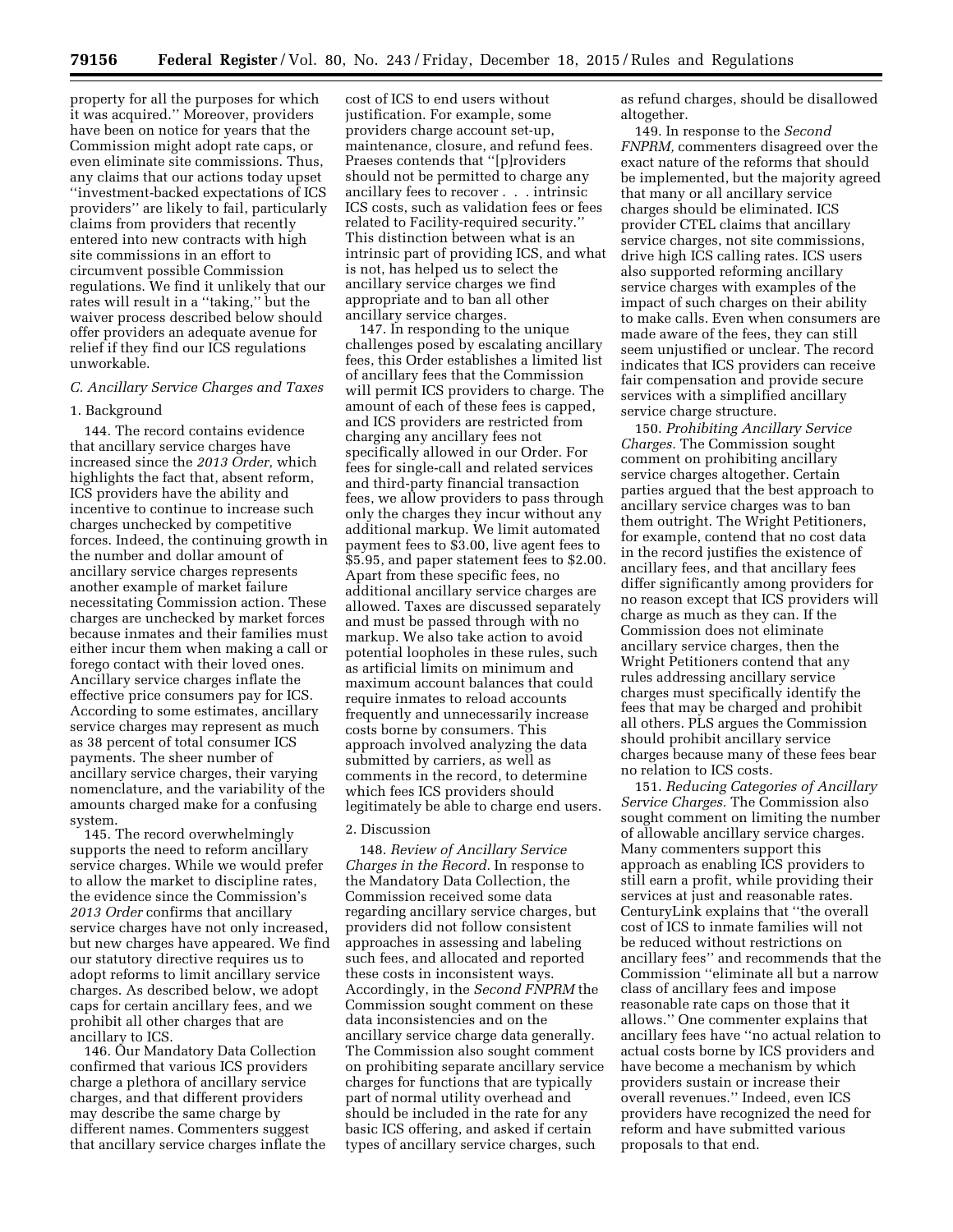152. Parties differ about which ancillary service charges should be capped. For example, a number of commenters believe that the Commission should eliminate all fees for services that a consumer is required to pay in order to access basic ICS, including, but not limited to, account set-up, maintenance, funding, refund, and closure fees. In addition, Praeses suggests that ''[a]ll costs that Providers necessarily and unavoidably incur as part of completing an inmate call should be recovered through ICS rates. As a result, Providers should not be permitted to charge any ancillary fees to recover such intrinsic ICS costs, such as validation fees or fees related to Facility-required security.''

153. Of additional concern is the ability of ICS providers to evade any limitation on a particular ancillary service charge simply by changing its name. ICSolutions notes that if an RFP for ICS prohibits a specific fee, some bidding ICS providers simply rename it or create a new fee to take its place. Other commenters contend that if ICS providers want to impose additional ancillary service charges, then they should ask for a waiver from the Commission or a rule modification.

154. This concerns us because it suggests that ICS providers are using ancillary service charges as a loophole to increase revenues and undermine the impact of the interstate rate caps adopted in the *2013 Order.* Illustrating the impact this trend has on consumers, Pay Tel explains that if a family has \$100 to spend on inmate calling for the month, ancillary fees can consume up to \$60, leaving only \$40 for the actual phone calls. Ancillary fees often increase the average cost of a 15-minute call to as much as \$8.33, more than double the price of a 15-minute call at the Commission's interim rate caps adopted in the *2013 Order.* Some commenters also raise concerns that some ICS providers may impose unfair rates by instituting minimum or maximum amounts that may be deposited for prepaid calling accounts.

155. *Proposals in the Record.* The Commission has focused on market failure with regard to unchecked and escalating ancillary service charges in this proceeding, including releasing a public notice prior to the *2013 Order*  seeking additional information about this topic. Since 2012, the Commission has received several proposals detailing comprehensive ICS reform approaches, and had the benefit of observing real world models regulating ancillary service charges.

156. *Alabama PSC Reforms.* In the *Second FNPRM,* the Commission noted

that the Alabama PSC had implemented an approach to ancillary service charges that both limited the kinds of allowable ancillary service charges and capped the fees for those charges. Specifically, the Alabama PSC authorized, but capped, separate ancillary service charges for particular services, including a \$3.00 maximum fee for debit/credit card payment, \$5.95 maximum fee for payment via live agent, \$3.00 maximum cap for bill processing for collect calls billed by a call recipient's local telecommunications service provider, \$5.95 maximum cap on third-party payment services, five percent cap on inmate canteen/trust fund transfers, and a \$2.00 maximum cap on paper billing statements. The Commission sought comment on this approach.

157. In the *Second FNPRM,* the Commission specifically asked whether the Alabama PSC's rate caps for credit card payments (\$3.00 maximum) and live operator assisted payments (\$5.95) would be appropriate for the Commission to adopt. Many commenters seeking to reform ancillary service charges focused not only on reducing the kinds of ancillary service charges that may be imposed, but also on imposing caps on the fees that may be charged for the approved ancillary service charges. Some commenters expressed concern that unreasonable costs would continue to be passed through to end users if regulations only specified the ancillary service charges that may be levied, without also imposing caps on those charges.

158. *Joint Provider Proposal.* In the *Second FNPRM,* the Commission also sought comment on the Joint Provider Proposal's suggestions for ancillary service charge reform. This proposal would voluntarily eliminate a number of types of fees, including per-call fees, account set-up fees, billing statement fees, account close-out and refund fees, wireless administration fees, voice biometrics and other technology fees, and regulatory assessment fees, and cap charges for non-eliminated fees. The Joint Provider Proposal supported a \$7.95 cap for three years on debit/credit card payment or deposit fees, a cap for three years at existing fees (as high as \$14.99) for calls billed to a credit card and as high as \$9.99 for calls billed to a mobile phone, and a cap on money transfer fees at the existing level (as high as \$11.95), plus a \$2.50 administrative fee cap. Joint Provider Proposal supporters claim that their proposal will ''dramatically alter the economic landscape of the ICS industry, making it possible for providers to forego many fees and cap others at current levels.''

159. Some commenters criticize the Joint Provider Proposal as retaining the most lucrative ancillary service charges, and undermining reform efforts by allowing the large providers to maintain their dominant positions. CTEL asserts that smaller ICS providers lack the market power to impose high ancillary service charges. The Alabama PSC also states that it ''cannot emphasize strongly enough that the outliers in terms of excessive ancillary fees are the providers that submitted the Proposal to the Commission.''

160. *Pay Tel Proposal.* On October 3, 2014, Pay Tel submitted an *ex parte*  describing a proposal for comprehensive reform, including rate reform, a proposed approach for site commission payments, reporting requirements, and a proposal for ancillary service charge reform. The Commission sought comment on this proposal in the *Second FNPRM.* The Wright Petitioners agree with Pay Tel that there should be specific guidelines for the disclosure of rate and ancillary fee information.'' The Alabama PSC, Wright Petitioners, CenturyLink, and NCIC agree with Pay Tel's suggested ancillary service charge rate caps in a number of respects. Securus, however, argues that Pay Tel mischaracterizes the Joint Provider Proposal, and that, to justify its own proposal, Pay Tel grossly overestimates the amount of ancillary service charges that consumers will have to pay under the Joint Provider Proposal.

# 3. Establishing Limited List of Permitted Ancillary Service Charges

161. After careful consideration of the record, including analysis of the Mandatory Data Collection, we conclude that reform is necessary to address ever-increasing fees that are unchecked by competitive forces and unrelated to costs. ICS providers, which typically have exclusive contracts to serve a facility, have the incentive and ability to continue to extract unjust and unreasonable ancillary service charges. As a result, we conclude it is necessary to reform the ancillary service charge structure imposed on consumers by ICS providers, as shown in Table Four below. All other ancillary service charges not specifically included in Table Four are prohibited. (Thus, providers would be prohibited from imposing charges for biometric technology, for example.) We conclude that the allowable charges will facilitate communications between inmates and their loved ones and will allow ICS providers to recover the costs incurred for providing the ancillary service associated with the relevant fee. We find no other examples in the record of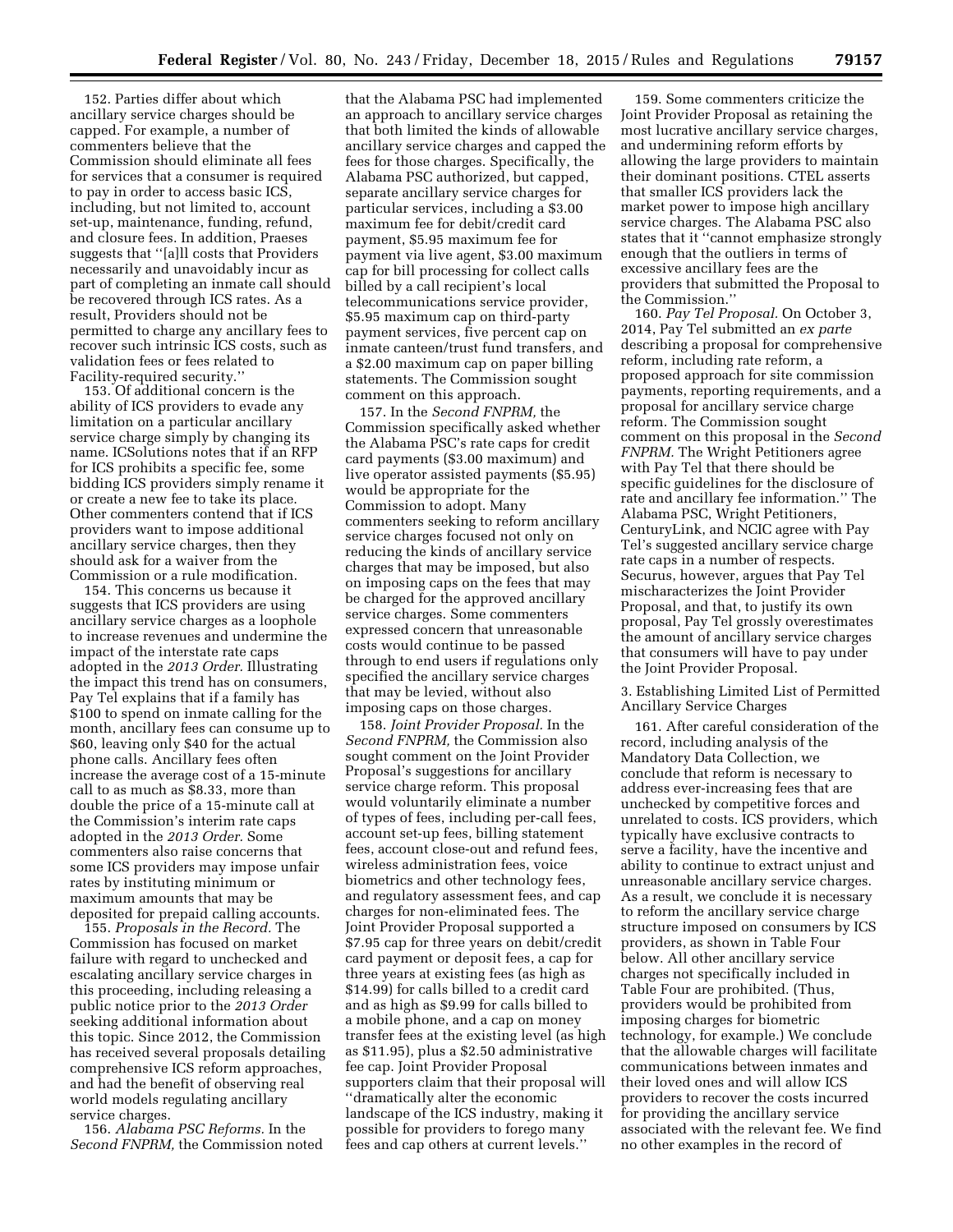ancillary services that are actually provided today and that have a cost that warrants recovery.

162. Our approach is supported by the record and will reduce the cost of service for millions of consumers. Even so, as with all reforms adopted in this Order, we will reevaluate these charges in two years to determine if adjustments are appropriate. We expect that these caps will serve as backstops as efficiencies are gained by providers, and contracts are changed, or new contracts are entered into between parties. For example, the record indicates that the recently-adopted New Jersey state correctional institutions' ICS contract specifically prohibits ''discretionary fees,'' which include bill statement fees,

monthly recurring wireless account maintenance charges, account setup fees, funding fees, refund fees, and a single bill fee. Finally, we believe it is reasonable to expect that the ancillary service charge caps may encourage providers to more efficiently provide ancillary services, potentially stimulating competition among ICS providers to the added benefit of consumers and in keeping with section 276's statutory mandate. The reforms are intended to facilitate the proper functioning of the ICS market.

163. Each of the entries in Table Four focuses on the particular functions related to each type of charge listed below. (Thus, even if a provider renames one of its fees to match the

terminology in this table, that will not be sufficient to make an allowable ancillary service charge. Also, each individual ancillary service charge that an ICS provider levies must serve one of the permitted functions in order to qualify as a permissible ancillary service charge, regardless of the precise terminology used. In the event of dispute, the Commission will evaluate the fee charged to a consumer on the basis of the totality of the circumstances, judged from a reasonable consumer's point of view, to determine whether the fee serves one of the permitted functions. Automated payments include payments by interactive voice response (IVR), web, and kiosk.)

# TABLE FOUR

| Permitted ancillary service charges and taxes                                                                                                                 | Monetary cap per use/instruction                                                                                              |  |  |  |
|---------------------------------------------------------------------------------------------------------------------------------------------------------------|-------------------------------------------------------------------------------------------------------------------------------|--|--|--|
|                                                                                                                                                               | Provider shall pass these charges through to consumers directly with<br>no markup.                                            |  |  |  |
|                                                                                                                                                               | \$3.00.                                                                                                                       |  |  |  |
| Fees for single-call and related services, e.g., direct bill to mobile<br>phone without setting up an account.                                                | Provider shall directly pass through third-party financial transaction fees<br>with no markup, plus adopted, per-minute rate. |  |  |  |
| Live agent fee, <i>i.e.</i> , phone payment or account set up with optional use<br>of a live operator.                                                        | \$5.95.                                                                                                                       |  |  |  |
| Paper bill/statement fees (no charge permitted for electronic bills/state-<br>ments).                                                                         | \$2.00.                                                                                                                       |  |  |  |
|                                                                                                                                                               | Prohibit prepaid account funding minimums and prohibit prepaid ac-<br>count funding maximums under \$50.                      |  |  |  |
| Third-party financial transaction fees, e.g., MoneyGram, Western<br>Union, credit card processing fees and transfers from third-party<br>commissary accounts. | Provider shall pass this charge through to end user directly, with no<br>markup.                                              |  |  |  |

164. *Data Analysis.* Based on our analysis of the ancillary service charge cost data submitted in response to the Mandatory Data Collection and the record, we conclude that the caps we adopt for ancillary service charges will allow ICS providers to recover their reported costs attributable to providing these services and earn fair compensation. Ten of the fourteen ICS providers that submitted data in response to the Mandatory Data Collection included cost and revenue data for ancillary service charges. One provider did not report any direct costs related to ancillary service charges and one provider reported only one ancillary service charge. The reported *rates* for ancillary service charges range from \$0.08 to \$10.97 per use for automated payments, from \$2.49 to \$5.95 per use for transactions handled by a live agent, and from \$1.50 to \$5.00 for paper billing fees. In comparison, ICS providers report that they incur *costs* for ancillary service charges ranging from \$0.10 to \$6.58 when they offer automated payments, \$2.49 to \$5.26 when they offer transactions handled by a live agent, and \$0.08 to \$2.88 when they

offer paper billing. These numbers serve to illustrate the enormous difference between the charges imposed on ICS end users and the much lower costs to ICS providers of offering those services. The ancillary service charge caps we have selected fall within a reasonable range of the reported costs for the services, and are supported by the record for each fee cap as explained below.

165. We also note that some jurisdictions have banned ancillary service charges and that providers have complied with such regulations. This suggests that ancillary service costs can be recovered with reasonable ICS rates. Accordingly, our ancillary service charge caps should more than adequately compensate for the costs incurred. Moreover, we conclude that the annual reporting, certification and data collection requirements adopted herein regarding ancillary fee information will ensure compliance with the requirements. We will use this information to ensure that ICS providers are complying with the reforms adopted herein.

166. *Ancillary Services Charge Cap Methodology.* The reforms we adopt herein represent a middle ground between the various proposals in the record. First, we determined which categories of ancillary service charges should be allowed. Next, we evaluated the information obtained through our Mandatory Data Collection as discussed above, and comments in the record addressing the specific proposals in and in response to the *Second FNPRM.* We conclude that prohibiting ICS providers from recovering their costs reasonably and directly related to making available an ancillary service would not allow ICS providers to receive fair compensation for those services. We also conclude that certain proposed high ancillary service charges, such as those in the Joint Provider Proposal, would result in excessively compensatory fees and would violate our requirement to make ICS rates just, reasonable and fair to end users. Therefore, we adopt caps on fees for ancillary service charges that will allow ICS providers to recover the costs incurred for providing the ancillary service associated with the relevant fee while ensuring just, reasonable, and fair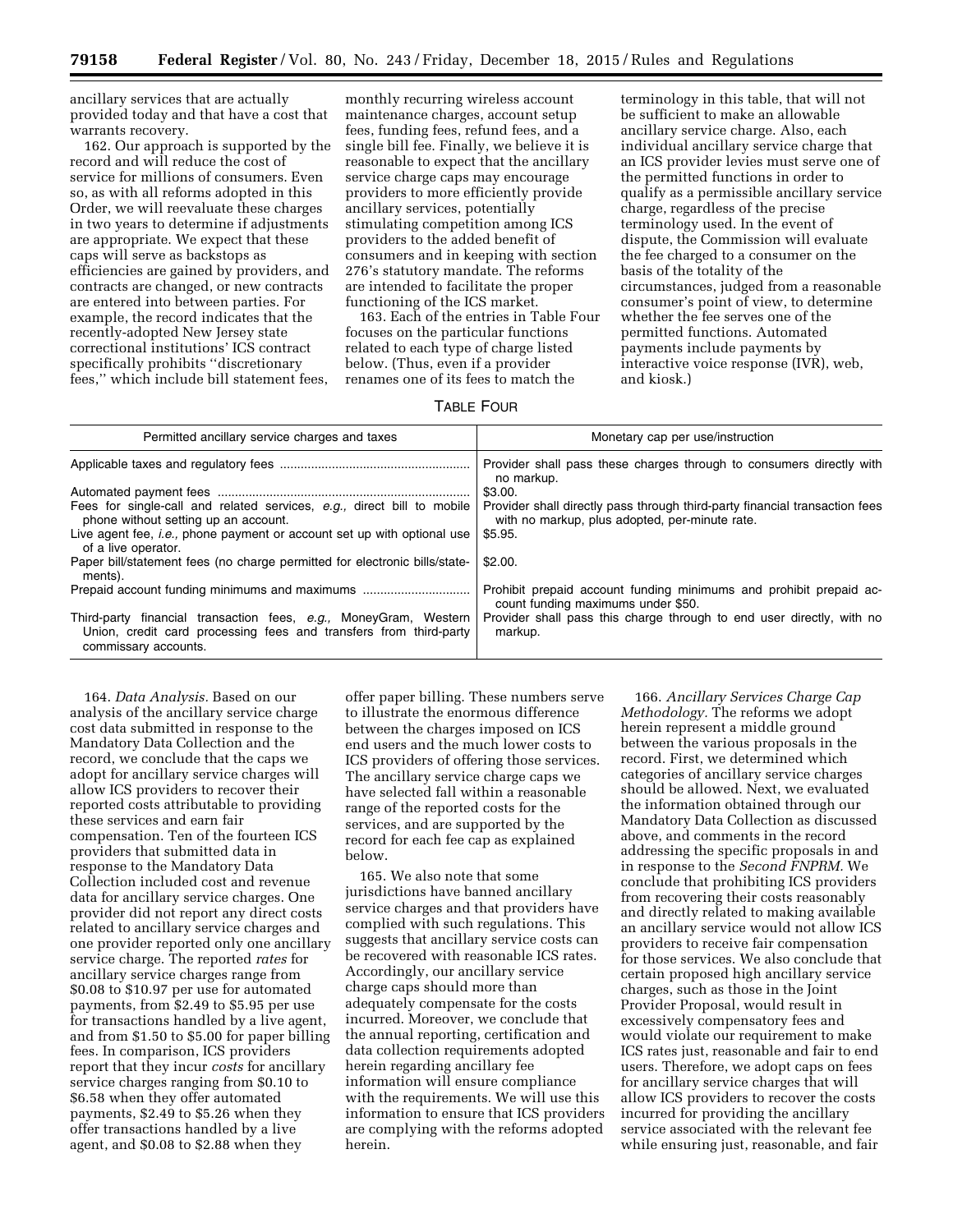rates to end users. Below we explain the analysis that went into determining the appropriate cap for each category of permitted ancillary service charge.

167. *Automated Payment Fee.* We permit up to a \$3.00 automated payment fee for credit card, debit card, and bill processing fees, including payments made by interactive voice response (IVR), web, or kiosk. This approach is supported by the record and more than ensures that ICS providers can recoup the costs of offering these services. The Commission specifically sought comment on automated payment fees in the *Second FNPRM.* For example, the Commission asked whether a \$3.00 cap for debit and credit card payment fees via the web, an IVR, or a kiosk was an appropriate charge. We find support for our approach from numerous commenters, including the Alabama PSC, which concluded, as we do, that a \$3.00 cap for credit card processing and bill processing is appropriate. This \$3.00 cap is also supported by Pay Tel, which charges this amount for automated payments. In addition, multiple parties support this approach in the record, including the Wright Petitioners, CenturyLink, and NCIC—all of which agree this amount is an appropriate cap for automated payments. Securus, one of the largest ICS providers in the market, asserted that allowing end users to pay with credit cards costs the company more than \$3.00. The credit-card processing costs that Securus cites indicate to us that it is an outlier, especially since, as just discussed, companies that are much smaller than Securus acknowledge that they can process credit card payments at a \$3.00 rate. We find that a \$3.00 cap on automated payments is supported by the reported *costs* of providing the service as opposed to other *rates* for the service.

168. *Live Agent Payment Fee or Account Set Up.* We allow ICS providers to recover up to \$5.95 when consumers choose to make use of an optional live operator to complete ICS transactions. We have recognized that interaction with a live operator to complete ICS transactions may add to the costs of providing ICS. Thus, we allow an ancillary service charge to compensate providers for offering this optional service. As with the other ancillary service charges we have determined are appropriate, in the *Second FNPRM,* the Commission also specifically asked commenters about the \$5.95 maximum fee for live operator assisted payments. For the live agent phone payment of \$5.95 that we adopt, we note that multiple ICS providers including, CenturyLink, NCIC, and Pay

Tel, as well as the Wright Petitioners, and the Alabama PSC, all agree that this is the correct rate. This \$5.95 fee may only be charged once per interaction with a live operator, regardless of the number of tasks completed in the call, and live operator calls may not be terminated in order to attempt to charge this fee an additional time. We will monitor any complaints we receive with regard to the live agent fee that suggest that providers are attempting to circumvent the limitations this rule sets forth.

169. *Paper Bill/Statement Fee.* We permit a cap of \$2.00 for optional paper billing statements. In the *Second FNPRM,* the Commission noted that the Alabama PSC had capped the charge for a paper bill or statement, and asked commenters to explain whether this, and other approaches taken by the Alabama PSC, were reasonable and would lead to just and reasonable rates and fair ICS compensation. Multiple commenters agreed. Specifically, the \$2.00 paper bill charge we adopt is supported by the Wright Petitioners, Pay Tel, and the Alabama PSC, while CenturyLink argues that the rate should be marginally higher at \$2.50 per bill.

170. *Third-Party Financial Transaction Fee.* In the *Second FNPRM,*  the Commission asked how it should ensure that money transfer service fees paid by ICS consumers are just and reasonable and fair. The record establishes that inmates' families frequently do not have bank accounts, and therefore rely on third-party money transfer services such as Western Union or MoneyGram to fund calls with inmates. Third-party financial transaction fees as discussed herein consist of two elements. The first element is the transfer of funds from a consumer via the third-party service, *i.e.,* Western Union or MoneyGram, to an inmate's ICS account. (We use these two services as an example but do not foreclose the possibility that there are other third-party financial transaction services. Credit card payment processing also falls under the discussion here.) The second element is the ICS provider's additional charge imposed on end users for processing the funds transferred via the third party provider for the purpose of paying for ICS calls. We find that this first aspect of third-party financial transaction, *e.g.,*  the money transfers or credit card payments, does not constitute ''ancillary services'' within the meaning of section 276. The record suggests that ICS providers have limited control over the fees established by third parties, such as Western Union or credit card

companies, for payment processing functions.

171. However, the record indicates that ICS providers are imposing significant additional charges, as high as \$11.95, for end users to make account payments via third parties, such as Western Union or Money Gram, and sharing the resulting profit with those third-party financial institutions. We find that the ICS providers' additional fee or mark-up to the third-parties' service charges function as a billingand-collection related charge, on top of the third-party charge, that the Commission has authority to address. Providers have offered no cost-based justification for imposing an additional fee on end users on top of the thirdparty money-transfer service or financial institution fee, nor have they explained what (if any) functions they must necessarily perform to ''process'' a transfer already transferred from the third-party provider. Therefore, as discussed in more detail below, we require that ICS providers pass through to their end users, with no additional markup, the money transfer or thirdparty financial transaction fees they are charged by such third parties. (The record indicates that no additional markup is warranted on top of the fees charged by the third-party payment providers.)

172. Our adopted approach ensures that, in transactions like these, ICS providers do not receive excessive compensation, while also protecting consumers from unreasonable additional fees that result in unjust and unreasonable ICS rates. We find support for our third-party financial transaction fee approach from parties such as CenturyLink and NCIC, and the Alabama PSC additionally urges the Commission to require ICS providers to ''eliminate the provider ancillary charge premium they assess on top of the \$5.95 payment transfer fee available to their customers from Western Union and MoneyGram.''

173. *Prohibited Fees.* As explained above, our approach to fees charged for ancillary services specifically enumerates the charges permitted and bans all other ancillary service charges. We find no other examples in the record of ancillary services that are actually provided today and that have a cost that warrants recovery. While we place limits on the types of ancillary service charges we allow, we note that it is important to have payment options that permit the consumer simply to pay for service without incurring any additional charges. Many commenters, including ICS providers, agree that these basic or standard methods, such as making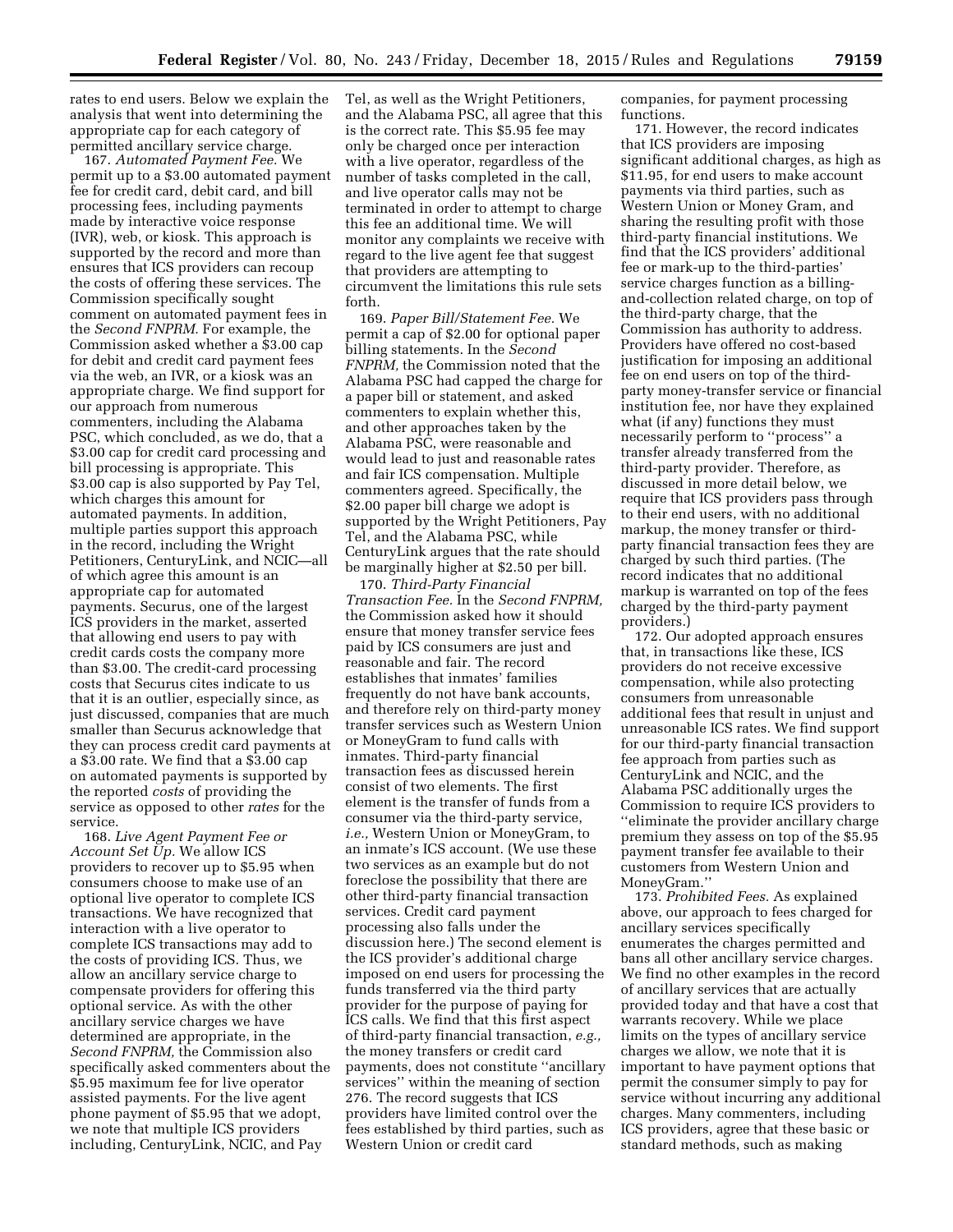payments by check or money order, must remain available without charge. Securus, for example, has assured the Commission that ''[p]ayment by check or money order always will be available and free of charge.'' In accordance with our decision to allow only the specific ancillary service charges we enumerate in this Order, we clarify that no charges are permissible for payment by check or money order.

174. At this time, we do not find it necessary to eliminate all ancillary service charges to be consistent with our statutory objectives and policy goals for ICS reform. We are mindful of and concerned about the potential for continued abuse of ancillary service charges, and we will monitor the implementation of these caps and determine if additional reforms are necessary in the future. By limiting the scope of ancillary service charges, we also resolve other problems presented in the record. We prohibit all other ancillary service charges not enumerated because the record did not demonstrate that any other ancillary services are reasonably and directly related to the provision of ICS, nor are they necessary to ensure that ICS providers receive fair compensation for providing service. Permitting any other ancillary service charges would promote unfair, unjust, and unreasonable rates to end users, and would thus be contrary to our statutory mandate. Further, we find that removing a substantial number of unjustifiable charges not only benefits consumers, but also reduces compliance costs for ICS providers by allowing them easily to identify whether a particular charge is permitted by our rules. Additionally, since we have determined that the only justifiable ancillary service charges are the ones we specifically enumerated, there are no countervailing costs that would outweigh our selected approach.

175. *Purchase Minimums and Maximums.* In the *Second FNPRM,* the Commission asked commenters whether anything should be done about policies, such as funding minimums and maximums that may restrict consumers' access to ICS. In response, some parties raise concerns that some ICS providers are engaging in unjust and unreasonable practices and imposing unfair rates by instituting minimum or maximum amounts that may be deposited for prepaid calling accounts. CenturyLink, for example, contends that ''[p]roviders might impose high purchase minimums and complex refund policies to obtain captured funds. Providers might also adopt low purchase maximums to force customers to have to repeatedly repurchase services and generate

transaction fees.'' Similarly, ICSolutions urges the Commission to regulate minimum and maximum funding requirements, arguing that high minimum funding requirements ''can preclude consumers from receiving calls from their loved ones,'' while low maximums can force consumers to ''fund their account more frequently, so that [the provider] can charge more ancillary fee payments.'' Furthermore, NCIC points out that ''payments for prepaid service by money order or check [are] available free of charge to ICS end users but this payment method is frequently impractical because of the excessive latency involved in establishing service (up to ten days for some providers).'' Thus, inmates are essentially forced into entering into more costly prepaid options, many of which require minimum payments and/ or impose maximum limits on deposits.

176. We agree that high purchase minimum requirements can lead to unfair compensation by forcing consumers to deposit relatively large sums of money even if they only want to make one short call or by driving consumers to more expensive calling options. Thus, high purchase minimums can effectively allow providers to charge exorbitant amounts for single calls. Such a result would be antithetical to the Commission's goals and to the requirements of sections 201 and 276.

177. An artificial limit on maximum account deposits could also lead to gaming and loopholes. CenturyLink points out that low maximums on deposits can allow providers to increase transaction fees. A provider may refuse to permit a consumer from depositing more than a certain amount of money into an inmate calling account in a single transaction, thereby compelling the consumer to engage in additional transactions and, as a result, incur multiple ancillary service charges. Thus, providers could circumvent our reforms by placing artificially low limits on deposits and requiring consumers to incur ancillary charges every time they add additional money to an account.

178. In order to prevent ICS providers from obtaining unfair compensation by inflating costs for end users relating to maximum and minimum deposits, we prohibit ICS providers from instituting prepaid account minimums, and require that any provider that limits deposits to set the maximum purchase amount at no less than \$50 per transaction. Data from the Mandatory Data Collection show that the average call length reported by respondents was approximately 13 minutes. Under our new rate structure, that means the average cost of a call from a prison

would be about \$1.43. Accordingly, a \$50 maximum per transaction would mean that consumers will be able to make a relatively large number of calls with a single deposit (on average about 35 calls). We find that allowing a lower limit would create an unacceptable risk that providers would be able to compel consumers to incur multiple ancillary service charges, as explained above. We note, however, that the record also reflects concerns that setting the floor for maximum allowable deposits too low could create risks for ICS providers, including the potential for fraud. Allowing providers to institute maximum deposit amounts, but requiring that those maximums be no lower than \$50, strikes a reasonable balance between the competing concerns expressed in the record. We also note that various providers have instituted maximum deposit policies that conform to our requirement of no less than a \$50 maximum per transaction, and in some circumstances have even instituted higher maximum deposit limits. As noted below, we will continue to monitor the ICS marketplace and to investigate any attempts, such as these, to circumvent our rate caps or our rules governing ancillary charges. Due to the history of the large number and ever-changing and growing nature of ancillary service charges, as described in the record, we will be diligent in identifying any providers that violate the new rules covering ancillary service charges, third-party financial transaction fees, and minimum and maximum account funding. Accordingly, we delegate to the Bureau the authority to clarify the rule as necessary, after public notice and an opportunity to comment, where appropriate, to ensure that the reforms adopted in this Order relating to ancillary service charges and third-party financial transaction fees are properly reflected. This includes seeking comment on prohibiting additional ancillary fees if there is evidence of abuse of the permitted charges.

#### 4. Cost-Benefit Analysis

179. After careful consideration, we find that our approach to adopt simple ancillary service charge caps provides significant and important benefits to ICS end users, outweighing any potential burdens to providers. As discussed above, we conclude that reform is necessary to address ever-increasing and multiplying fees that are unchecked by competitive forces and unrelated to costs. We find that the allowable ancillary service charges will facilitate communications between inmates and their families, while enabling ICS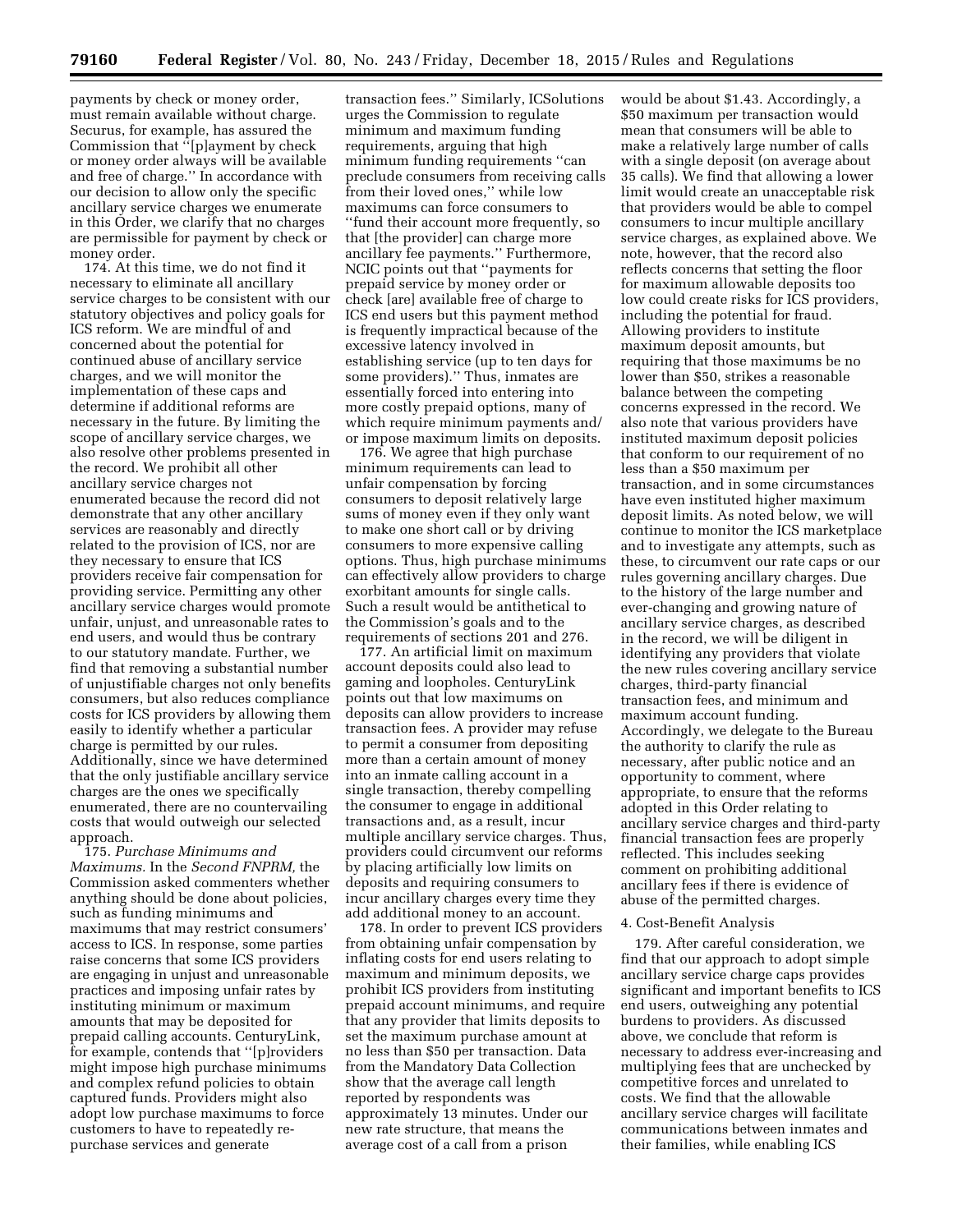providers to recover the costs incurred for providing the associated ancillary services.

180. It is clear that market failure exists with regard to ancillary service charges. Numerous parties cite specific instances of such market failure or abuse among ancillary service charge categories. Additionally, commenters request the Commission take action to curb these abuses by adopting reforms.

181. By creating simple rate caps and limiting the scope of ancillary service charges, we resolve these problems and reform ancillary charges. We prohibit all ancillary service charges not specifically allowed, not only for the foregoing reasons, but also because the record did not demonstrate that any other ancillary services are reasonably and directly related to the provision of ICS or necessary to ensure that ICS providers receive fair compensation for providing service. Further, we find that removing a substantial number of unjustifiable charges not only benefits consumers, but also reduces compliance costs for ICS providers by allowing them easily to identify whether a particular charge is permitted by our rules, thus reducing the burden on them. As noted below, however, to minimize any potential burdens associated with ancillary service charges, we will reevaluate these charges to determine if adjustments are appropriate.

# 5. Fees for Single-Call and Related Services

182. *Background.* The record indicates that single-call and related services are a growing part of the ICS market. These options, such as singlecall services, are billing arrangements whereby an ICS provider's collect calls are billed through third-party billing entities on a call-by-call basis to parties whose carriers do not bill collect calls. A single-call service thus may be used for calls placed from the inmate facility to mobile phones or a telecom service where the called party does not have an account, does not want to establish an account, or does not know the party can establish an account with the ICS provider. Although some efficiencies may derive from single-call and related services, the record is replete with evidence that some of these services are being used in a manner to inflate charges, and may be offered at unjust, unreasonable, or unfair rates, and/or at rates above our interim rate caps or rate caps adopted in this Order. The record also highlights substantial end-user confusion regarding single-call services.

183. A significant problem with single-call and related services is that they end up being among the most

expensive ways to make a phone call. In the *Second FNPRM,* the Commission sought comment on the prevalence of single-call services and whether rates for such services are just and reasonable.

184. There is a diversity of views in the record on single-call and related services. CPC believes that single-call services should be treated as ancillary services subject to rate caps and that consumers must be notified of the option to set up a prepaid account instead. Several commenters believe that all of these single-call and related services should be eliminated because they are simply an ''end run'' around the Commission's rate caps. The Wright Petitioners note that any proposed rate caps should also apply to single-call services, along with a \$3.00 funding fee. PPI also argues that, in the alternative, charges for single call services should be restricted to a reasonable deposit fee, plus a reasonable capped call fee. As the Alabama PSC notes, ''[t]he regulator's duty is to set fair and reasonable rates for ICS calls.''

185. ICSolutions notes that the singlecall or related service charge is often \$9.99 or \$14.99, regardless of whether the call lasts one minute or 10 or 15 minutes, and that these rates are 300 percent or 376 percent higher than the effective interstate rate caps. It contends that such calls pose a danger to consumers, and that providers manipulate consumers into selecting these calling options even though less costly call options may exist. Other providers share ICSolutions' concern that single-call or related services are used to ''inflate ancillary fees'' at the expense of end users. CenturyLink, ICSolutions, and NCIC, among others, expressed concern about the use of third parties, including unregulated subsidiaries, to provide single-call or related services at high fees, and about revenue-sharing arrangements that enable ICS providers to recoup all or a portion of the ancillary service charge as profit outside our rate caps. Additionally, the Alabama PSC analyzed these single-call services in a jail, and found that ''[a]lthough single payment calls account for 14% of the calls and 17% of the minutes at the facility, they are responsible for 42% of all the revenue generated.'' Conversely, GTL urges the Commission not to regulate these services, arguing the Commission does not have jurisdiction to do so. Securus similarly argues that single-call and related services should not be considered ancillary services because they are optional and are not intended to be a substitute for traditional ICS calls. Securus asserts

that if the Commission regulates the rates for single-call and related services, ICS providers will be forced to stop offering them, and inmates and their friends and families will have fewer calling options by which to stay in touch.

186. *Discussion.* We agree with commenters that suggest single-call and related services are another form of ancillary service charges. The additional costs stemming from single-call and related services are ancillary to the provision of ICS because they are additional fees charged to consumers, based on the consumer's discretion and desire to make use of such a service because, for example they want to speak to the incarcerated person as quickly as possible in order to arrange their release. We therefore believe that reform is necessary and that it is appropriate to address unreasonable charges. As a result, for single call and related services, we permit ICS providers to charge the amount of the third-party financial transaction (with no markup) added to a per-minute rate no higher than the applicable rate cap. These reforms are necessary to ensure that when end users decide to take advantage of single-call and related services, the rates for such calls comply with the statute.

187. Unlike the ancillary service charge caps adopted above, we do not find that single-call and related services are reasonably and directly related to the provision of ICS, but are ancillary to ICS. We believe that charges for singlecall and related services inflate the effective price end users pay for ICS and result in excessive compensation to providers. Accordingly, for single-call and related services, the Commission will allow ICS providers to charge end users for each single call in a manner consistent with our approach to thirdparty financial transaction fees—*i.e.,*  ICS providers may charge the amount of the third-party financial transaction (with no markup) added to a per-minute rate no higher than the applicable rate cap. This approach is consistent with our overall approach to reforming both ICS per-minute rates and ancillary service charges. It will ensure just and reasonable rates for end users that are based on actual costs incurred by ICS providers.

188. The record supports our reforms to fees charged for single-call and related services. We have authority to reform ancillary service charges and we therefore disagree with ICS providers that argue we lack authority. Moreover, our approach in no way interferes with contracts between ICS providers and third-party payment processors or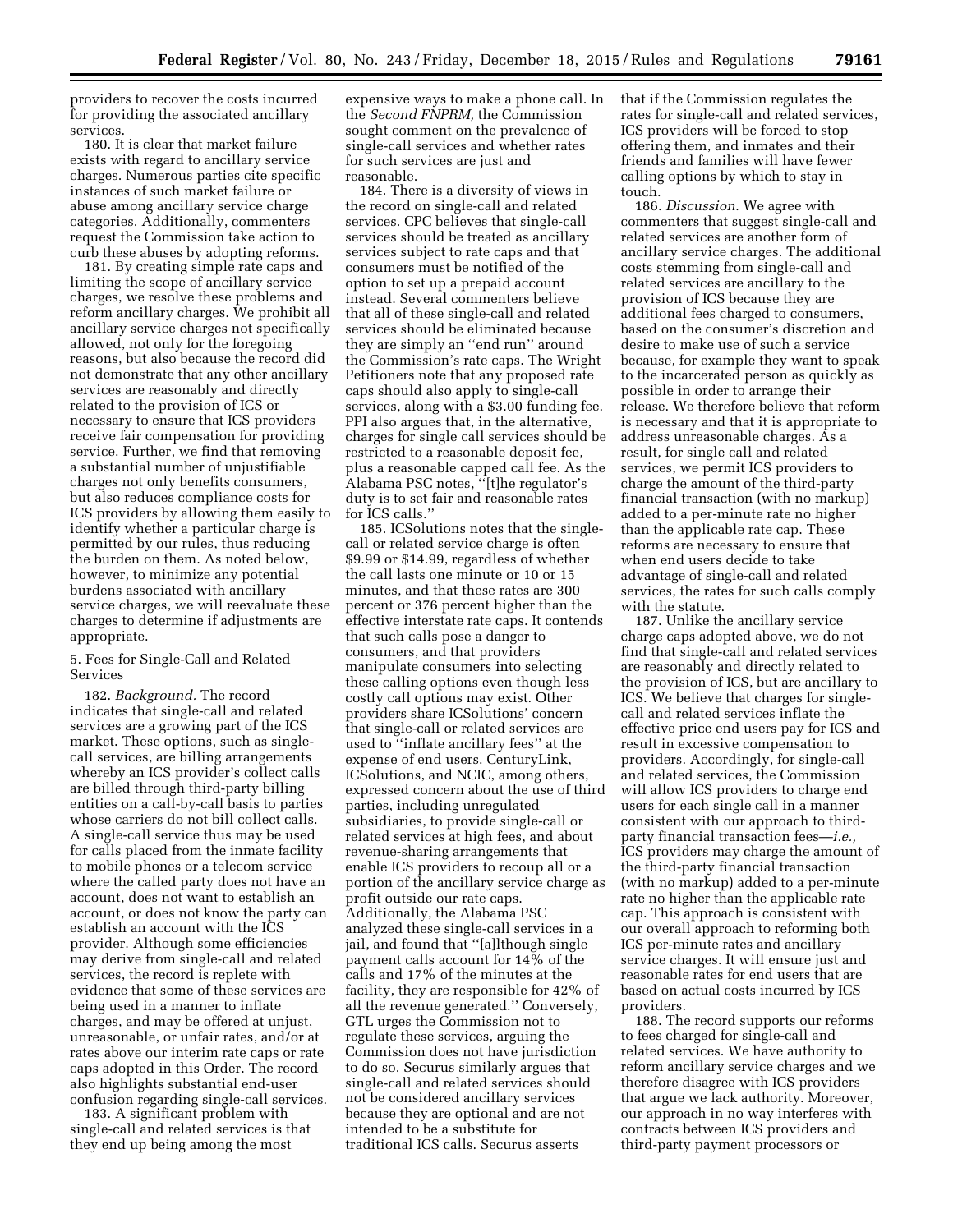mobile phone companies because our rule simply prevents ICS providers from adding additional fees to the cost of these calls. It does not dictate what fees an ICS provider itself may choose to pay or not pay these third parties for services rendered.

189. We have also heard from commenters that a major problem with single-call and related services is that customers are often unaware that other payment options are available, such as setting up an account. To help alleviate the problem of customers continually paying set up fees for single-call and related service calls, we encourage providers to make clear to consumers that they have other payment options available to them. This is consistent with our discussion and analysis regarding consumer disclosure requirements below. We will continue to monitor the use of such calling arrangements and seek specific information about them in the Further Notice of Proposed Rulemaking published elsewhere in this issue of the **Federal Register**.

#### 6. Taxes and Regulatory Fees

190. The record in this proceeding indicates that ICS providers charge ICS end users ''fees under the guise of taxes.'' In an effort to ensure just, reasonable and fair ICS rates, in the *Second FNPRM,* the Commission asked ''whether the cost of regulatory compliance should be considered a normal cost of doing business and as such should be recovered through basic ICS rates, not additional ancillary fees.'' In response, Lattice asserts that ''ICS providers also must be permitted to continue to collect pass-through charges such as state and local taxes, universal service and numbering charges, and other federal, state and local fees.''

191. ICS providers are permitted to recover mandatory applicable passthrough taxes and regulatory fees, but without any additional mark-up or fees. The Commission has defined a government mandated charge as follows: ''amounts that a carrier is required to collect directly from customers, and remit to federal, state or local governments.'' Non-mandated charges are defined to be ''government authorized but discretionary fees, which a carrier must remit pursuant to regulatory action but over which the carrier has discretion whether and how to pass on the charge to the consumer.'' Commission precedent prohibits providers from placing a line item on a carrier's bill that implies a charge is mandated by the government when it is in fact, discretionary.

192. We agree that the ability to collect applicable pass-through taxes and regulatory fees without adding a markup is important and consistent with precedent. However, we reiterate that it is misleading ''for carriers to state or imply that a charge is required by the government when it is the carriers' business decision as to whether and how much of such costs they choose to recover directly from consumers through a separate line item charge.'' As such, we do not permit fees or charges beyond mandatory taxes and fees, and authorized fees that the carrier has the discretion to pass through to consumers without any mark up. This will help ensure, consistent with the goals of the reforms adopted in this Order, that ICS end user's rates are just, reasonable and fair because they are paying the cost of the service they have chosen and any applicable taxes or fees, and nothing more. This approach has support in the record, including from the Joint Provider Proposal and Pay Tel.

#### 7. Legal Authority

193. We reaffirm the Commission's finding in the *2013 Order* that it has jurisdiction over interstate ICS ancillary service charges and further find that we have authority to reform *intrastate*  ancillary service charges. The Commission sought comment in the *Second FNPRM* as to whether it is also authorized to regulate intrastate ancillary service charges. In response, several commenters took the position that section 276 of the Act authorizes the Commission to regulate intrastate ancillary service charges. We agree.

194. We find that the Commission has the legal authority to adopt necessary reforms to interstate, intrastate, and international ancillary service charges. In the *2013 Order,* the Commission addressed interstate charges and found that billing and collection services provided by a common carrier for its own customers are subject to section 201, and are therefore, subject to Commission regulation. The Commission explained that it has jurisdiction ''to regulate the manner in which a carrier bills and collects for its own interstate offerings, because such billing is an integral part of that carrier's communication service.'' We reaffirm that finding here. Thus, providers are on notice that efforts to circumvent our rate caps through artificially high ancillary fees will not be tolerated.

195. Although ''ancillary services'' are not defined by statute, and there is some disagreement in the record on this point, the dictionary meaning of the term ''ancillary''—''providing *necessary support* to the primary activities or

operation of an organization, institution, industry, or system''—is instructive. Additionally, section 276(b)(1)(A) specifies that any compensation plan set forth by the Commission must ensure that providers ''are fairly compensated for each and every *completed intrastate and interstate call .* . . .''

196. In the discussion above, we find that we have jurisdiction over *intrastate*  ICS charges, pursuant to section 276 of the Act. We also note that section 276(d) defines ''payphone service'' as ''the provision of public or semi-public pay telephones, the provision of inmate telephone service in correctional institutions, and any *ancillary services.''*  Thus, we believe it is clear that Congress provided the Commission with authority over ICS-related ''ancillary services.'' Based upon the plain language of these statutory provisions and the common definition of the term ''ancillary,'' we find that the term ''ancillary services,'' as used in section 276(d), is reasonably interpreted to mean services that *provide necessary support for the completion of international, interstate and intrastate calls* provided via ICS. We find that section 276 authorizes the Commission to regulate charges for intrastate ancillary services, such as billing and collection services, to the extent those charges involve the completion of a call, or other communications services. Such charges are quite literally the ''necessary support'' essential for the completion of inmate phone calls. Indeed, often the only purpose for establishing ICS accounts is to fund communication with inmates; therefore, these charges are reasonably understood to be ancillary to the completion of phone calls. As such, we conclude that billing-and-collectionrelated ancillary services such as account set up and transaction fees fall within the Commission's jurisdictional authority and will be regulated in the manner described above.

#### *D. Periodic Review of Reforms*

197. While the *2013 Order* and today's reforms are a significant step forward, we are committing to continuing to review the ICS market, including both costs and rates, to ensure that regulation remains necessary and that the reforms we adopt herein strike the right balance. The reforms adopted in this Order may facilitate changes in the ICS market that potentially could make it function properly and enable the Commission to reduce regulations. At the same time, changes in the market, for example, may necessitate additional modifications to the reform we adopt today. We will incorporate lessons learned from the prior data collection to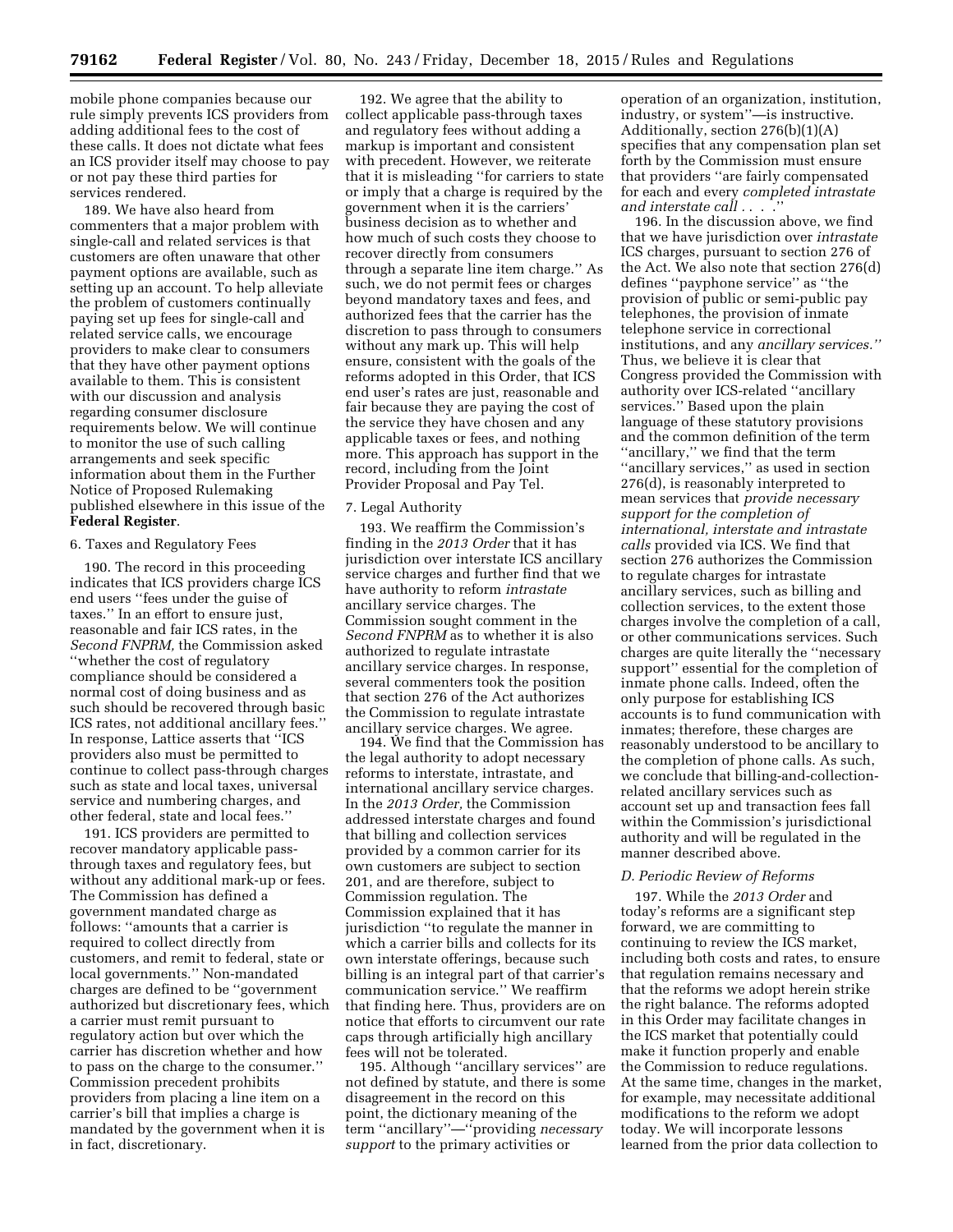improve quality and eliminate anomolies. While the policies adopted in this Order have been carefully designed based on the record before us, we remain dedicated to evaluating how changing circumstances impact the nature and scope of reform. The Commission has the authority to take steps to effectively monitor compliance with this Order going forward.

198. To enable the Commission to take further ICS reform action, identify and track trends in the ICS market, as well as monitor compliance with the reforms adopted herein, we adopt a second, one-time Mandatory Data Collection to occur two years from publication of Office of Management and Budget (OMB) approval of the information collection. We believe it is appropriate to be able to conduct a review of the ICS market including ICS costs, rates and ancillary service charges to ensure that any regulations continue to be necessary to fulfill our statutory objectives and to ensure that any such reforms and rate caps reflect current market dynamics and costs.

199. In the *Second FNPRM,* the Commission sought comment on the benefits of establishing a review process. The Commission also sought comment on the Wright Petitioners' suggestion that the Commission commit to review the interim rates adopted in the *2013 Order.* In its comments, HRDC states generally that periodic reviews by the Commission to evaluate the ways in which ICS reforms impact phone rates, ancillary service charges and competition in the industry are ''essential to ensure that the reforms create and maintain the proper incentives to drive ICS rates to competitive levels.''

200. We find that, on balance, Petitioners' proposal for a periodic review of ICS data is not necessary at this time, nor is it the best tool for monitoring compliance with the Order. Therefore, we establish a less onerous requirement, which we anticipate will provide significant benefit at minimal cost. In lieu of the Petitioners' proposal, we adopt an approach similar to the one used by the Commission in a prior payphone order establishing the per-call rate for payphones, in which the Commission determined that it would ''have to periodically review the costbased compensation rate in order to ensure that it continues to 'fairly compensate' PSPs and promote payphone competition and widespread deployment of payphones.'' The Commission explained that, ''[e]specially when market conditions have changed significantly, it is incumbent upon us to reexamine

whether the conditions resulting in the recent Commission-prescribed rate still apply.'' As with that situation, we conclude that the Commission should have the tools necessary to review the reforms that we adopt in this Order, in light of changing market conditions, to ensure that the rates continue to be just, reasonable, and fair. As explained above, ancillary service charges also significantly impact the effective rates ICS providers charge, and should therefore be part of this review.

201. To allow for consistent data reporting and to prevent duplicative filings, we direct the Bureau to develop a template for submitting the data and provide ICS providers with further instructions to implement the data collection. We direct the Bureau to complete a review of ICS costs and rates within one year from the date data is submitted, and we delegate to the Bureau authority to require an ICS provider to submit such data as the Bureau deems necessary to perform its review. Information in response to the forthcoming data collection may be filed under the *Protective Order* in this proceeding and will be treated as confidential.

202. Several commenters have expressed concern for the lack of transparency regarding ICS rates and fees. We share the concern that ICS contracts are not sufficiently transparent and we find adequate evidence, such as numerous public records lawsuits, to support HRDC's assertion that members of the public must ''unnecessarily expend time and money to obtain records'' of ICS contracts. We also recognize evidence suggesting that the information regarding ICS contracts and rates that is publically available may not be reliable. Therefore, we encourage ICS providers and facilities to make their contracts publicly available.

# *E. Harmonization With State ICS Rules and Requirements*

203. Below, we provide guidance to ICS providers, correctional facilities and state regulatory bodies on the effect of the comprehensive reforms adopted herein on ICS requirements in the states and the Commission's authority to regulate these services pursuant to section 276 of the Communications Act.

# 1. Background

204. In the *2013 Order,* the Commission sought comment on its tentative conclusion that section 276 ''affords the Commission broad discretion to regulate intrastate ICS rates and practices . . . and to preempt inconsistent state requirements.'' Commenters' responses were mixed.

The Commission then followed up by seeking more focused comments on issues related to preemption and harmonization of state ICS requirements. Several commenters support preemption of state laws and requirements that are inconsistent with the federal regime, while a small number of commenters oppose such preemption and question our authority to preempt state requirements related to intrastate ICS. As discussed below, we now adopt the tentative conclusion the Commission first expressed in the *2013 Order,* and hold that we have the authority to preempt state requirements that are inconsistent with the rules we adopt in this Order. More specifically, we conclude that a state requirement that ICS be provided at a particular rate that exceeds the caps we have adopted would trigger change-in-law provisions or require renegotiation. If for some reason that does not occur for any particular contract, parties can file a petition with the Commission seeking the appropriate relief. State rates below our rate caps or ancillary fee caps will not be preempted.

205. The rate caps and reforms adopted herein should operate as a ceiling in areas where states have not enacted reforms. This is consistent with Commission precedent in which it has determined that rates at or below a newly-enacted rate cap were not to be changed. We strongly encourage all states to evaluate additional measures to reduce and eliminate site commissions and ensure that rates for inmate calling services are as low as possible while still ensuring that robust security protocols are in place. Our actions today serve to ensure that a much-needed default framework is in place in areas where states have not acted to curb ICS rates.

206. In the *Second FNPRM,* the Commission sought comment on a number of issues related to the preemption of state regulation of ICS, as well as the potential to harmonize state requirements that are inconsistent with the Commission's comprehensive framework for regulation of both interstate and intrastate ICS. Among other questions, the Commission sought comment on its belief that it has ''broad discretion to find that a particular state requirement, or category of state requirements, is either consistent or inconsistent with Commission ICS regulations under section 276(c)'' and to preempt those regulations that are inconsistent.

207. Several commenters support preemption, urging the Commission to establish a uniform framework for both interstate and intrastate ICS. ICS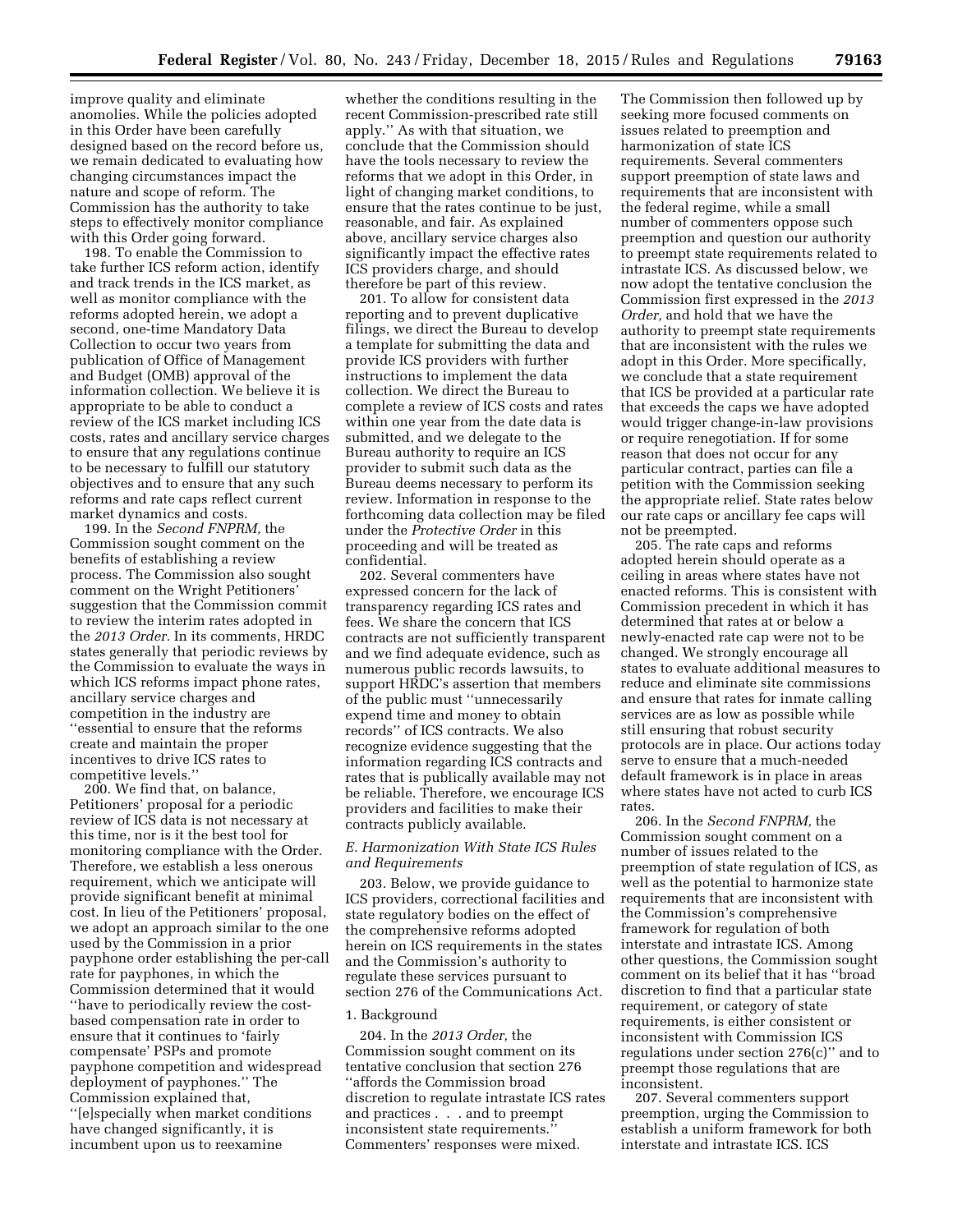provider Lattice, for example, argues that ''[s]ound public policy as well as the Communications Act and FCC precedent all support FCC reform across all ICS.'' Lattice contends not only that ''[s]ection 276 grants the Commission express authority to preempt state requirements to the extent they are inconsistent with FCC regulations,'' but that ''preemption of state regulation is required to fulfill the requirements of section 276.'' Pay Tel also argues that the Commission has authority over intrastate ICS, and must ''preempt inconsistent state regulations.'' Additional commenters echo these assertions, arguing that the Commission has jurisdiction over both interstate and intrastate rates and must preempt inconsistent state requirements. Indeed, the Wright Petitioners state that ''there is no debate that the FCC has the authority to preempt those state regulations that conflict with regulations adopted in this proceeding.''

208. Other commenters contend that the Commission lacks the authority to preempt state ICS requirements. According to the Arizona Corporation Commission (ACC), for example, ''[s]ection 276 must be read in *pari materia* with 47 U.S.C. 152's reservation of authority over intrastate matters.'' The ACC further asserts that ''the primary purpose of section 276 was to prevent unfair competition by incumbent local exchange carriers against the payphone providers [and t]he other express purpose of this section was to ensure that payphone providers were fairly compensated for all calls placed using their payphones.'' In addition, the ACC claims that state regulation of intrastate ICS is part of the states' ''historic police powers'' and therefore should not be preempted unless preemption ''was the clear and manifest purpose of Congress.''

# 2. Discussion

209. NARUC and the ACC argue that our authority under section 276 is limited to interstate services, and that our regulations must be narrowly targeted to address concerns about anticompetitive conduct by incumbent local exchange carriers. We disagree. These arguments are contradicted by the plain language of section 276. As explained above, the statute provides the Commission with the authority to regulate both interstate and intrastate ICS. Similarly, although section 276 addresses potential discrimination by Bell operating companies, it also contains provisions related to other subjects, including compensation for ''payphone service providers,'' a group that, by definition, encompasses

providers ''of inmate telephone service in correctional institutions, and any ancillary services.'' Furthermore, we believe that section 276's broad mandate stands in stark opposition to ACC's and NARUC's attempts to narrowly confine the Commission's ICS-related preemption authority.

210. Pay Tel urges the Commission to preempt state-imposed intrastate rates that are below the adopted caps, arguing that any rates that deviate from the Commission's caps are ''by definition, 'inconsistent''' and must be preempted. We disagree. The primary purpose of the rate caps we adopt today is to ensure that ICS rates are ''just and reasonable'' and do not take unfair advantage of inmates or their families. State requirements that result in rates below our caps advance that purpose and there is no credible record evidence demonstrating or indicating that any requirements that result in rates below our conservative caps are so low as to clearly deny providers fair compensation. Evidence in the record shows that ICS can be provided at rates at or below \$0.05 a minute. We applaud the efforts some states have made to lower ICS rates and hope other states follow their lead. Our goal is affordable rates that provide fair compensation, and the federal framework we adopt today is meant to serve as a backstop to ensure rates are consistent with the statute in absence of state action.

211. We are mindful, however, of the fact that we also have a statutory obligation to ensure that payphone service providers, including ICS providers, are ''fairly compensated.'' If any state adopts intrastate requirements that result in providers being unable to receive fair compensation, providers may either seek appropriate relief in that state or from the Commission. We will review the relevant state requirements if they are brought to our attention in a petition and will decide at that time what, if any, remedial actions are warranted. If any party believes that a particular form of relief is called for, that party should clearly state the requested relief in a petition and set forth the legal authority for granting such relief. As noted above, section 276 explicitly grants the Commission authority to preempt state requirements to the extent they are inconsistent with FCC regulations. Accordingly, if a provider is able to demonstrate that a particular state law or requirement is inconsistent with the rules we adopt in this Order, we will, consistent with section 276, preempt the inconsistent requirement. We strongly encourage providers to seek relief from the relevant state entity before

approaching the Commission, however. We also note that there is no presumption that state-mandated rates deny fair compensation simply because they are lower than our rate caps. To the contrary, as noted above, we encourage states to enact additional reforms to inmate calling service and to drive intrastate rates as low as possible, consistent with the need to ensure fair compensation, retain service quality, and maintain adequate security.

212. Consistent with the regulatory approach adopted herein, providers may be able to comply with such statutory requirements without charging rates that exceed our rate caps. Given the absence of clear evidence indicating whether there are any state laws or other requirements that, in practice, would require providers to charge rates that exceed our caps, we need not decide whether any laws currently exist that are ''inconsistent'' with our regulatory framework. To the extent there are state requirements, including possible contractual requirements, that make our rate caps onerous for a particular provider, the affected provider may file for preemption of the state requirement or seek a temporary waiver of the rate caps for the duration of any existing contract. We note that any waiver request should include a discussion of the provider's efforts to renegotiate the subject contracts and the outcome of such efforts. We delegate to the Bureau the authority to rule on such petitions and to seek additional information as needed. We also direct the Bureau to endeavor to complete review of any such petitions within 90 days of the provider submitting all information necessary to justify a waiver.

#### 3. Existing Contracts

213. As the Commission has previously noted, ICS contracts ''typically include change of law provisions.'' We expect that the new rate caps and other requirements adopted in this Order constitute regulatory changes sufficient to trigger contractual change-in-law provisions that will allow ICS providers to void, modify or renegotiate aspects of their existing contracts to the extent necessary to comply with the new rate caps and/or to relieve the providers from site commission payments that would prove to be unduly onerous once this Order takes effect. The record regarding implementation of the 2013 interim rate caps indicates that such changes were implemented quickly. Indeed, the Commission has previously highlighted the fact that the record ''indicates that ICS contracts are amended on a regular basis.'' For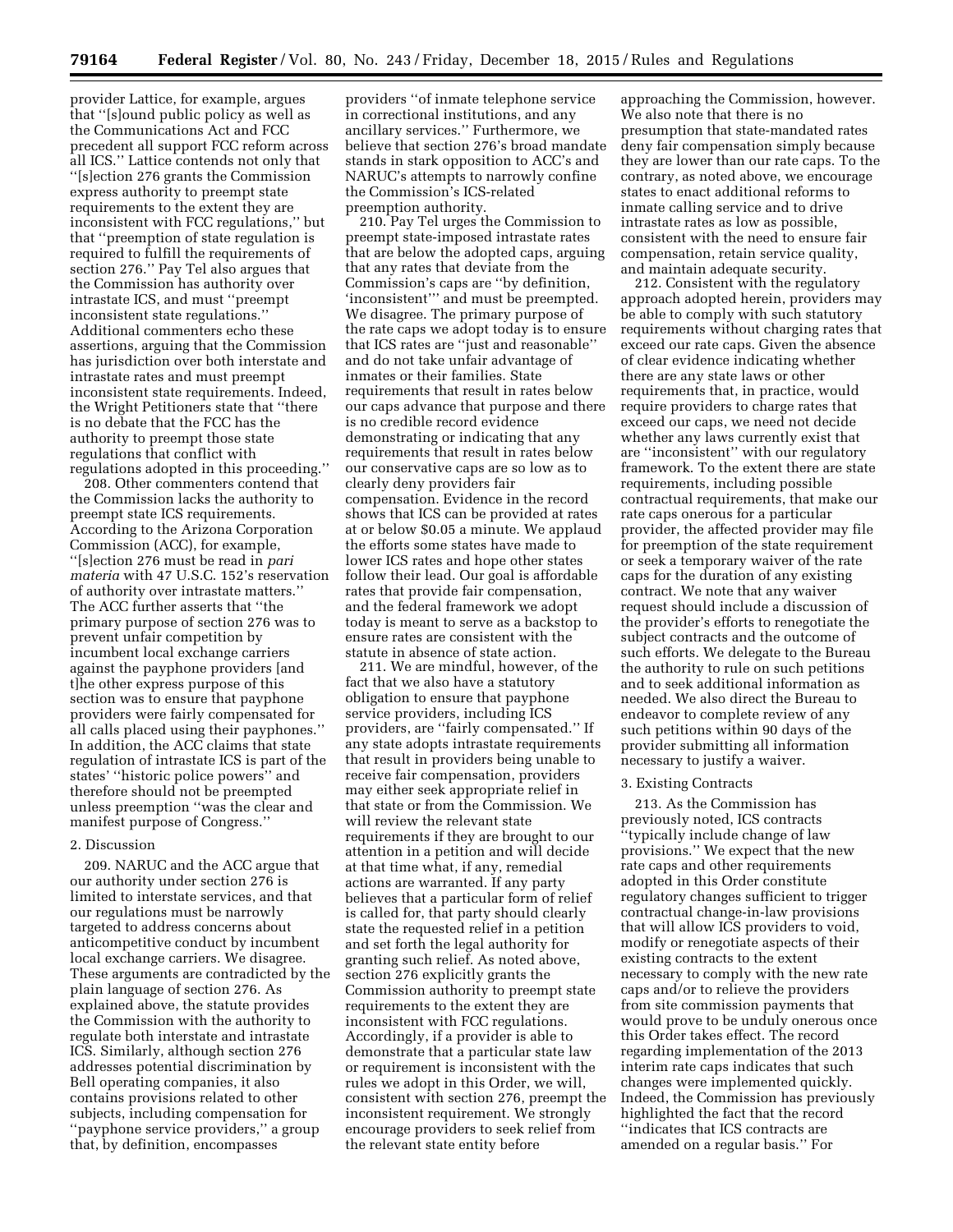instance, the record indicates that Securus provided nine days' notice to facilities prior to implementing the rate caps adopted in the *2013 Order.* The record also indicates that GTL had a four-day transition period after executing a new contract to serve the state of Ohio.

214. Parties have further argued that invoking contractual change of law provisions and engaging in renegotiations with correctional facilities would materially affect ICS providers' ability to conduct their daily business. Yet the Commission saw little such impact regarding implementation of the 2013 interim rate caps. Those rate caps affected all interstate calls throughout the country, much like today's reforms will affect calls nationwide. Our experience with the Commission's previous reforms leads us to conclude that, for ICS providers that choose to invoke existing change of law provisions—and subsequently to engage in renegotiations with the facilities they serve—any inconvenience imposed on them in doing so will not materially affect the providers' ability to conduct their day-to-day business. Finally, the negotiations for any new or renewed contracts can and should be informed by the decisions in this Order, including our adoption of new rate caps for ICS.

215. ICS providers that have entered into contracts without change-of-law provisions did so with full knowledge that the Commission's ICS proceeding has been pending since 2012. Even so, we encourage facilities to work with those ICS providers during the transition period described below which we believe provides ample time to renegotiate contracts, if necessary, to be consistent with this Order. If any provider believes it is being denied fair compensation during the transition or implementation of the reforms adopted in this Order—due, for example, to the interaction of our rate caps with the terms of the provider's existing service contracts—it may file a petition seeking a limited waiver of our new rate caps or seek preemption of the requirement to pay a site commission, to the extent that it believes that such a requirement is a state requirement and is inconsistent with the Commission's regulations. Finally, negotiations for any new or renewed contracts can and should comply with the decisions in this Order, including our limitation on site commission payments and our adoption of new rate caps.

216. We note that the contractual provisions to which a state subjects itself, or its subdivision, may reasonably be subsumed within the ''state requirements'' addressed by section

276(c). Therefore, if a state or a political subdivision thereof uses a contractual agreement as a vehicle to impose certain requirements regarding rates or other aspects of ICS, we would consider, on a case-by-case, fact-specific basis, preempting those requirements to the extent they are ''inconsistent with the Commission's regulations'' as set forth in this Order. Without deciding whether preemption is factually or legally warranted in any particular case, we note that a contrary interpretation could leave states and localities free to undermine the Commission's implementation of section 276 by doing so via a contract, rather than a state law or regulation, which result appears to be counter to Congress's objectives in enacting section 276(c). As the Commission has noted in this very proceeding, ''agreements cannot supersede the Commission's authority to ensure that the rates paid by individuals who are not parties to those agreements are fair, just and reasonable.'' To the extent ICS providers require waiver relief, they may take advantage of the procedures described below.

# *F. Waivers of Rules Adopted in This Order*

217. In the *2013 Order,* the Commission held that an ICS provider that ''believes that it has cost-based rates for ICS that exceed our interim rate caps'' may file a petition for waiver for good cause. The *2013 Order* also confirmed that the Commission's standard waiver process applies to ICS providers. The Commission delegated to the Bureau the authority to approve or deny waiver requests. The Commission articulated the following factors that the Bureau could consider in reviewing a waiver request: Costs directly related to the provision of interstate ICS and ancillary services; demand levels and trends; a reasonable allocation of common costs; and general and administrative cost data. The Commission also noted that, because the adopted interim interstate rate caps were set at conservative levels, it expected that petitions for waiver ''would account for extraordinary circumstances.'' Additionally, the Commission held that, for ''substantive and administrative reasons,'' waiver petitions would be evaluated at the holding company level. The Bureau processed three requests for waiver of the interim interstate rate caps following this guidance and granted a temporary waiver to one provider.

218. In the *Second FNPRM,* the Commission sought comment on the waiver process detailed in the *2013* 

*Order.* Several commenters object to the use of this waiver process to address concerns about the sufficiency of the rate caps. Some ICS providers ask that we review waiver petitions on a facilityby-facility basis in order to review locations where the costs of service exceed the rate caps. One commenter requests an expedited waiver process to allow the adoption of products or services involving costs paid to a third party, such as those involving a software agreement or new security feature. Commenters also suggest that the Bureau issue a blanket waiver excluding juvenile detention centers, secure mental health facilities, and jails with small populations, from our rate caps.

219. We have relied on the Mandatory Data Collection in establishing the rate caps adopted above. For the reasons previously given, we believe our rate caps are more than sufficient to allow carriers to receive fair compensation. We agree with the Petitioners that a tiered rate cap approach, as adopted herein, will reduce the need for waivers. We recognize, however, that we cannot foreclose the possibility that in certain limited instances, our rate caps may not be sufficient for certain providers. For those instances, we reaffirm the waiver standard for ICS providers adopted in the *2013 Order* and delegate to the Bureau the authority to rule on such waivers. Accordingly, an ICS provider that believes the rate caps for interstate and intrastate ICS do not allow for fair compensation may seek a waiver pursuant to the guidance articulated in the *2013 Order.* ICS provider waiver petitions may be accorded confidential treatment to the extent consistent with rule 0.459. We direct the Bureau to endeavor act to on such waivers within 90 days of the provider submitting all information necessary to justify a waiver. As the Commission previously stated, waiver petitions should be filed at the holding-company level. We believe that this approach best captures the way the majority of the ICS market functions; specifically that ICS providers serve multiple facilities utilizing centralized infrastructure, thus spreading related costs across their correctional facility customer base whenever possible. Furthermore, as described in the *2013 Order,* providers will be expected to provide data showing why they are unable to meet their costs under the applicable rate caps. We reiterate that ''unless and until a waiver is granted, an ICS provider may not charge rates above the [applicable] rate cap and must comply with all aspects of this Order . . . .'' However, consistent with Commission precedent,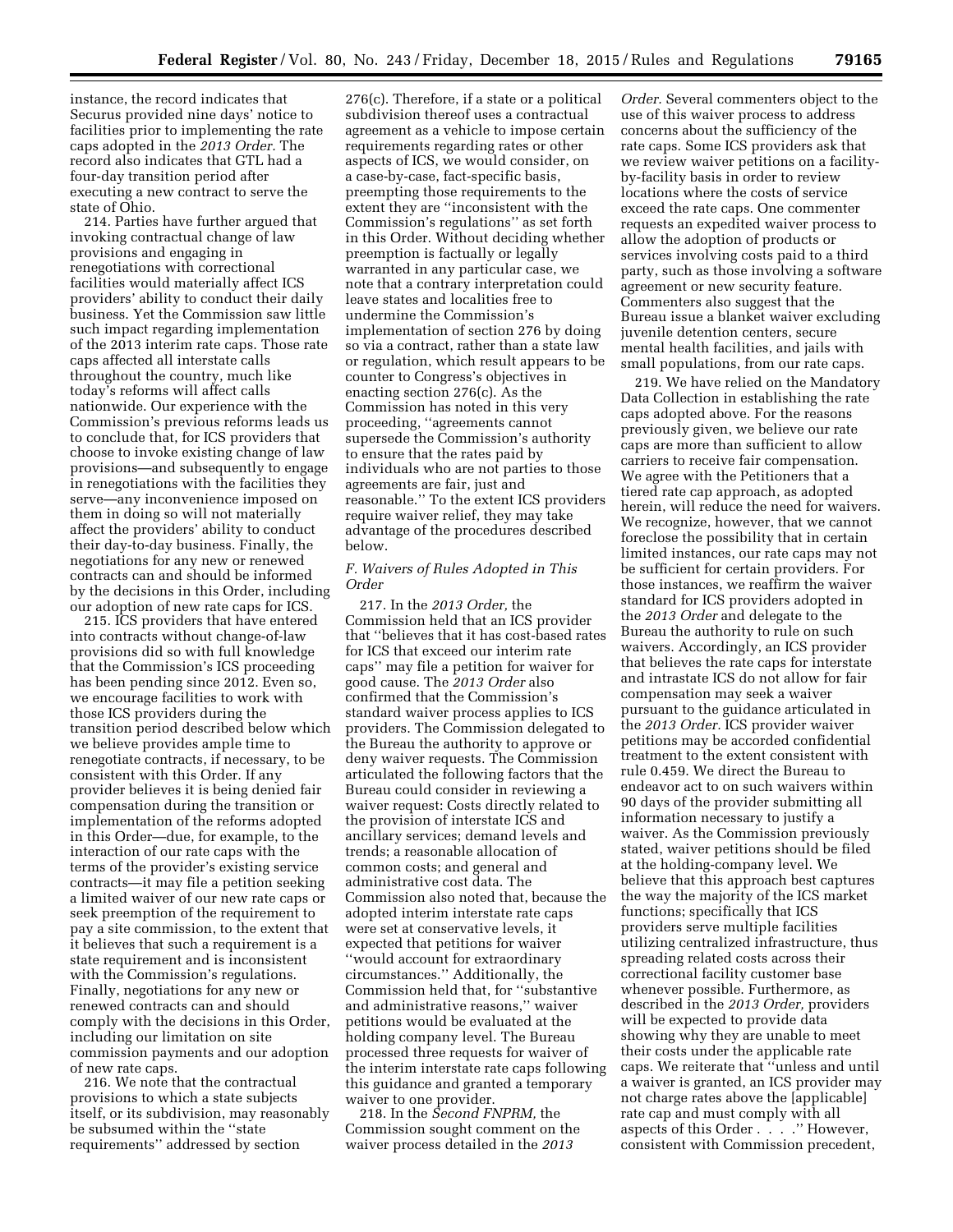exigent circumstances may warrant that the Bureau provide interim relief during the pendency of its review of a waiver request.

220. We also conclude that there is insufficient evidence available at this time to support a blanket waiver to providers incurring third-party technology costs or serving high-cost facilities. The Bureau will consider waiver petitions, including those from providers claiming to serve high-cost facilities, and evaluate the details specific to such petitions on a case-bycase basis.

#### *G. Disability Access to ICS*

#### 1. Background

221. In the *2012 NPRM,* the Commission noted that ''there is evidence in the record to indicate that inmates with hearing disabilities may not have access to ICS at reasonable rates using TTYs [text telephones].'' Specifically, the Commission cited evidence that ''deaf and hard of hearing inmates who use TTYs have to pay more than their hearing counterparts'' because ''the average length of a telephone conversation using a TTY is approximately four times longer than a voice telephone conversation.'' In light of this record, the Commission sought comment about the ICS access available to deaf and hard of hearing inmates and about the rates such inmates paid for ICS.

222. In the *2013 Order,* the Commission clarified that ICS providers may not collect additional charges for calls made through any type of telecommunications relay service (TRS). In the *Second FNPRM* that accompanied the *2013 Order,* the Commission also noted commenters' assertions that TTY calls take ''at least three to four times longer than voice-to-voice conversations to deliver the same conversational content.'' The Commission, therefore, tentatively concluded that per-minute ICS rates for TTY calls should be 25 percent of the rate for standard ICS calls, and sought comment on this proposal. In addition, the Commission sought comment on a number of other issues related to ICS for inmates who are deaf and hard of hearing, including: (1) Whether and how to discount the perminute rate for ICS calls placed using TTY; (2) whether action is required to ensure that ICS providers do not deny access to TRS by blocking calls to 711 and/or state established TRS access numbers; (3) the need for ICS providers to receive complaints on TRS and file reports on those complaints with the Commission; and (4) actions the Commission can take to promote the

availability and use of video relay service (VRS) and other assistive technologies in prisons.

223. The Commission asked additional questions about accessible ICS in the *Second FNPRM.* Specifically, the Commission sought comment on the following: (1) The actual relative length of TTY-to-TTY and TTY-to-voice calls as compared to voice-to-voice calls; (2) the claim that no ICS provider charges for voice-to-TTY or TTY-to-voice calls because ''the 'interexchange company holding the [state] TRS contract carries the call to the called party,'" and if true, whether the final reduced ICS rates for TTY calls should only apply to TTY-to-TTY calls; (3) whether AT&T and other entities that provide TRS are providing ICS for TRS calls placed by inmates; (4) how the Commission's relay service registration requirements can be met in a correctional facility setting where the equipment is handled by several users; and (5) the availability of and security concerns relating to devices used with newer technologies, such as videophones used for VRS and point-topoint video communications, devices used for IP CTS, and devices used for IP Relay.

224. Since 2012, when the Commission first sought comment on access to ICS for inmates who are deaf or hard of hearing, the Commission has continued to receive filings expressing concern about these prisoners' lack of access to telephone services that are functionally equivalent to the services available to users of traditional voice services. The Washington Lawyers' Committee (WLC), for example, claims that correctional facilities often fail to make TRS available to inmates. Similarly, Helping Educate to Advance the Rights of the Deaf (HEARD) asserts that ''deaf prisoners in several states have had no telecommunications access for several years, while deaf detainees often spend their entire time in jail with no telecommunication.'' According to the Rosen Bien Galvan & Grunfeld (RBGG) law firm, its clients ''routinely report that their access even to outdated and disfavored [TTYs], particularly in county jail facilities, is limited to nonexistent and that their ability to communicate with loved ones and attorneys is thereby impaired.'' RBGG further asserts that, even when correctional facilities have TTYs, ''they are often not actually available to our clients because they are broken, because staff does not know they exist, or because staff does not know how to use the machines.''

225. In response to the *Second FNPRM,* Securus and GTL contend that correctional facilities, not the ICS

providers, ''set correction facility policy as to the amount of access that hearingimpaired inmates (or any inmates) have to telecommunications services.'' GTL also asserts that ''disability access concerns are being addressed by the industry'' and that GTL's inmate calling services and the rates for those services are ''fully compliant with the requirements of the Americans with Disabilities Act (ADA), the Communications Act of 1934, as amended, and current Commission requirements.''

# 2. Discussion

226. *Functionally Equivalent Access.*  We now take measures to address the various concerns and ongoing reports regarding the lack of equal telephone access by inmates. As an initial matter, we note that this proceeding has generally referred to individuals who are ''deaf and hard of hearing,'' in discussing accessibility matters. Because inmates who are deaf-blind or have speech disabilities also use TRS, they, too, have the same or similar policy concerns as inmates who are deaf or hard of hearing. Accordingly, we will now refer more generally to inmates with ''communication disabilities'' when discussing these accessibility issues. Additionally, we note that while our focus here is primarily on calls that are made *by* inmates with these disabilities, some of the policies we adopt requiring access to TRS will also benefit inmates who need to place calls *to* people with such disabilities.

227. Section 225 of the Act requires every common carrier that provides voice services to offer access to TRS within their service areas. Accordingly, all common carriers must make available, or ensure the availability, to their customers of those types of TRS that the Commission has required to be mandatory services provided to the public. At present, the Commission mandates two forms of TRS: TTY-based TRS and speech-to-speech (STS), both of which are provided over the PSTN. We remind ICS providers of their obligations to ensure the availability and provision of these forms of TRS. Consistent with these obligations, ICS providers also may not block calls to 711, a short form dialing code that is used to access TRS provided by staterun TRS programs.

228. We note that several parties have requested that the Commission require correctional facilities to provide more ''modern'' forms of TRS as well, along with the equipment needed to access those services. These parties assert that TTYs are largely outdated and that videophones and captioned telephones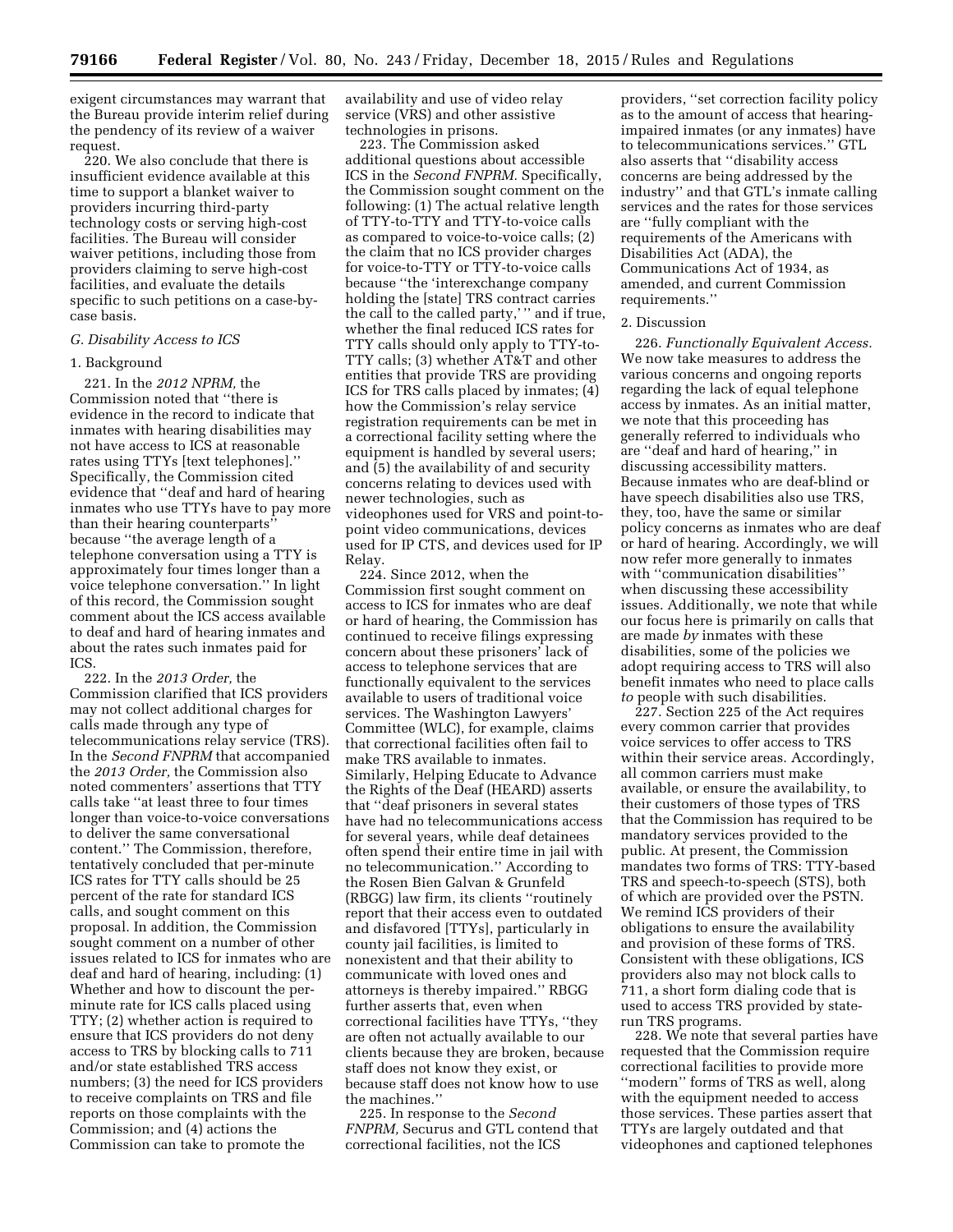are the standard modes of communication for people with communication disabilities. For example, RBGG urges the Commission's ''active intervention'' to encourage facilities to adopt modern communications technologies, such as videophones. Similarly, the National Association of the Deaf (NAD) asserts that ''correctional facilities should be required to install and provide access to the telecommunications equipment required by deaf and hard of hearing inmates—whether it's a TTY, videophone, captioned telephone, or even an amplified telephone or one that is amplified and has large buttons.''

229. The Communications Act requires TRS to be provided ''in a manner that is *functionally equivalent*  to the ability of a hearing individual'' to use conventional voice telephone services. We agree with commenters that limiting all inmates with communication disabilities to one form of TRS, particularly what many view as an outdated form of TRS that relies on TTY usage, may result in communication that is not functionally equivalent to the ability of a hearing individual to communicate by telephone. However, as noted above, at this time, only two forms of TRS, TTYbased TRS and STS, are mandated services for all common carriers. While the Commission *authorizes*  compensation from the Interstate TRS Fund for VRS, IP Relay, and both PSTNbased CTS and IP CTS, it does not *mandate* that these types of services be provided by any common carrier at this time. Accordingly, while we are only able to require ICS providers to make TTY-based TRS and STS available to inmates with communication disabilities, or to inmates who communicate by telephone with users of these services at this time, we strongly encourage correctional facilities to work with ICS providers to offer these other forms of TRS.

230. Several inmates with communications disabilities that have commented in the record note that in some instances, using a Telecommunication Device for the Deaf (TDD) is unsatisfactory because ''[o]ur family members and friends who are deaf, are no longer using the obsolete TDD system.'' We reaffirm our existing policy of strongly encouraging correctional facilities to provide inmates with communication disabilities with access to TTYs, as well as equipment used for advanced forms of TRS, such as videophones and captioned telephones. In addition, we strongly encourage correctional facilities to comply with obligations that may exist

under other federal laws, including Title II of the ADA, which require the provision of services to inmates with disabilities that are as effective as those provided to other inmates. Access to more advanced forms of TRS, including VRS, IP Relay, CTS, and IP CTS, may be necessary to ensure equally effective telephone services for these inmates. We recognize that some facilities have already begun providing access to alternative forms of TRS, often as the result of litigation brought under these other statutes. We strongly encourage other facilities to continue this trend voluntarily, without the need for further litigation. The Commission will monitor the implementation and access to TRS in correctional institutions and may take additional action if inmates with communications disabilities continue to lack access to functionally equivalent service.

231. *Rates.* Several commenters have also expressed concern about the costs inmates with communication disabilities incur when they use TTYs. HEARD, for example, asserts that TTY calls are ''at least four times slower than voice-to-voice conversations'' and that ''this time estimation does not account for varied literacy levels of users; 'garbled' transmissions that frequently occur in loud settings or with incompatible newer telephone technology; or the time required to connect to the operator, and subsequently to the party being called, among other things.'' One commenter describes his experience as an inmate with communications disabilities:

[a]fter you give the relay operator your name for the collect call the relay operator put[s] you back on hold once again to see if charges will be accepted by the party at the other end of your call. This process takes at least 5 to 8 minutes. This time is part of the 15-minute time limit that the Department of Corrections has on their timers for each call. Now keep in mind that a regular call costs a total of about \$2 but the relay service had a \$3.62 hook up fee, then so much per minute after that so you only get 5 to 7 min. and you have to call back and repeat this process.

232. Given the differences between TTY and traditional voice service, several commenters argue that TTY users should be charged a discounted rate for ICS calls. The Prison Law Office, for example, has argued that if the Commission does not take into account the relatively slow speeds of TTY-based conversations, it will be ''in effect placing a surcharge on deaf prisoners.'' The Commission itself tentatively concluded in the *2013 Order* that the per-minute ICS rate for TTY calls should be set at 25 percent of the safe harbor rate of \$0.12/minute for debit/

prepaid calls and \$0.14/minute for collect calls.

233. Neither ICS providers, nor any other commenters, dispute arguments that TTY calls are longer, and therefore more expensive to consumers than non-TTY calls. Instead, Securus merely contends that it receives no additional compensation for this type of call above its tariffed rate. GTL, for its part, generally asserts that its ICS and associated rates are ''fully compliant with the requirements of the Americans with Disabilities Act, the Communications Act of 1934, as amended, and current Commission requirements.''

234. We find that the record overwhelmingly supports the conclusion that TTY calls take significantly longer than voice conversations, due to factors that include the longer time it takes the TTY user to type—rather than speak—his or her part of the conversation; the time delays that occur while the text is transmitted; and the technical difficulties that appear to affect TTY calls disproportionately compared to voice calls. TTY calls through TRS can take even longer than calls between two TTY users, because of the need for such calls to be set up before the communications assistant can connect the TTY user to the voice telephone user, and the need for the communications assistant to transcribe the spoken part of the call and relay it to the TTY user.

235. Given that there does not appear to be any dispute in the record over whether TTY calls take longer to transact than voice calls involving similar content, the question remains whether inmates with communication disabilities (or their families) should be required to pay more for ICS calls than their hearing counterparts simply because they need to rely on TTYs to communicate with their friends and relatives. As explained below, we find that it would be unfairly discriminatory to require TTY users to pay more per call than users of traditional voice telephone equipment.

236. In the *2013 Order,* the Commission clarified that it would be inconsistent with section 225 of the Act for ICS providers to collect ''additional charges'' (*i.e.,* charges in excess of those charged by the ICS provider for functionally equivalent voice communications service) for calls made through any type of telecommunications relay service. The *2013 Order,* however, did not address the relevance of section 276 to ICS provider charges for TRS calls. Section 276, which requires the Commission to ensure that ICS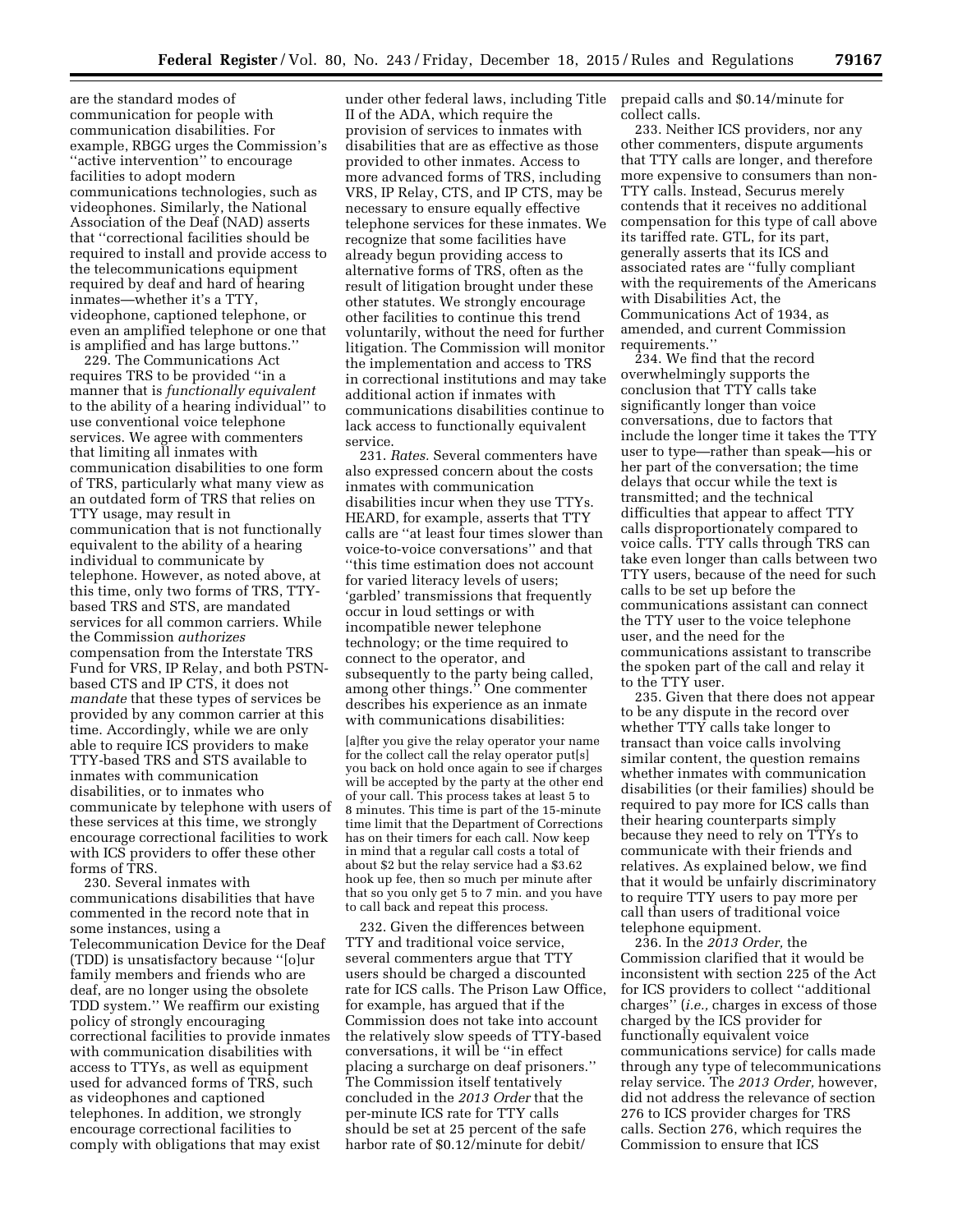providers ''are fairly compensated for each and every completed intrastate and interstate call,'' also states that TRS calls ''shall not be subject to such compensation.'' Thus, we believe it is reasonable for the Commission to interpret 276(b)(1)(A) to mean that TRS calls are not subject to the per-call compensation framework adopted herein. Specifically, section 276 exempts both emergency calls and TRS calls from the fair compensation mandate. The exemption of emergency calls means that providers may not charge for emergency calls. We believe it is reasonable to interpret the pairing of TRS with emergency calls as an indication that Congress also intended TRS calls be provided for no charge. Therefore, we prohibit ICS providers from assessing charges for ICS calls between a TTY device and a traditional telephone.

237. As for TTY-to-TTY calls, we find that, because such calls, by their nature, are of longer duration than voice calls, and because inmates with communication disabilities do not have the alternative of placing voice calls, it would be unfairly discriminatory to require TTY users to pay more per call than users of traditional voice telephone equipment. This finding is compelled not only by the evidence in the record, but also by the language of the relevant statutory provision. Section 276 requires the Commission to establish a ''per call compensation plan'' to ensure that payphone providers, including ICS providers, are fairly compensated for ''each and every . . . call.'' Such percall compensation must be ''fair'' not only to the provider but also to the party paying for the call. Because of the significantly longer time that is necessarily consumed by TTY calls—as compared to the duration of voice telephone ICS calls—we conclude that, to ensure fair compensation on a percall basis, ICS providers should offer TTY calls at lower per-minute rates than are charged for voice calls, even if such lower rates do not provide the level of *per-minute* compensation determined to be fair for voice telephone calls in the ''per call compensation plan.'' We reach this decision because of the per-call discrimination that would result were we to set the same rates for both types of calls.

238. Accordingly, for the reasons described above, we require that the rates charged by ICS providers for TTYto-TTY calls be no more than 25 percent of the rates the providers charge for traditional inmate calling services. We recognize that this discounted rate may not represent the same level of compensation that is provided for voice

telephone calls carried over the same networks, but we have considered any additional costs that might be incurred by providers in setting the rate caps for ICS and concluded that there is enough room within the general rate caps to ensure the providers are still fairly compensated. Thus, ICS providers can expect to recover the cost of the TTY discount through the rates they charge other users, who account for the vast majority of ICS calls.

239. In setting the mandatory discount for ICS calls involving TTYs, we are cognizant of Securus' claim that it cannot track TTY calls separately from other ICS calls and that any type of TRS-related billing requirement ''would be extremely time-consuming and burdensome.'' If Securus, or any other ICS provider, finds it too burdensome to track TTY calls and bill customers the discounted rate for those calls, it may opt to provide TTY-to-TTY calling for free. We expect the cost of forgoing the discounted fees for the relatively small number of TTY users of ICS will be nominal and that providers will be able to recover those costs through the ''cushion'' we have built into our rate caps. We find that the benefit to inmates that use TTY and TRS technologies outweighs any nominal costs to ICS providers. Finally, we note that facilities and ICS providers can avoid costs related to TRS calls by allowing inmates to use IP-based forms of TRS, such as VRS, IP Relay and IP CTS. However, the record indicates that ''only a handful of prisons are equipped with videophones (*e.g.,* Vermont, Virginia, and Wisconsin) and no prison or jail is known to have installed captioned telephones, many using security as an excuse for discrimination.'' These calls would not require the services of an ICS provider and would be provided free of charge to both the user and to the facility.

240. *Disability-Access Related Reporting.* In discussing ICS disability access issues in the *2013 Order,* the Commission asked whether ICS providers should be required to collect and report: ''(i) Data on TRS usage via ICS, and (ii) complaints from individuals that access TRS via ICS.'' The Commission also sought comment ''on the benefits and burdens, including on small entities, of imposing these reporting requirements.''

241. In the *Second FNPRM,* the Commission again sought comment on possible recordkeeping and reporting requirements specific to accessible ICS. Specifically, the Commission asked if ''ICS providers [should] be required to report to the Commission the number of disability-related calls they provide, the

number of problems they experience with such calls, or related complaints they receive?'' In response, the NAD asserts that the Commission should require ''complaints, technical problems, how much telecommunications access is provided as compared to non-deaf or hard of hearing inmates, and whether there is access to modern telecommunications equipment.'' HEARD asserts that ''[t]he Commission can generate a genuine sense of accountability simply by requiring ICS providers to collect and report data on calls made using relay service, especially if prisoners and family members are paying for the service.'' More specifically, HEARD suggests that, pursuant to the Commission's existing consumer complaint procedures, correctional facilities should be required to report how long they have been without relay service or access, and if a recent change in the ICS provider preceded the problem.

242. Securus counters that ''tracking of TTY is not possible'' and that culling out calls would require Securus ''to write a new computer application for its billing system'' and ''establish 'separate databases at each correctional facility to identify inmates that may use a TTY device or call friends or family that require the use of a TTY or similar device.' '' Securus further asserts that this difficulty is ''compounded for any facility that does not use Prison Identification Numbers in association with its inmate telephone system.'' Securus asserts generally that any type of TRS-related billing or call recordkeeping requirement ''would be extremely time-consuming and burdensome.''

243. GTL separately asserts that the new technologies it is introducing, which are ''better categorized as advanced communications services (ACS), enhanced services, or simply new technologies'' are already subject to certain disability access requirements, including recordkeeping and reporting requirements. GTL is specifically referring to rule 14.31, which requires ACS providers discontinuing a product or service to create and keep records (for a two year period) relating to: (1) Their efforts to consult with individuals with disabilities; (2) the accessibility features of their products and services; and (3) the compatibility of their products and services with peripheral devices or specialized customer premise equipment commonly used to help individuals with disabilities achieve access. Additionally, ACS providers must file an annual compliance certificate with the Commission.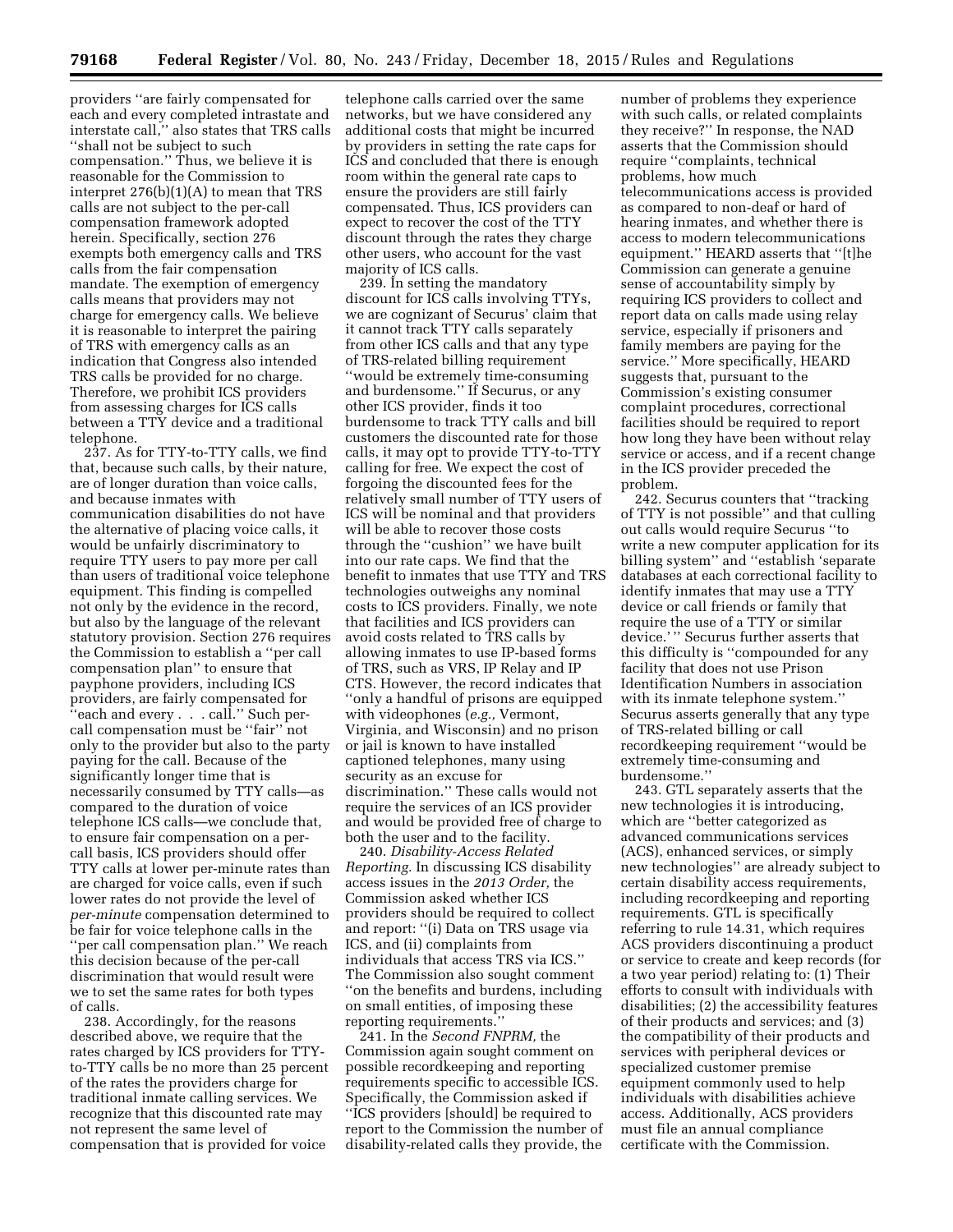Finally, ACS providers facing formal or informal accessibility complaints must produce responsive records to the Commission upon request.

244. After reviewing the record, we adopt the reporting requirements proposed by HEARD and supported by NAD. Specifically, we require all ICS providers to include in the Annual Reporting and Certification filing described below: (1) The number of disability-related calls they provided; (2) the number of dropped disabilityrelated calls they experienced; and (3) the number of complaints they received related to access to ICS by TTY and TRS users, *e.g.,* dropped calls, poor call quality and the number of incidences of each. We agree with HEARD that these reporting requirements will foster accountability on the part of ICS providers. We believe these reporting requirements will encourage providers to actively address problems affecting users' ability to access TRS (including TTY) via ICS. Moreover, the reports will give the Commission the information needed to assess ICS providers' compliance with the requirements adopted herein, as well as those imposed by section 225, including the statutory requirement that individuals with communications disabilities must be able to engage in communication by wire or radio ''in a manner that is functionally equivalent to the ability of a hearing individual who does not have a speech disability,'' as well as the requirement that TRS be provided ''in the most efficient manner.''

245. Securus' main objection to the reporting requirements appears to be related solely to the difficulty of tracking TRS calls. But the record indicates that TRS calls make up only a small portion of ICS calls. Moreover, TTY-based TRS calls require specialized equipment and/or require calling a designated number such as 711. Either scenario should facilitate tracking TTYbased TRS calls. For instance, it should not be difficult to track a relatively small number of calls made from specialized equipment located in a correctional facility. Moreover, any burdens associated with providing limited reporting on these calls are far outweighed by the benefits such reporting will offer in terms of greater transparency and heightened accountability on the part of ICS providers. For example, our reporting requirements will facilitate monitoring of issues related to TRS calls, encourage greater engagement by the advocacy community, and provide the Commission the basis to take further action, if necessary, to improve inmates' access to TRS.

246. We further address concerns regarding the burdensomeness of our reporting requirements by establishing a safe harbor that will allow ICS providers to avoid any reporting obligations if certain conditions are met. Specifically, if an ICS provider either (1) operates in a facility that allows the offering of additional forms of TRS beyond those we currently mandate or (2) has not received any complaints related to TRS calls, then it will not have to include any TRS-related reporting in the Annual Report detailed below, provided that it includes a certification from an officer of the company stating which prong(s) of the safe harbor it has met. If the facility an ICS provider serves either ceases allowing additional forms of TRS beyond those we mandate or the ICS provider begins to receive TRS-related complaints, however, it must include all required TRS reporting information in its next Annual Report. We note that a report that includes the number of TRS calls provides important context for determining whether the number of complaints or dropped calls reported by a provider is problematic. We believe that allowing these safe harbors will provide equal or superior benefits over the reporting requirements because if taken advantage of they help mitigate ICS providers' concerns over the burdens associated with reporting (although we believe these burdens are minimal), and will help drive the adoption of more modern forms of TRS by correctional facilities, which helps further the deployment of ICS as well as helps maintain or increase contact between more incarcerated persons and the outside world.

247. *Cost-Benefit Analysis.* We find that the reporting and recordkeeping requirements related to disability-access ICS calling adopted in this Order are not overly burdensome. Parties have complained that the disability access communications within correctional facilities are not priced at rates that are just, reasonable, and fair, and that Commission intervention is necessary.

248. As discussed above, we conclude that these recordkeeping requirements are necessary to foster accountability on the part of ICS providers, and will encourage providers to address problems limiting users' ability to access TRS (including TTY) via ICS. Further, the reporting requirements will give us the information we need to assess ICS providers' compliance with the requirements adopted herein, as well as those imposed by section 225.

249. We find unpersuasive the objections raised to the reporting requirements. Reporting the number of problems and complaints associated

with TRS calls does not seem unduly burdensome. TRS calls make up only a small portion of ICS calls. Moreover, as noted above, TTY-based calls require specialized equipment and/or require calls to a designated number, such as 711; either scenario should allow for ease of tracking. Moreover, any burdens associated with providing limited reporting on these calls are far outweighed by the benefits such reporting will offer in terms of greater transparency and heightened accountability on the part of ICS providers. We further mitigate any potential burden from our reporting requirements by establishing safe harbors that allow ICS providers to avoid any reporting obligations if certain conditions are met, as discussed more fully above.

#### *H. Section 276 Is Technology Neutral*

250. We confirm the findings in the *2013 Order* that section 276, by its terms, is technology neutral with respect to inmate calling services. As such, our rules adopted herein apply to ICS regardless of the technology used to deliver the service. Therefore, if a particular service meets the relevant definition in our rules, then it is a form of ICS that was subject to our interim rules and that is subject to the rules we adopt today. The nomenclature used to describe a service is not dispositive of whether the service is or is not ICS. Whether any particular service meets those definitions requires a fact-specific inquiry that we may adjudicate if necessary. (We note that our definition of ''inmate telephone'' is broad and does not inherently rule out advanced services, and that the burden is on the provider in the first instance to determine whether it is providing ICS, and if it is not certain, to seek guidance from the Commission, for example in the form of a Declaratory Ruling.)

#### *I. Transition and Existing Contracts*

251. In establishing the transition, we balance the critical goal of providing necessary relief to consumers from unreasonably high ICS rates while remaining mindful of the potential impact on ICS providers and facilities to ensure a smooth transition to implement the new reforms. In designing our transition for this Order, we build on the lessons learned from implementing the 2013 ICS reforms. The record does not indicate that providers experienced difficulties implementing the rate caps within 90 days after the *2013 Order'*s publication in the **Federal Register**. For example, the record shows that one provider sent a one-page letter to its customers informing them of the rate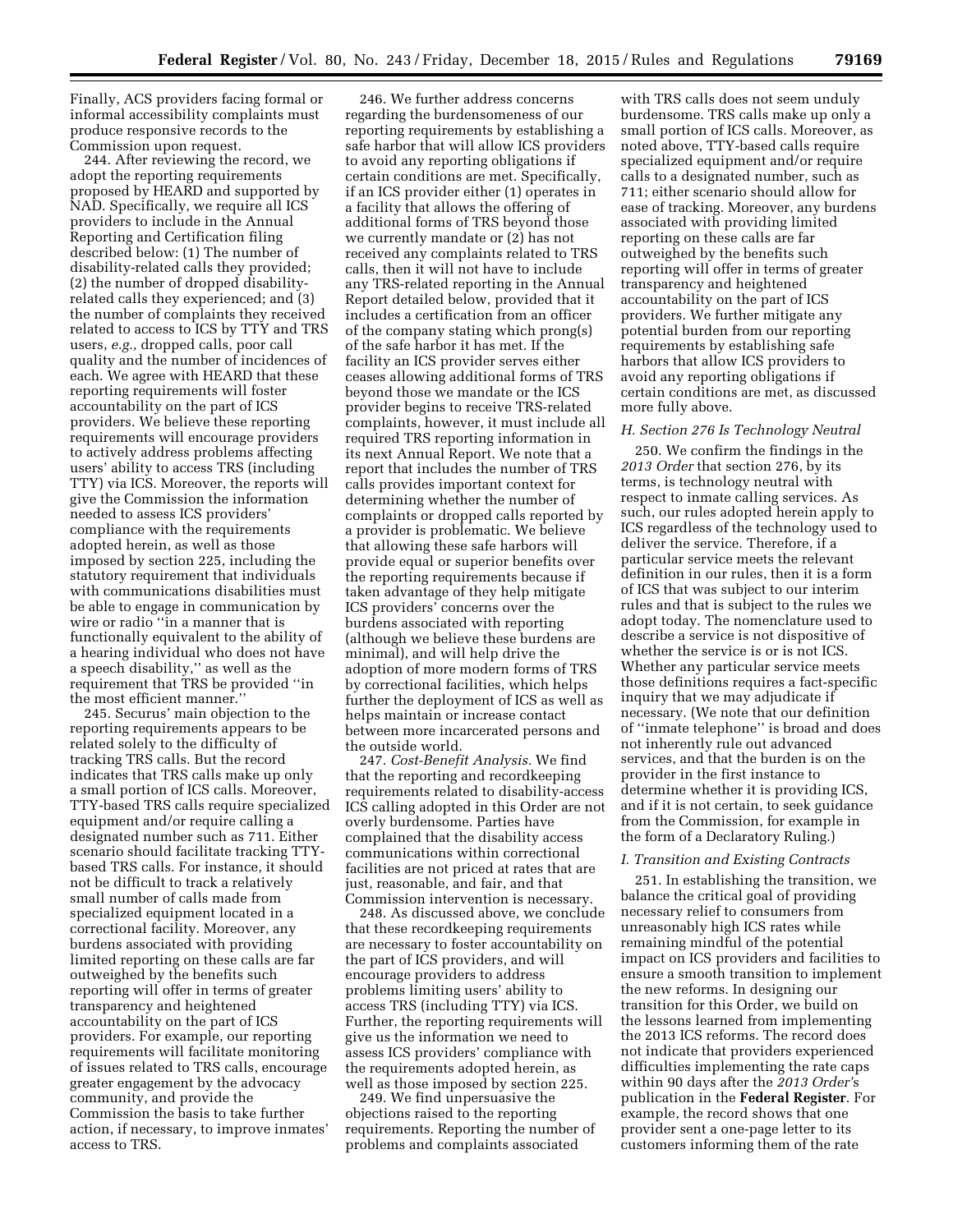changes to be implemented as a result of the Commission's *2013 Order.* The letter provided nine days' notice before rates changed. While we find that a multi-year transition period for new rate caps is unnecessary, we recognize that the new rate caps and ancillary service charge framework adopted in this Order may require some adjustment time for ICS providers and facilities. Accordingly, the reforms adopted in this Order will become effective March 17, 2016 for prisons and June 20, 2016 for jails.

252. This transition period reflects a careful balancing of the important goal of expediting relief to end users while allowing the necessary time to prepare for any impact our new rules may have on ICS providers and correctional institutions. In adopting the transition, we note as a threshold matter that the issue of ICS reform has been pending for years and, with the substantial progress made in recent years through the *2013 Order* and *Second FNPRM,* ICS providers and facilities have been on notice that the Commission may reform ICS. With that consideration in mind, we transition to our new rules March 17, 2016 for prisons and June 20, 2016 for jails. Below we also discuss the effect of our adopted reforms on existing ICS contracts.

1. Transition Proposals in the Record

253. In the *Second FNPRM,* the Commission sought comment on a variety of transition paths for the new rules and encouraged commenters advocating for a transition to identify the appropriate transition framework and the justifications for doing so. For example, the ICS providers that submitted the Joint Provider Proposal suggested that ''[t]he new rate caps should become effective 90 days after adoption, along with any site commission reductions and ancillary fee changes outlined below.'' They further asserted that ''[t]his period for implementation should ensure ICS providers and correctional facilities have adequate time to implement the new rate caps and any corresponding reductions in site commissions, including any contract amendments or adjustments that may be necessary.'' Pay Tel suggested a 90-day, after final order publication transition period for transaction fees, third-party money transfer service fees, and ancillary fees and an 18-month transition period for jail and prison rate caps. In the *Second FNPRM* the Commission also specifically sought comment on the 90 day delayed effective date we implemented in the *2013 Order* as well as a two year transition.

254. In response to the *Second FNPRM,* many interested parties submitted detailed comments explaining how the Commission should structure the transition to new rules for ICS rates. Commenters advocated for a variety of transition period lengths and the responses varied depending on the type of fee being transitioned. Some commenters suggested that all of the new rate caps, ancillary service charges, and other charges should be transitioned together. For example, GTL explained that ''[i]t is unlikely that the Commission's goal of achieving marketbased ICS rates will occur without simultaneous Commission action to establish backstop rate caps for all ICS rates, to transition site commissions to admin-support payments, and to define industry-wide ancillary service charges and fee caps.'' We took such arguments into consideration in designing our transition.

255. At the other end of the spectrum, commenters advocating for a longer transition contend that longer transitions are necessary to ensure that correctional authorities and ICS providers can plan for the new regulatory regime. As discussed above, facilities have received certain inducements, such as site commissions, from ICS providers for selecting them to be the sole provider of ICS in their facilities. These commissions have been used for a variety of purposes, some of which are wholly unrelated to the provision of ICS to inmates and their families. We acknowledge that our adopted rules and requirements may affect facility budgets, and we want to ensure that those facilities have time to account for disturbances to their budgets, which is why we are not adopting an immediate transition.

256. Proponents of the shorter length transitions note that ICS providers and facilities have been on notice of upcoming changes and have successfully adjusted quickly to new rules in the past. For example, NJAID and NYU IRC explain that ''[i]n New Jersey and around the country, states and localities were able to implement the 2013 Order within ninety days. Moreover, these governments have been on notice since the issuance of the First FNPRM in 2013.'' Commenters advocating for shorter length transitions expressed confidence that 90 days was sufficient time to implement caps and would be the timeliest option. Indeed, some parties argued that no more than 60 days are necessary to complete the transition. Conversely, others worry that abbreviated transitions, such as 90-day transitions, will not be feasible for facilities to implement. However, other

commenters point out that ''[a]lmost every ICS contract has a provision for renegotiation due to changes in the regulatory environment, so no one year grace period should be required for implementation of rates and fees.'' CenturyLink is concerned that a 90-day transition is not ''realistic,'' and advocates for a substantially longer transition period. NSA argues that a 90 day transition is not sufficient for jails, in particular. NSA notes that the sheer number of contracts to be renegotiated would require additional time to complete, specifically noting that there are ''over 2000 jails in the country and only a ''handful of ICS providers.'' Thus, NSA explains, each ICS provider would have to renegotiate ''potentially hundreds of contracts with Sheriffs and jails in a 90-day period.'' According to NSA, 90 days is not enough time to allow providers to negotiate all of these contracts and for those contracts to be approved by the relevant authorities. These concerns are echoed by Praeses and others. We agree that these parties raise valid concerns regarding the time needed to transition all of the country's jails to the new rate regime. Accordingly, we adopt a six-month transition period for jails, in order to give providers and jails enough time to negotiate (or renegotiate) contracts to the extent necessary to comply with all of the rules adopted herein. We do not believe an extended transition is necessary for prisons to obtain new or revised contracts, however. There are far fewer prisons/departments of correction than jails (typically one per state) and providers are likely to prioritize negotiations with prisons over negotiations with jails, particularly given that prisons tend to house much larger inmate populations and generate significantly more ICS revenues than jails. Moreover, according to the record more than 10 prison systems already have rates at or below our rate caps. Therefore, we adopt a 90-day transition period for prisons.

#### 2. Implementation of Reforms and Transition Periods

257. The record reflects commenters advocating for immediate transitions and also for transition periods ranging from 90 days to up to three or four years. We find the arguments for a shorter transition period to be the most persuasive. The immediate transition and long transition options are impractical. For example, proponents of an immediate transition generally explained that longer transition periods are not necessary and would only serve to delay relief from quickly reaching inmates and their families. Despite such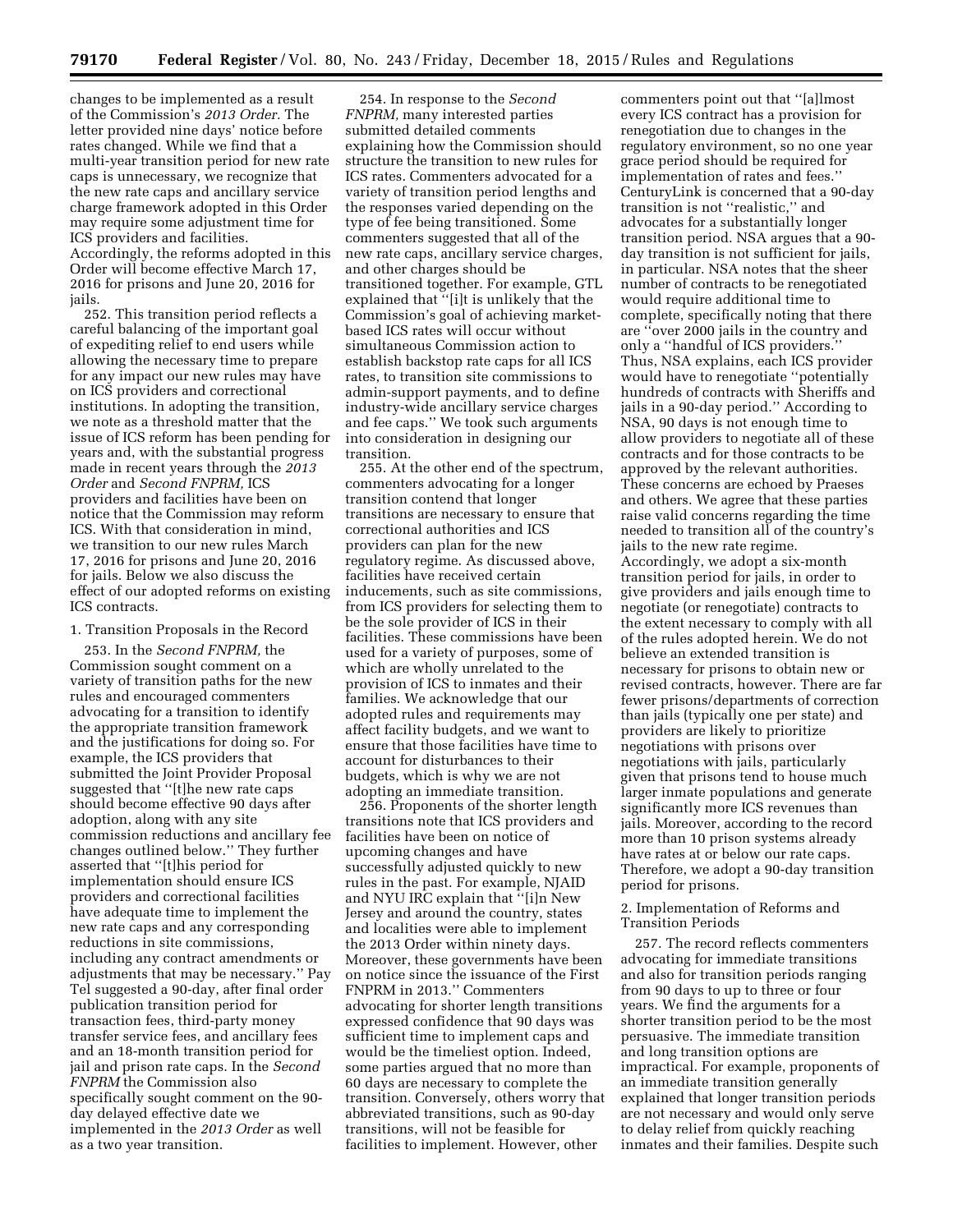arguments, we think that the reforms adopted in this Order warrant providing some amount of time to ensure a smooth transition for end users, providers, and facilities.

258. As explained above, the record clearly shows that charges for ancillary services have increased since the *2013 Order.* This highlights that ICS providers have the incentive and ability to increase ancillary service charges absent reform, which could have the effect of frustrating the Commission's and Congress's policy goals by undermining the rate caps we adopt. While we have received substantial comment in the record about the challenges associated with transitioning for our site commission action and rate caps, the record lacks explanation as to why an immediate transition for ancillary service charges would be burdensome for ICS providers. As such, we find that transitioning ancillary service charges on March 17, 2016 for prisons and June 20, 2016 for jails is appropriate because it will provide significant relief to many ICS end users, while still giving providers ample time to adjust their systems and procedures.

259. As explained above, our goal is to ensure a reasonable transition and minimize disruption, while providing relief to end users as quickly as possible. We have the benefit of understanding how the transition to implement the interim interstate rate caps occurred. Evidence in the record about actual transition periods calls into question protestations in the record about the excessive time it will take to renegotiate contracts, particularly for prisons. We adopt here a 90-day transition from publication in the **Federal Register** for prisons and six months from publication in the **Federal Register** for jails for the adopted rate caps. We find that this length of time adequately balances the pressing need for reform, affords ICS providers enough time to prepare for the new rates, and is amply supported by the record.

260. Evidence in the record indicates that some ICS providers and their customers have been acting to modify contracts in an attempt to lock in attractive terms at the expense of the ratepayers, the end users, in anticipation of this Order. We are concerned that such activity may also occur in between the adoption and effective dates of this Order. We will be vigilant in monitoring the industry during the transition period. If we observe or are made aware of evidence of price gouging or other harmful behavior through, but not limited to, increased rates, ancillary service charges, and/or site commissions, we

will not hesitate to take appropriate remedial action up to and including enforcement action pursuant to our legal authority under sections 201 and 276 or referral to another appropriate agency.

# *J. Anti-Gaming Provisions*

261. We are concerned that parties may seek to negotiate agreements aimed at circumventing the rules we adopt in this Order, and we are particularly concerned that parties will have an incentive to do so before our new rules take effect. To minimize this type of ''gaming,'' we prohibit ICS providers from entering into new contracts (including contract renewals)—or negotiating amendments to existing contracts—that would require or permit providers to charge rates in excess of our adopted rate caps, impose ancillary service charges that are prohibited by this Order, or charge ancillary service charges that exceed the caps adopted in this Order. These prohibitions will take effect immediately upon publication of the Order in the **Federal Register**.

262. We find that there is good cause to make this requirement effective upon publication. There is evidence in the record that this type of gaming has already occurred in anticipation of the changes we enact in this Order. For example, a recent Securus contract requires the payment of a \$4 million minimum annual guarantee (MAG), which advocates have called a ''signing bonus,'' and subsequent MAG payments equal to the greater of \$3.5 million or 81 percent of commissionable revenues per year. In determining whether good cause exists, an agency should ''balance the necessity for immediate implementation against principles of fundamental fairness which require that all affected persons be afforded a reasonable amount of time to prepare for the effective date of its ruling.'' In this case, the rule must take effect as soon as possible in order to minimize gaming of the sort already noted in the record, and the attendant harm to prisoners and their families in the form of unjust, unreasonable, and unfair rates and fees. In these circumstances, we find that the need for immediate implementation outweighs any concerns that parties may not be afforded sufficient time to prepare for the effective date of this prohibition, particularly given that parties have long been on notice that the Commission might impose new regulations governing ICS rates and ancillary fees. We are not requiring providers to take any action; instead we are merely requiring that they refrain from taking certain steps that would effectively undermine our regulations governing rates and ancillary service

charges. Accordingly, providers do not need time to prepare to meet this prohibition. Therefore, on balance, we find good cause to make this requirement effective upon publication in the **Federal Register**.

#### *K. Annual Reporting and Certification Requirement*

263. In the *2013 Order,* the Commission adopted an Annual Reporting and Certification Requirement that included the submission of interstate and intrastate ICS rate and demand data, as an additional means of ensuring that each and every ICS provider's rates and practices were just, reasonable, and fair, and remain in compliance with the *2013 Order,* as well as to facilitate any future enforcement that may be needed regarding the adopted rules. Additionally, the Commission adopted a requirement that an officer or director from each ICS provider file an annual certification with the Commission as to the accuracy of the data filed and as to the provider's compliance with all portions of the adopted *Order.* These requirements were later stayed by court order.

264. *Recordkeeping and Reporting.*  The Joint Provider Proposal suggests that ICS providers ''should be required to provide certain information to the Commission annually for three (3) years to ensure the caps on per-minute rates and any admin-support payments are implemented as required.'' Specifically, the Proposal suggests that such information should include four things: ''a list of the ICS provider's current interstate and intrastate per-minute ICS rates, the ICS provider's current fee amounts, the locations where the ICS provider makes admin-support payments, and the amount of those admin-support payments.'' The Commission sought comment on this proposal in the *Second FNPRM.* 

265. In its comments, CPC recommends that the Commission look to the ''Alabama model,'' including the ''specific reporting requirements that will serve to monitor compliance with those [adopted] restrictions.'' In its 2014 Further Order Adopting Revised Inmate Phone Service Rules Order, the Alabama PSC adopted a number of recordkeeping and reporting requirements. Items to be recorded and reported annually include, but are not limited, to, monthly number of local, intrastate, and interstate calls; monthly local, intrastate, and interstate minutes of use; monthly local, intrastate, and interstate call revenue, divided into collect, prepaid collect, prepaid debit, prepaid inmate calling card, and direct-billed service, divided by facility; ancillary call charges;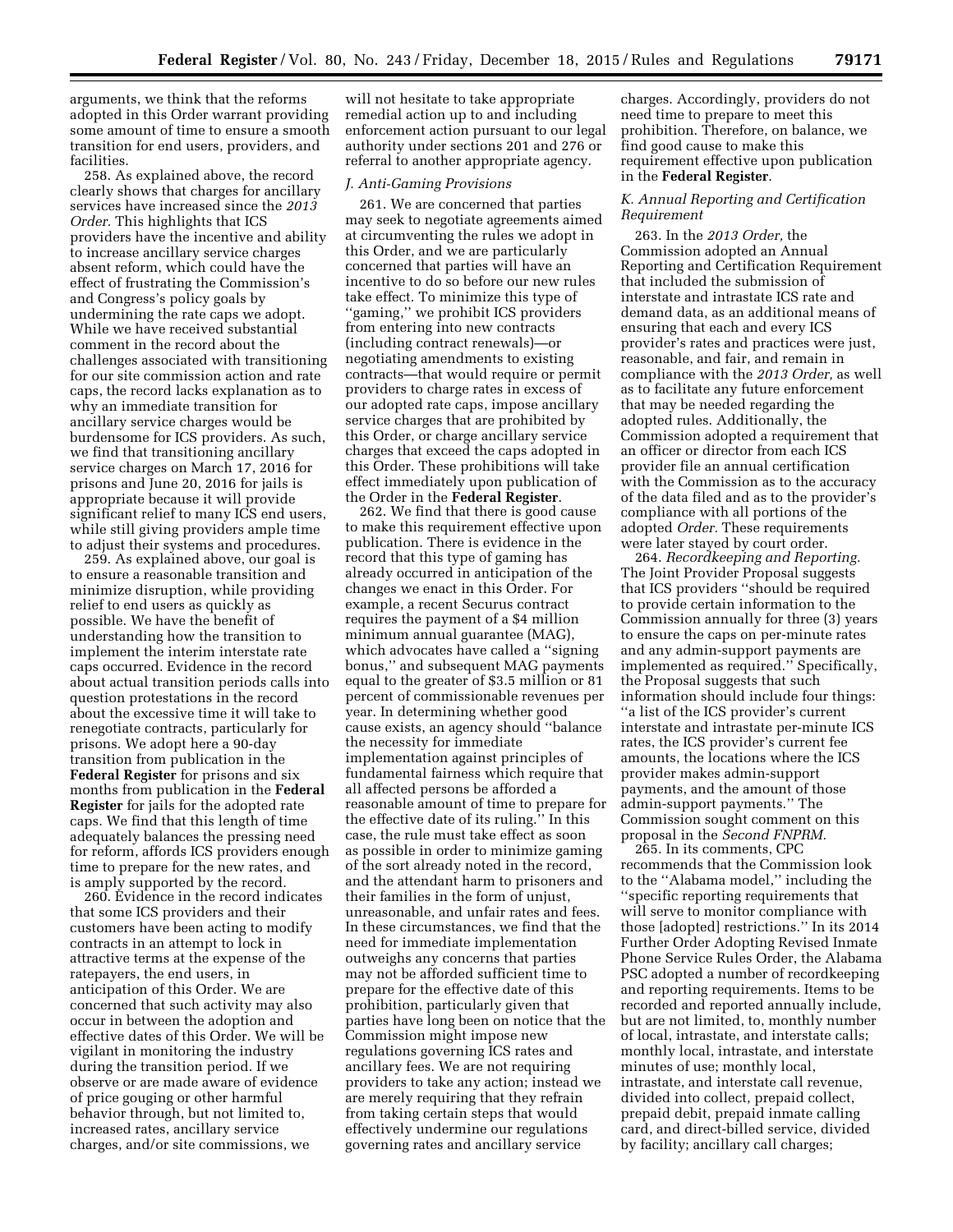unused prepaid collect, prepaid debit, and prepaid inmate phone card account balances; and total number of calls disconnected for suspected three-way call violations. That order was temporarily stayed by court order which expired on July 1, 2015.

266. We find that a recordkeeping and reporting requirement will best serve the Commission's stated goals of ensuring that each and every ICS provider's rates and practices are just, reasonable, and fair, and that they remain in compliance with this Order. We also believe that an annual recordkeeping and reporting requirement will help the Commission capture any trends or changes in calling patterns, will facilitate any future enforcement action, and allow other interested parties the ability to monitor ICS providers' compliance with the Order. We also believe that such a requirement is necessary because the ICS industry is modernizing and will continue to change. Consistent with the Commission's approach in the *2013 Order,* if after an investigation it is determined that ICS providers rates and/or ancillary service charges are unjust, unreasonable or unfair under sections 201 and 276 of the Act, lower rates will be prescribed and ICS providers may be ordered to pay refunds. Providers also may be found in violation of our rules and face additional forfeitures.

267. We thus require all ICS providers to provide, on an annual basis, categorized by facility and size of facility, the following information: First, we require all ICS providers to file their current interstate, international and intrastate ICS rates. Second, we require all ICS providers to file their current ancillary service charge amounts and the instances of use of each. Third, where an ICS provider makes site commission payments, we require the ICS provider to file the monthly amount of such payment. Fourth, for ICS providers that provided video visitation services, either as a form of ICS or not, during the reporting period, we require that they file the minutes of use and perminute rates and ancillary service charges for those services. Fifth, as discussed in greater detail in the Disability Access section above, we also require that ICS providers report: (1) The number of disability-related calls they provided; (2) the number of problems they experienced with such calls, *e.g.,* dropped calls, poor call quality and the number of incidences of each; and (3) the number of complaints they received related to access to ICS by TTY and TRS users.

268. In order to facilitate compliance with this requirement, we direct the Wireline Competition Bureau to develop a template for such annual reports and provide for confidential treatment of any particular information warranting it, consistent with our rules. We believe this will help ensure that the incoming information is provided in the most straight-forward and consistent manner. The use of such a template will also be beneficial to any interested parties that want to view the information thus encouraging increased public participation in this proceeding. Each annual report shall be submitted to the Commission by April 1st of each year, regarding the providers' interstate, international and intrastate ICS. The first annual report will be due after the Commission publishes Office of Management and Budget (OMB) approval pursuant to the Ordering Clauses below. If for example, OMB approval is granted in 2016 then the first annual report and certification (as discussed below) will be due on April 1, 2017 and cover the time period from January 1, 2016 to December 31, 2016.

269. *Cost-Benefit Analysis.* We find that a recordkeeping and reporting requirement serves the Commission's goal of ensuring that ICS rates and practices are just, reasonable, and fair, and that they remain in compliance with this Order. We find, on balance, that the benefits of such recordkeeping and reporting outweigh any potential burden that may be imposed.

270. We find that such recordkeeping and reporting requirements will help monitor ICS providers' compliance with the Order, capture any trends or changes in calling patterns, and will facilitate any future enforcement action. Such a requirement is necessary because the ICS industry is modernizing and will continue to change.

271. We find very few objections raised to the reporting requirements, and none to be persuasive. Additionally, we also find no cost objections to these requirements. We have taken steps to minimize burdens on providers by adopting less burdensome recordkeeping requirements than some of those suggested by commenters. Moreover, any burdens associated with providing limited reporting on these calls are far outweighed by the benefits such reporting will offer in terms of greater transparency and heightened accountability on the part of ICS providers. Additionally, these data will guide the Commission as it evaluates next steps in the Further Notice.

272. *Annual Certification.* The participants in the Joint Provider Proposal suggest that all ICS providers

should be required, in addition to their recordkeeping and reporting requirements, to submit an annual certification signed by the company Chief Executive Officer, Chief Financial Officer, and General Counsel, under penalty of perjury, certifying that the company is in compliance with the Commission's ICS rate rules and adopted payment rules. CenturyLink counters that ''there is no need for more than a single officer to certify that the company has complied with Commission rules.''

273. We agree with CenturyLink that ''there is no need for more than a single officer to certify that the company has complied with Commission rules.'' We find that, on balance, requiring more than one officer of an ICS provider to certify to compliance would be unnecessarily burdensome on some providers and is in fact, contrary to the manner in which the Commission conducts other annual certifications. Therefore we adopt CenturyLink's proposal and require one officer of each ICS provider to annually certify its companies' compliance with our adopted rules. The annual certification should be submitted at the same time as the annual report.

#### *L. Consumer Disclosure Requirements*

274. *Background.* In the *2013 Order,*  the Commission reminded providers of their current and ongoing obligations to ''comply with existing Commission rules.'' Specifically, the Commission reminded providers of their obligations pursuant to section 64.710 of our rules, which requires providers of inmate operator services to disclose to the consumer the total cost of the call prior to connecting it, including any surcharges or premise-imposed fees that may apply to the call as well as methods by which to make complaints concerning the charges or collection practices. Additionally, ICS providers that are non-dominant interexchange carriers must make their current rates, terms, and conditions available to the public via their company Web sites. Any violation of such responsibilities, or failure to comply with existing rules, may subject ICS providers to enforcement action, including, among other penalties, the imposition of monetary forfeitures.

275. In the *Second FNPRM,* the Commission sought comment on ''how to ensure that rates and fees are more transparent to consumers'' and specifically on the requirement that ICS providers notify their customers regarding the ICS options available to them and the cost of those options. ICS providers that offer interstate toll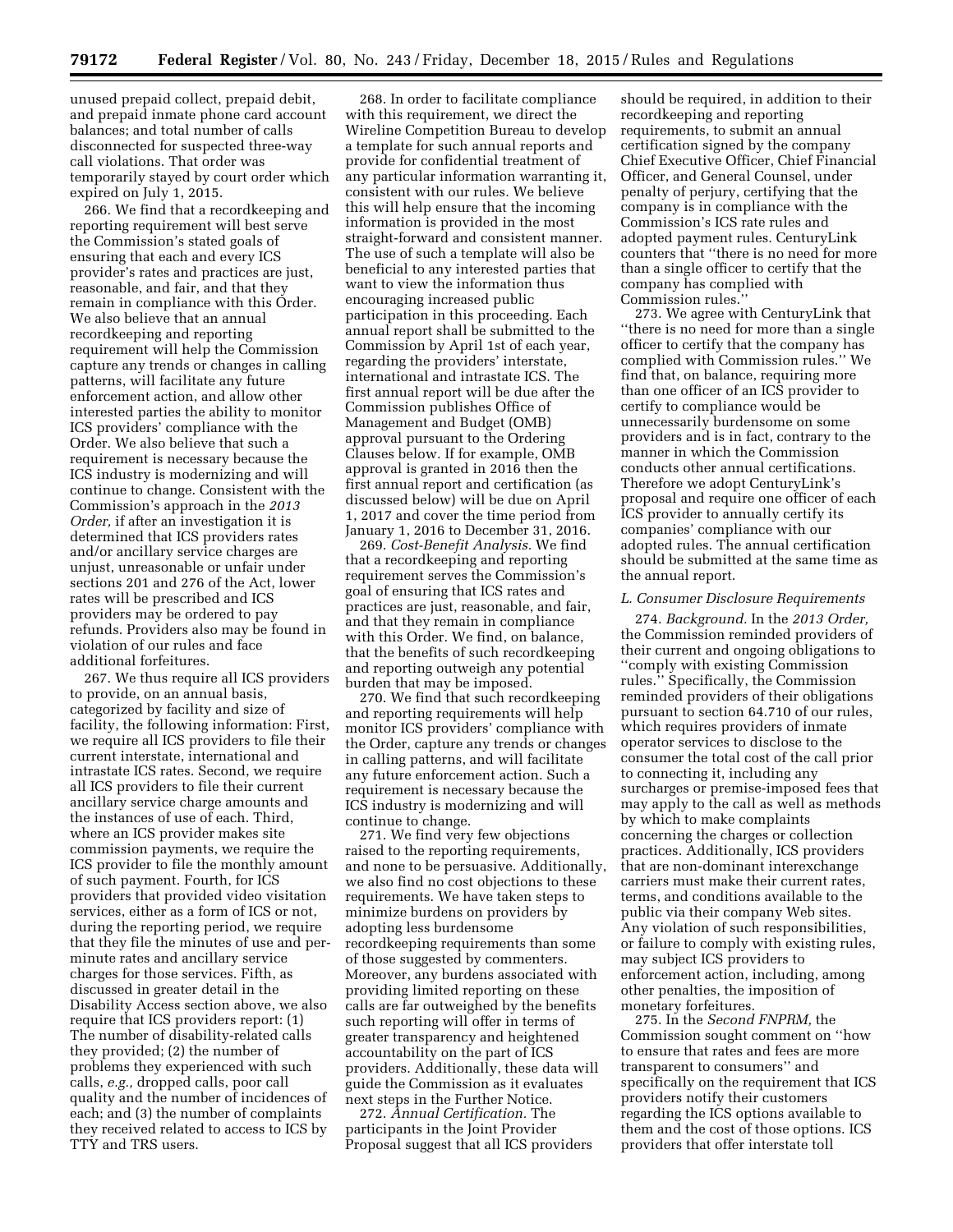service are already required to post their rates on their Web sites, and, to the extent they offer inmate operator services, their live agents are already required to make certain notifications to customers. The Commission sought comment on whether providers' Web sites, automated IVRs, and live agents should be required to offer in a more prominent fashion no-cost or lower-cost options before offering other, higherpriced optional services. The Commission also sought comment on two reform proposals that offered suggestions for requiring the publication of ancillary service charges.

276. The Joint Provider Proposal, acknowledging existing requirements for providers to publish interstate rates, terms and conditions on their Web sites, offered a detailed proposal regarding notification requirements for so-called ''convenience or premium payment options,'' and suggested that all providers be required to ''clearly and conspicuously identify the required information . . . so that it is actually noticed and understood by the customer.'' Specifically, the Joint Provider Proposal suggests that an ICS provider ''may provide this information to consumers (1) on its Web site, (2) in its web-posted rates, terms, and conditions, (3) orally when provided in a slow and deliberate manner and in a reasonably understandable volume, or (4) in other printed materials provided to a customer.'' The providers that signed on to the Joint Provider Proposal suggest that ''clear and conspicuous'' means that ''notice would be apparent to the reasonable customer,'' and that to determine the effectiveness of the disclosure, the Commission should ''consider the prominence of the disclosure in comparison to other information, the proximity and placement of the information, the absence of distracting elements, and the clarity and understandability of the text of the disclosure.'' Pay Tel suggests that on a Web site, postings must list call rates and fees, as well as refund instructions. Pay Tel also suggests that the vendor Web site must provide a link to the FCC Enforcement Bureau Web site and the applicable state regulatory agency Web site. Pay Tel also suggests making facility-specific printed material available at each facility. The Commission explicitly sought comment on these proposals in the *Second FNPRM.* 

277. In comments to the *Second FNPRM,* CenturyLink notes that especially in jails and short-term facilities, payment decisions are ''typically made in 'real-time,' as the call is received from the inmate'' and that ''there is no reasonable way for called parties to make informed decisions unless the ICS provider proactively informs them of options in clear, concise language prior to payment.'' CenturyLink further asserts that ''simple posting[s] on Web sites or reactive responses upon request are not sufficient'' when faced with timesensitive situations such as initial incarceration. The record indicates that many consumers face the problem of uncertainty with respect to the cost of ICS. Praeses argues that in addition to disclosing their ancillary service charges in a prominent location on their Web sites, providers should be required to disclose all applicable fees at the time that a consumer seeks a service that is subject to an ancillary service charge from a provider, but prior to the inmate or call recipient incurring the fee. DC Prisoners' Project of the Washington Lawyers' Committee suggests that the Commission require all ICS providers to train their staff to disclose all rate and fee information to anyone who contacts the provider. In addition to the suggestions in the Joint Provider Proposal, GTL asserts that the Commission ''should enforce its existing requirements regarding oral disclosures and the posting of rates, terms, and conditions.'' GTL notes that ''ICS providers have 'ongoing responsibilities' to comply with these existing rules, and violations of those responsibilities or failure to comply with those existing rules could subject ICS providers to enforcement action.''

278. *Discussion.* We believe that transparency in rates, terms, and fees will facilitate compliance with the reforms and ensure that consumers are informed of their choices. We find persuasive arguments that ICS payment decisions are often made in ''real time,'' especially in short-term detention facilities, and ''there is no reasonable way for called parties to make informed decisions'' unless rates and terms are clearly available for consumers prior to the commencement of the call. For example, transparency about the rates charged for ICS will provide substantial consumer protection benefits by empowering consumers to make informed decisions about the ICS offerings they decide to use. We also applaud voluntary commitments that enhance transparency for consumers. Here, we supplement our existing rules to require ICS providers to clearly and accurately disclose their interstate, international and intrastate rates and ancillary service charges to consumers. The new rule we adopt will provide key consumer benefits with minimal burden on ICS providers. Ensuring that end users know the costs of the services they seek to use will help consumers make informed decisions about what types of services they can afford and for what amount of time.

279. We do not mandate a specific format for how consumer disclosures must be made. Rather, we find that suggestions for disclosure such as those in the Joint Provider Proposal offer a reasonable framework as to how to make these disclosures. However, we note that this would not necessarily be the only framework for compliance. We will formally evaluate the reasonableness of the Joint Provider Proposal and any other disclosure formats if and when complaints arise as to the adequacy of the disclosures. We note that each failure to disclose all charges to consumers is counted as an individual violation, which should create a significant incentive for compliance. In addition, the Commission shall evaluate disclosures of all consumer charges for reasonableness, in part, on the basis of the following factors:

• Disclosure of information regarding all material charges, such as the applicable rate, any and all ancillary service charges—whether one time or recurring—including those to initiate service, and the name, definition and cost of each rate or fee;

• Use of plain language accessible to current and prospective end users;

• Description of single call and related services and disclosures making clear that consumers have less-costly options rather than single call and related services;

• Ability of end users to easily understand the disclosure;

• Timeliness of any updates/changes to the rates and fees, prior to any updates/changes;

• Availability of the disclosure in a prominent location on the ICS provider's Web site;

• Listing of the name, address, and toll-free number of the ICS provider; and

• Listing of the toll-free number for the FCC Consumer Help Center (888– 225–5322).

280. Providers should already be informing customers about the total amount on a per-call basis that they will be charged so the disclosure requirements should not be onerous or a significant new burden. Indeed, the addition to our rules with respect to ancillary service charges should in fact simplify transparency, as it greatly reduces the number and variable rates of allowable ancillary service charges, and thus charges ICS providers must disclose to consumers. This information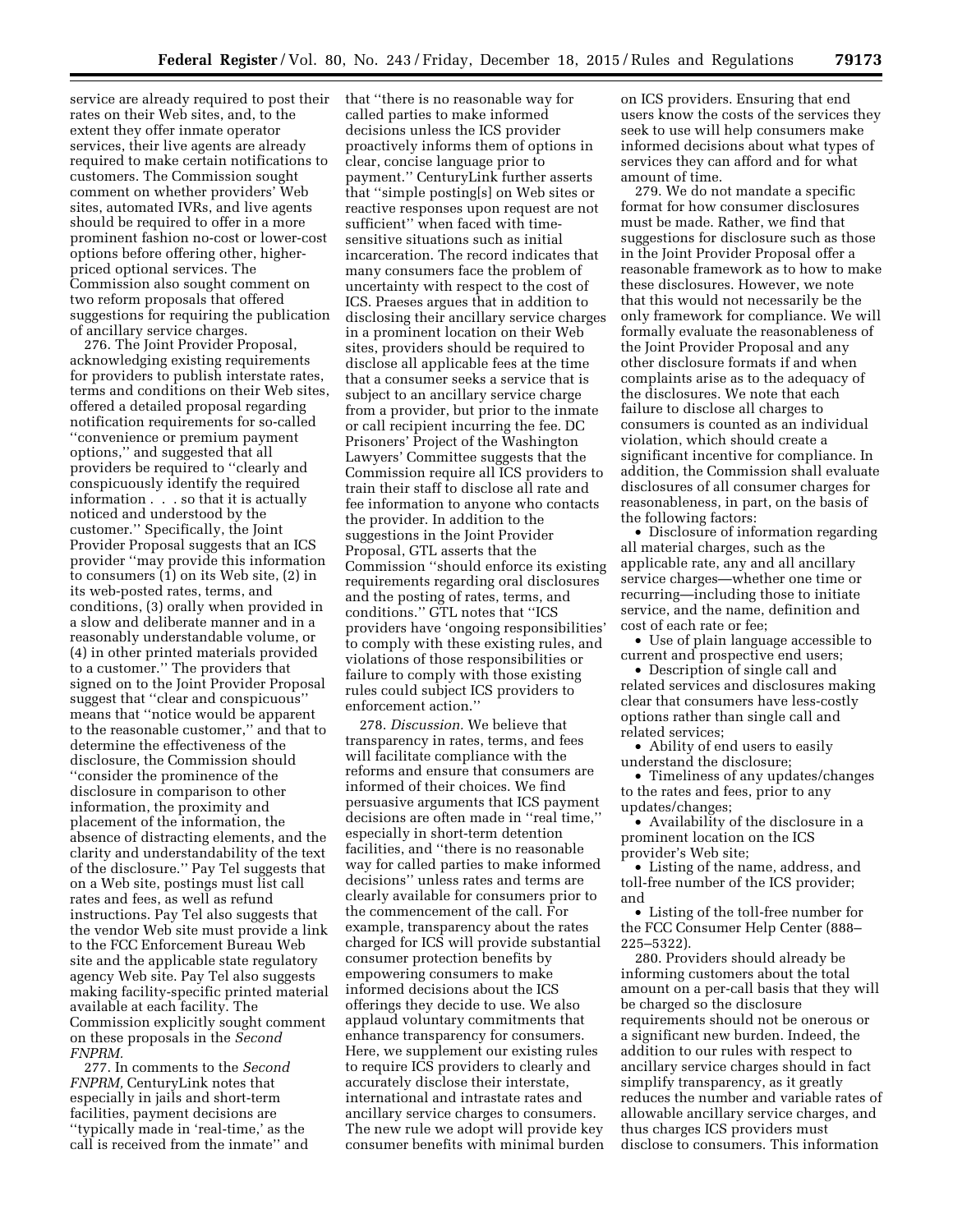is relevant to consumer decision making, and the providers must also keep this information in order to comply with the Annual Reporting and Certification Requirements adopted herein.

281. The new disclosure rule discussed above falls well within the confines of the First Amendment. As explained, these disclosures serve important government purposes, ensuring that end users have accurate and accessible information about ICS providers' services. This information is central both to preventing consumer deception and to the overall deployment and operation of ICS.

282. The Supreme Court has made plain in *Zauderer* v. *Office of Disciplinary Counsel of Supreme Court of Ohio* that the government has broad discretion in requiring the disclosure of information to prevent consumer deception and ensure complete information in the marketplace. Under *Zauderer,* mandatory factual disclosures will be sustained ''as long as disclosure requirements are reasonably related to the State's interest in preventing deception to consumers.'' As the Court observed, ''the First Amendment interests implicated by disclosure requirements are substantially weaker than those at stake when speech is actually suppressed.'' The DC Circuit recently reaffirmed these principles in *American Meat Institute* v. *United States Department of Agriculture,* an en banc decision in which the Court joined the First and Second Circuit Courts of Appeals in recognizing that other government interests beyond preventing consumer deception may be invoked to sustain a disclosure mandate under *Zauderer.* 

283. The new disclosure rule and disclosure language suggested in this Order clearly pass muster under these precedents. Preventing consumer deception in the ICS market lies at the heart of the disclosure rule we adopt today. The Commission has found that ICS providers have the incentive and ability to engage in harmful practices, as discussed above. Similarly, the suggested disclosure language is designed to prevent confusion to all consumers of the ICS providers' services, and serve to curb providers' incentives to engage in harmful practices by shedding light on the business practices of ICS providers. Accurate information about ICS provider offerings encourages consumer choice and the widespread deployment of ICS. In sum, the government interests supporting the disclosure rule (as well as the suggested disclosure language), in addition to the interest of preventing

consumer deception, are substantial and justify our consumer disclosure suggestions.

284. In addition, the disclosure rule adopted in this Order meets the analysis the Supreme Court developed for commercial speech cases in *Central Hudson Gas & Elec. Corp.* v. *Public Serv. Comm'n. Central Hudson's* test first asks whether the expression is protected by the First Amendment, which requires that the speech concern lawful activity and not be misleading. Next, the Court asks whether the asserted governmental interest is substantial. If the first two prongs of the analysis are met, the Court then determines whether the regulation directly advances the governmental interest asserted and whether it is not more extensive than necessary to serve that interest. Requiring ICS providers to disclose information about ICS rates meets this four-part test. First, ICS providers' rate information qualifies as an expression protected by the First Amendment, as it is speech concerning lawful activity that is not misleading. Second, as explained elsewhere in this Order, the Commission has a substantial interest in consumer protection and advancing the public interest, particularly where, as here, Congress has directed the Commission to ensure that ICS rates are just, reasonable and fair, pursuant to regulations that redound ''to the benefit of the general public.'' Third, as explained above, the regulation directly advances the public interest and consumer protection in requiring disclosure of this information, as transparency in rates and charges allows consumers to make more informed choices. Finally, this new consumer disclosure requirement is not more extensive than is necessary to protect consumers. Since ICS providers have already been operating under similar requirements, this information is readily available to them and, as explained above, we do not prescribe a particular format for how consumer disclosures must be made, thereby affording providers leeway to comply with the revised rule in a flexible, individualized manner that minimizes burden.

285. *Cost-Benefit Analysis.* We find that, on balance, requiring ICS providers to disclose information for their intrastate, interstate and international ICS rates, categorized by facility and size of facility, as well as ancillary service charges, is not overly burdensome. These requirements are necessary to ensuring that end users know the costs of the services they seek to use and helps consumers make informed decisions about what types of

services they can afford and for what amount of time.

286. The Commission has found that ICS providers have the incentive and ability to engage in harmful practices, as discussed above. Commenters have asked the Commission to mandate additional disclosure and transparency regarding ICS rates and fees. Similarly, these disclosure requirements are designed to prevent confusion to all consumers of the ICS providers' services, and serve to curb providers' incentives by shedding light on the business practices of ICS providers. Numerous commenters support these reforms.

287. These requirements provide key consumer benefits with minimal burden on ICS providers. Providers currently are required to post their rates publicly on their Web sites. Additionally, providers must keep this information to comply with the Mandatory Data Collection and Annual Reporting and Certification Requirements adopted herein.

288. To minimize any potential burden on providers, the Commission does not prescribe a particular format for how consumer disclosures must be made, but suggests a framework for consideration and allows providers flexibility in adopting such disclosures, thus allowing providers with maximum flexibility and minimum burden.

# *M. Severability*

289. All of the rules that are adopted in this Order are designed to ensure just, reasonable, and fair ICS rates. Each of the reforms we undertake in this Order serve a particular function toward this goal. Therefore, it is our intent that each of the rules and regulations adopted herein shall be severable. We believe that ICS end users will benefit from the rates caps adopted and will also benefit separately from the adopted ancillary service charge caps. If any of the rules or regulations, or portions thereof including, for example, any portion of our rate caps and ancillary service charge rules, are declared invalid or unenforceable for any reason, it is our intent that the remaining rules shall be in full force and effect.

#### *N. Outstanding Petitions*

290. After the Commission released the *2013 Order,* numerous entities petitioned the Commission for a stay of the new rules and requirements. The requests for stay generally expressed concern about one or more of the following categories of issues: (1) That a ''one-size-fits-all'' approach for ICS rate reform will be ineffective, and ignores the fact that jails incur real costs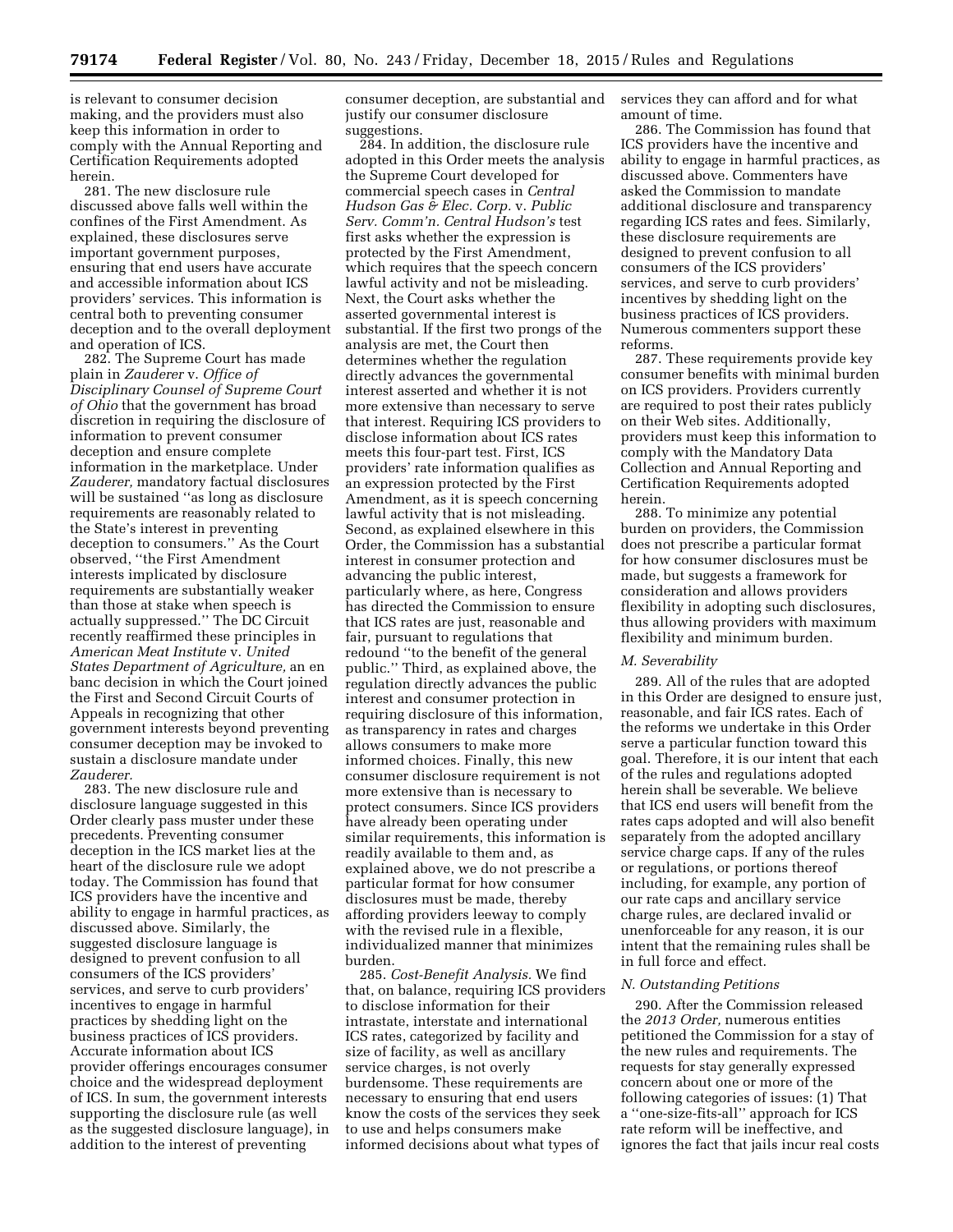and will face budget shortfalls under the Commission's adopted approach; (2) the continued need for site commissions, or a concern about how to manage correctional budgets built on a reliance on those site commissions; (3) a concern about the Commission seeking comment on asserting jurisdiction over intrastate ICS calls or classifying all ICS calls as interstate; (4) a potentially harmful impact on the security at facilities and the safety of citizens stemming from the Commission's rules and requirements; and (5) general requests that the Commission stay its Order with no legal analysis or justifications for the request. We dismiss the first four categories on the basis that the present order adequately addresses and answers the arguments and concerns contained within them. We adopt tiered rate caps based on population size, address site commissions and security concerns, as well as assert jurisdiction over intrastate ICS, in this Order. We dismiss the fifth category of stay requests on the basis that they do not present any legal reasoning or analysis to justify a stay of our rules and have been rendered moot by this Order.

#### *O. Ex Parte Requirements*

291. This proceeding shall be treated as a ''permit-but-disclose'' proceeding in accordance with the Commission's *ex parte* rules. Persons making *ex parte*  presentations must file a copy of any written presentation or a memorandum summarizing any oral presentation within two business days after the presentation (unless a different deadline applicable to the Sunshine period applies). Persons making oral *ex parte*  presentations are reminded that memoranda summarizing the presentation must (1) list all persons attending or otherwise participating in the meeting at which the *ex parte*  presentation was made, and (2) summarize all data presented and arguments made during the presentation. Memoranda must contain a summary of the substance of the *ex parte* presentation ad not merely a list of the subjects discussed. More than a one or two sentence description of the views and arguments presented is generally required. If the oral presentation consisted in whole or in part of the presentation of data or arguments already reflected in the presenter's written comments, memoranda or other filings in the proceeding, the presenter may provide citations to such data or arguments in his or her prior comments, memoranda, or other filings (specifying the relevant page and/or paragraph numbers where such data or arguments can be found) in

lieu of summarizing them in the memorandum. Documents shown or given to Commission staff during *ex parte* meetings are deemed to be written *ex parte* presentations and must be filed consistent with rule 1.1206(b). In proceedings governed by rule 1.49(f) or for which the Commission has made available a method of electronic filing, written *ex parte* presentations and memoranda summarizing oral *ex parte*  presentations, and all attachments thereto, must be filed through the electronic comment filing system available for that proceeding, and must be filed in their native format (*e.g.,* .doc, .xml, .ppt, searchable .pdf). Participants in this proceeding should familiarize themselves with the Commission's *ex parte* rules.

# *P. Paperwork Reduction Act Analysis*

292. This Report and Order contains new or modified information collection requirements subject to the Paperwork Reduction Act of 1995 (PRA), Public Law 104–13. It will be submitted to the Office of Management and Budget (OMB) for review under section 3507(d) of the PRA. OMB, the general public, and other Federal agencies are invited to comment on the new or modified information collection requirements contained in the proceeding. In addition, we note that pursuant to the Small Business Paperwork Relief Act of 2002, Public Law 107–198, *see* 44 U.S.C. 3506(4), we previously sought comment on how the Commission might further reduce the information collection burden for small business concerns with fewer than 25 employees.

## *Q. Congressional Review Act*

293. The Commission will send a copy of this Report and Order in a report to be sent to Congress and the Government Accountability Office pursuant to the Congressional Review Act. *See* 5 U.S.C. 801(a)(1)(A).

# *R. Final Regulatory Flexibility Analysis*

1. As required by the Regulatory Flexibility Act of 1980, as amended (RFA). an Initial Regulatory Flexibility Analysis (IRFA) was incorporated in the Second Notice of Proposed Rulemaking (Second FNPRM) in WC Docket 12–375. The Commission sought written public comment on the proposals in the Second FNPRM, including comment on the IRFA. The Commission did not receive comments directed toward the IRFA. This Final Regulatory Flexibility Analysis (FRFA) conforms to the RFA.

1. Need for, and Objectives of, the Report and Order

294. The Second Report and Order (Order) adopted rules to ensure that interstate, intrastate, and international inmate calling service (ICS) rates in correctional institutions are just, reasonable, and fair. In the initiating *Second FNPRM,* the Commission sought information on issues related to the ICS market, payments to correctional facilities, ICS interstate and intrastate rates, ancillary fees, additional ways to promote competition, harmonization of state regulations, existing contracts, transition periods, accessible ICS, advanced ICS, periodic review, enforcement, and a cost/benefit analysis of reform proposals.

295. In this Order, the Commission adopts comprehensive reform of all aspects of ICS to correct a market failure, foster market efficiencies, encourage ongoing state reforms and ensure that ICS rates and charges comply with the Communications Act. The Order does this by addressing interstate and intrastate ICS rates, payments to correctional facilities, ancillary service charges, connection and per-call charges, flat-rate charges, harmonization with state regulations, disability access, transition periods, periodic review, mandatory data collection, waivers, and consumer protection measures such as annual certification and reporting requirements. The reforms adopted in this Order apply to ICS offered in all correctional facility types and regardless of technology used to deliver the services.

2. Summary of Significant Issues Raised by Public Comments in Response to the IRFA

296. The Commission did not receive comments specifically addressing the rules and policies proposed in the IRFA.

3. Description and Estimate of the Number of Small Entities to Which Rules Will Apply

297. *Small Businesses.* Nationwide, there are a total of approximately 27.9 million small businesses, according to the SBA.

298. *Wired Telecommunications Carriers.* The SBA has developed a small business size standard for Wired Telecommunications Carriers, which consists of all such companies having 1,500 or fewer employees. According to Census Bureau data for 2007, there were 3,188 firms in this category, total, that operated for the entire year. Of this total, 3,144 firms had employment of 999 or fewer employees, and 44 firms had employment of 1,000 employees or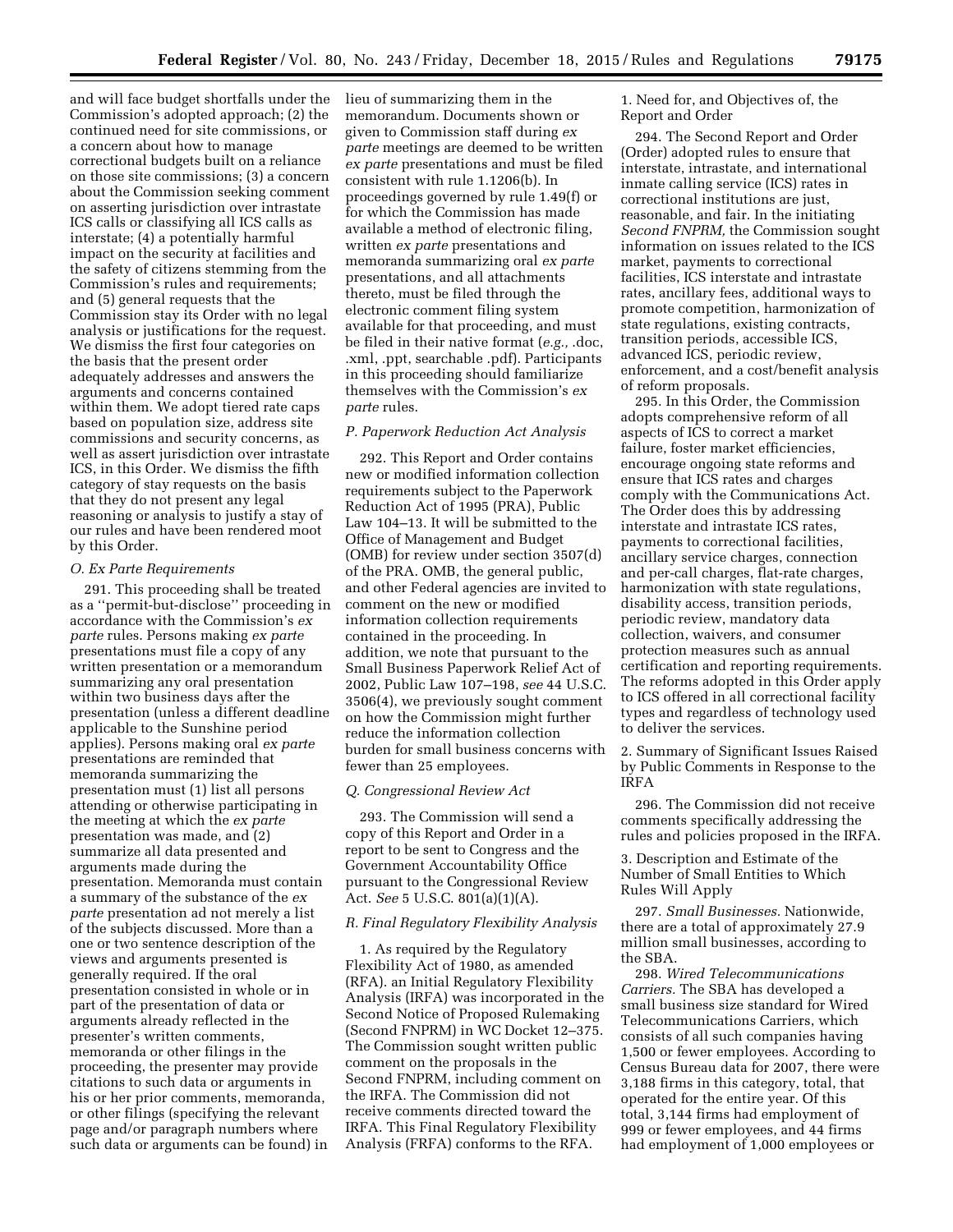more. Thus, under this size standard, the majority of firms can be considered small.

299. *Local Exchange Carriers (LECs).*  Neither the Commission nor the SBA has developed a size standard for small businesses specifically applicable to local exchange services. The closest applicable size standard under SBA rules is for Wired Telecommunications Carriers. Under that size standard, such a business is small if it has 1,500 or fewer employees. According to Commission data, 1,307 carriers reported that they were incumbent local exchange service providers. Of these 1,307 carriers, an estimated 1,006 have 1,500 or fewer employees and 301 have more than 1,500 employees. Consequently, the Commission estimates that most providers of local exchange service are small entities that may be affected by the Commission's action.

300. *Incumbent Local Exchange Carriers (incumbent LECs).* Neither the Commission nor the SBA has developed a size standard for small businesses specifically applicable to incumbent local exchange services. The closest applicable size standard under SBA rules is for Wired Telecommunications Carriers. Under that size standard, such a business is small if it has 1,500 or fewer employees. According to Commission data, 1,307 carriers reported that they were incumbent local exchange service providers. Of these 1,307 carriers, an estimated 1,006 have 1,500 or fewer employees and 301 have more than 1,500 employees. Consequently, the Commission estimates that most providers of incumbent local exchange service are small businesses that may be affected by the Commission's action.

301. The Commission has included small incumbent LECs in this present RFA analysis. As noted above, a ''small business'' under the RFA is one that, *inter alia,* meets the pertinent small business size standard (*e.g.,* a telephone communications business having 1,500 or fewer employees), and ''is not dominant in its field of operation.'' The SBA's Office of Advocacy contends that, for RFA purposes, small incumbent LECs are not dominant in their field of operation because any such dominance is not ''national'' in scope. The Commission has therefore included small incumbent LECs in this RFA analysis, although it emphasizes that this RFA action has no effect on Commission analyses and determinations in other, non-RFA contexts.

302. *Competitive Local Exchange Carriers (Competitive LECs),* 

*Competitive Access Providers (CAPs), Shared-Tenant Service Providers, and Other Local Service Providers.* Neither the Commission nor the SBA has developed a small business size standard specifically for these service providers. The appropriate size standard under SBA rules is for the category Wired Telecommunications Carriers. Under that size standard, such a business is small if it has 1,500 or fewer employees. According to Commission data, 1,442 carriers reported that they were engaged in the provision of either competitive local exchange services or competitive access provider services. Of these 1,442 carriers, an estimated 1,256 have 1,500 or fewer employees and 186 have more than 1,500 employees. In addition, 17 carriers have reported that they are Shared-Tenant Service Providers, and all 17 are estimated to have 1,500 or fewer employees. In addition, 72 carriers have reported that they are Other Local Service Providers. Of the 72, 70 have 1,500 or fewer employees and two have more than 1,500 employees. Consequently, the Commission estimates that most providers of competitive local exchange service, competitive access providers, Shared-Tenant Service Providers, and Other Local Service Providers are small entities that may be affected by the Commission's action.

303. *Interexchange Carriers (IXCs).*  Neither the Commission nor the SBA has developed a size standard for small businesses specifically applicable to interexchange services. The closest applicable size standard under SBA rules is for Wired Telecommunications Carriers. Under that size standard, such a business is small if it has 1,500 or fewer employees. According to Commission data, 359 companies reported that their primary telecommunications service activity was the provision of interexchange services. Of these 359 companies, an estimated 317 have 1,500 or fewer employees and 42 have more than 1,500 employees. Consequently, the Commission estimates that the majority of interexchange service providers are small entities that may be affected by the Commission's action.

304. *Local Resellers.* The SBA has developed a small business size standard for the category of Telecommunications Resellers. Under that size standard, such a business is small if it has 1,500 or fewer employees. According to Commission data, 213 carriers have reported that they are engaged in the provision of local resale services. Of these, an estimated 211 have 1,500 or fewer employees and two have more than 1,500 employees.

Consequently, the Commission estimates that the majority of local resellers are small entities that may be affected by the Commission's action.

305. *Toll Resellers.* The SBA has developed a small business size standard for the category of Telecommunications Resellers. Under that size standard, such a business is small if it has 1,500 or fewer employees. According to Commission data, 881 carriers have reported that they are engaged in the provision of toll resale services. Of these, an estimated 857 have 1,500 or fewer employees and 24 have more than 1,500 employees. Consequently, the Commission estimates that the majority of toll resellers are small entities that may be affected by the Commission's action.

306. *Other Toll Carriers.* Neither the Commission nor the SBA has developed a size standard for small businesses specifically applicable to Other Toll Carriers. This category includes toll carriers that do not fall within the categories of interexchange carriers, operator service providers, prepaid calling card providers, satellite service carriers, or toll resellers. The closest applicable size standard under SBA rules is for Wired Telecommunications Carriers. Under that size standard, such a business is small if it has 1,500 or fewer employees. According to Commission data, 284 companies reported that their primary telecommunications service activity was the provision of other toll carriage. Of these, an estimated 279 have 1,500 or fewer employees and five have more than 1,500 employees. Consequently, the Commission estimates that most Other Toll Carriers are small entities that may be affected by the Commission's action.

307. *Payphone Service Providers (PSPs).* Neither the Commission nor the SBA has developed a small business size standard specifically for payphone services providers. The appropriate size standard under SBA rules is for the category Wired Telecommunications Carriers. Under that size standard, such a business is small if it has 1,500 or fewer employees. According to Commission data, 535 carriers have reported that they are engaged in the provision of payphone services. Of these, an estimated 531 have 1,500 or fewer employees and four have more than 1,500 employees. Consequently, the Commission estimates that the majority of payphone service providers are small entities that may be affected by the Commission's action.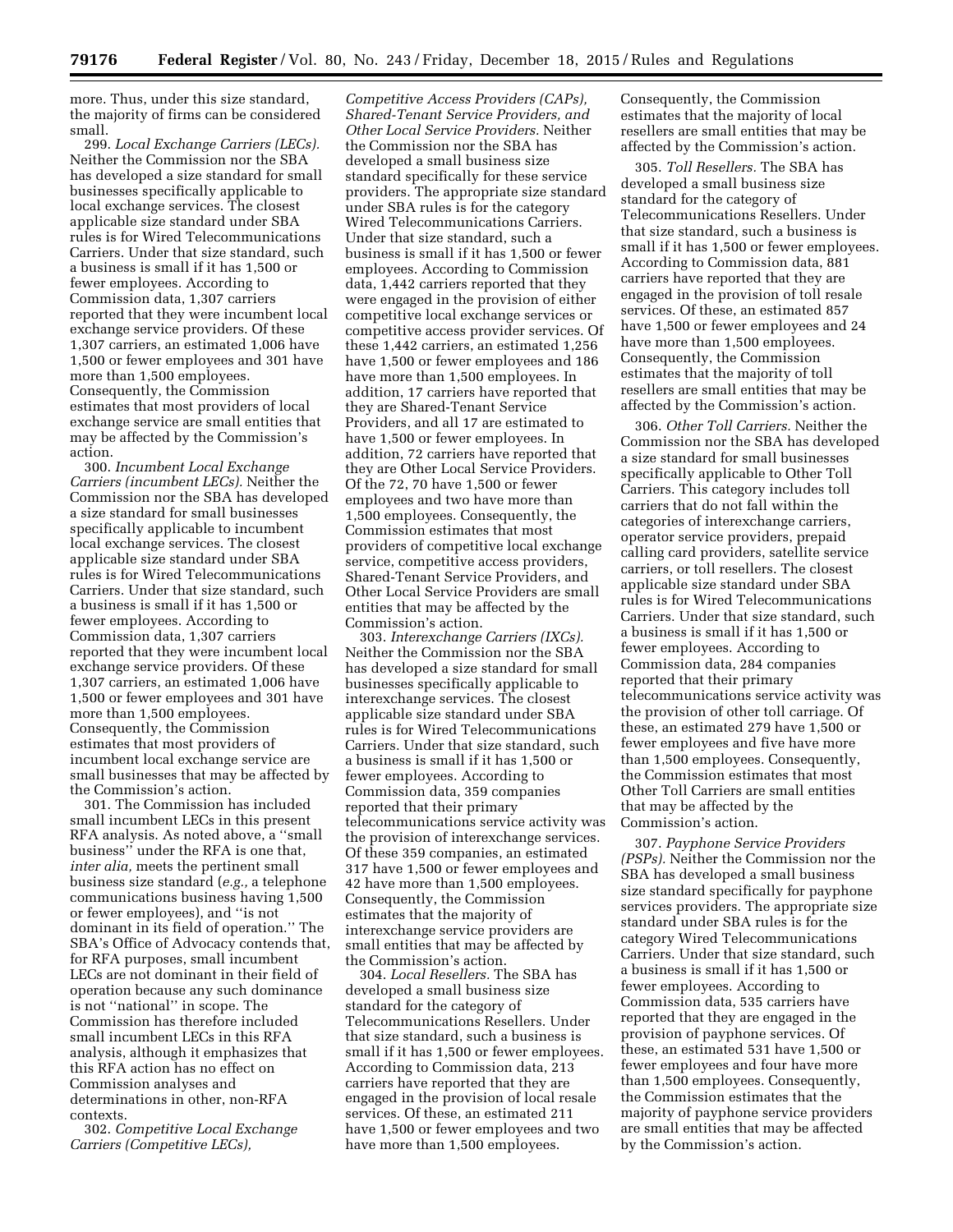4. Description of Projected Reporting, Recordkeeping, and Other Compliance Requirements for Small Entities

308. *Recordkeeping, Reporting, and Certification.* The Order requires that all ICS providers file annually data, categorized by facility and size of facility, on their current intrastate, interstate, and international ICS rates. The Commission also requires ICS providers to file their current ancillary service charge amounts and the instances of use of each. ICS providers that make site commission payments must file the monthly amount of any such payment. The Commission requires ICS providers that provided video visitation services, either as a form of ICS or not, during the reporting period, to file the minutes of use and per-minute rates for those services. As discussed in greater detail in the Disability Access section above, the Commission also requires that ICS providers report: (1) The number of disability-related calls they provided; (2) the number of problems they experienced with such calls; and (3) the number of complaints they received related to access to ICS by TTY and TRS users *e.g.,* dropped calls, poor call quality and the number of incidences of each. The adopted reporting requirements will facilitate enforcement and act as an additional means of ensuring that ICS providers' rates and practices are just, reasonable, fair and in compliance with the Order.

309. The Commission delegates to the Wireline Competition Bureau (Bureau) the authority to adopt a template for submitting the required data, information, and certifications.

5. Steps Taken To Minimize the Significant Economic Impact on Small Entities, and Significant Alternatives Considered

310. The RFA requires an agency to describe any significant, specifically small business, alternatives that it has considered in reaching its proposed approach, which may include the following four alternatives (among others): ''(1) the establishment of differing compliance or reporting requirements or timetables that take into account the resources available to small entities; (2) the clarification, consolidation, or simplification of compliance and reporting requirements under the rules for such small entities; (3) the use of performance rather than design standards; and (4) an exemption from coverage of the rule, or any part thereof, for such small entities.''

311. The Commission needs access to data that are comprehensive, reliable,

sufficiently disaggregated, and reported in a standardized manner. The Order recognizes, however, that reporting obligations impose burdens on the reporting providers. Consequently, the Commission limits its collection to information that is narrowly tailored to meet its needs.

312. *Monitoring and Certification.* The Commission requires ICS providers to submit annually their data on their intrastate, interstate and international ICS rates, categorized by facility and size of facility. The Commission requires ICS providers to file their charges to consumers that are ancillary to providing the telecommunications piece of ICS. Providers are currently required to post their rates publicly on their Web sites. Thus, this additional filing requirement should entail minimal additional compliance burden, even for the largest ICS providers.

313. The information on providers' Web sites is not certified and is generally not available in a format that will provide the per-call details that the Commission requires to meet its statutory obligations. Thus, the Commission further requires each provider to annually certify its compliance with other portions of the Order. The Commission finds that without a uniform, comprehensive dataset with which to evaluate ICS providers' rates, the Commission's analyses will be incomplete. The Commission recognizes that any information collection imposes burdens, which may be most keenly felt by smaller providers, but concludes that the benefits of having comprehensive data substantially outweigh the burdens. Additionally, some of these potential burdens, such as the filing of rates currently required to be posted on an ICS provider's Web site, are minimally burdensome.

314. *Data Collection.* The Commission is cognizant of the burdens of data collections, and has therefore taken steps to minimize burdens, including directing the Bureau to adopt a template for filing the data that minimizes burdens on providers by maximizing uniformity and ease of filing, while still allowing the Commission to gather the necessary data. The Commission also finds that without a uniform, comprehensive dataset with which to evaluate ICS providers' costs, its analyses will be incomplete, and its ability to establish ICS rate caps will be severely impaired. The Commission thus concludes that requiring ICS providers to report this cost data appropriately balances any burdens of reporting with the Commission's need

for the data required to carry out its statutory duties.

#### 6. Report to Congress

315. The Commission will send a copy of the Order, including this FRFA, in a report to be sent to Congress pursuant to the Small Business Regulatory Enforcement Fairness Act of 1996. In addition, the Commission will send a copy of the Order, including this FRFA, to the Chief Counsel for Advocacy of the Small Business Administration. A copy of the Order and FRFA (or summaries thereof) will also be published in the **Federal Register**.

# **V. Ordering Clauses**

316. *Accordingly, it is ordered* that, pursuant to sections 1, 2,  $4(i)$ –(j), 201(b), 215, 218, 220, 276, 303(r), and 403 of the Communications Act of 1934, as amended, 47 U.S.C. 151, 152, 154(i)–(j), 201(b), 215, 218, 220, 276, 303(r), and 403 this Second Report and Order *is adopted.* 

317. *It is further ordered* that Part 64 of the Commission's Rules, 47 CFR part 64, is *amended* as set forth in Appendix A of the Second Report and Order. These rules shall become effective March 17, 2016.

318. *It is further ordered,* that the prohibition against entering into new contracts,—or negotiating amendments to existing contracts, as discussed in paragraphs 261 and 262, herein, shall take effect immediately upon publication in the **Federal Register**.

319. *It is further ordered,* that the Commission's Consumer and Governmental Affairs Bureau, Reference Information Center, *shall send* a copy of this Second Report and Order, including the Final Regulatory Flexibility Analysis, to the Chief Counsel for Advocacy of the Small Business Administration.

320. *It is further ordered,* that pursuant to sections 1.4(b)(1) and 1.103(a) of the Commission's rules, 47 CFR 1.4(b)(1) and 1.103(a), that the Compliance date for this Second Report and Order shall be January 19, 2016.

#### **List of Subjects in 47 CFR Part 64**

Claims, Communications common carriers, Computer technology, Credit, Foreign relations, Individuals with disabilities, Political candidates, Radio, Reporting and recordkeeping requirements, Telecommunications, Telegraph, Telephone.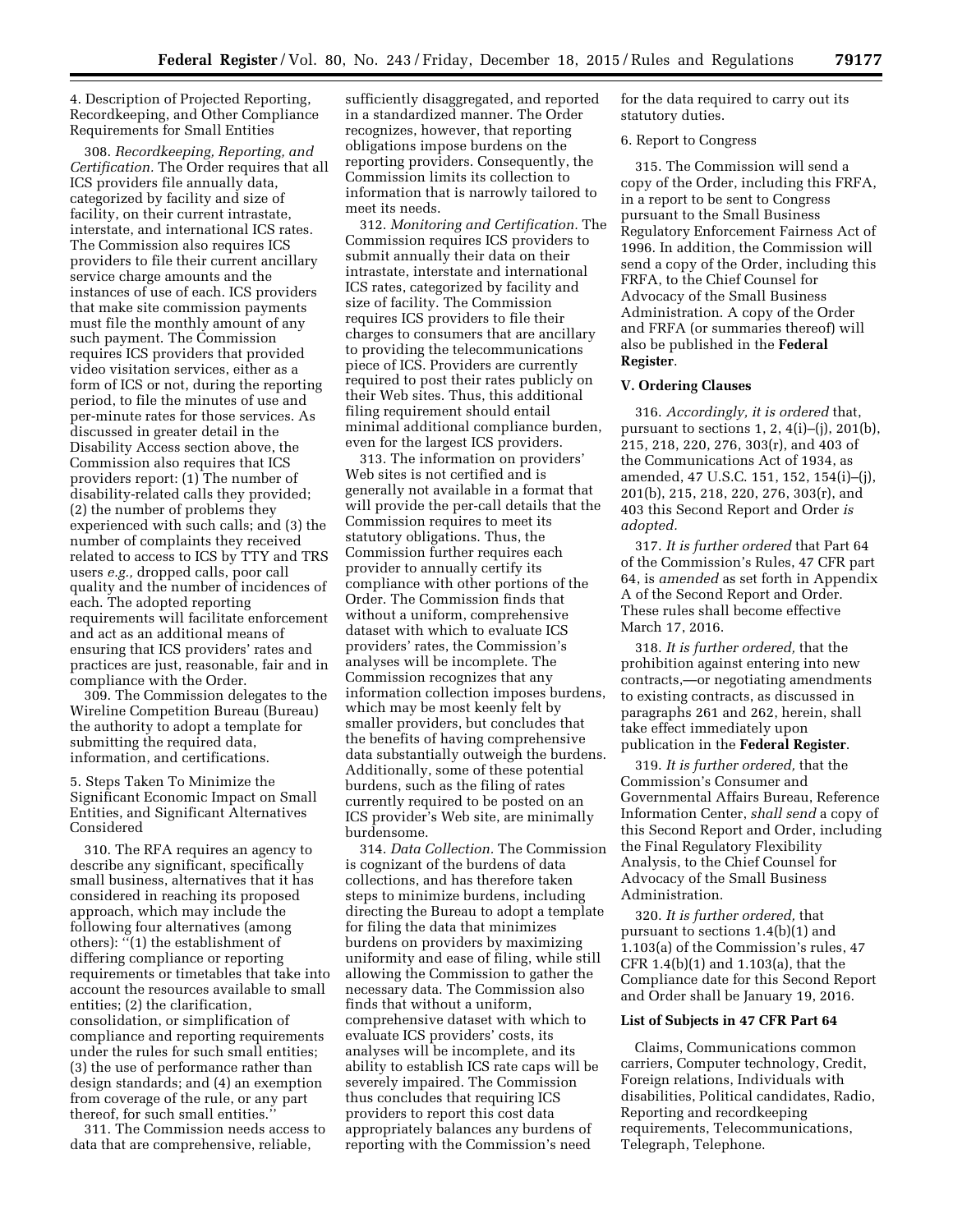Federal Communications Commission. **Gloria J. Miles,** 

*Federal Register Liaison Officer, Office of the Secretary.* 

# **Final Rules**

For the reasons discussed in the preamble, the Federal Communications Commission amends 47 CFR part 64 as follows:

# **PART 64—MISCELLANEOUS RULES RELATING TO COMMON CARRIERS**

■ 1. The authority citation for part 64 continues to read as follows:

**Authority:** 47 U.S.C. 154, 254(k); 403(b)(2)(B), (c), Pub. L. 104–104, 110 Stat. 56. Interpret or apply 47 U.S.C. 201, 218, 222, 225, 226, 227, 228, 254(k), 616, 620, and the Middle Class Tax Relief and Job Creation Act of 2012, Pub. L. 112–96, unless otherwise noted.

■ 2. Section 64.6000 is revised to read as follows:

#### **§ 64.6000 Definitions.**

As used in this subpart:

(a) *Ancillary Service Charge* means any charge Consumers may be assess for the use of Inmate Calling services that are not included in the per-minute charges assessed for individual calls. Ancillary Service Charges that may be charged include the following. All other Ancillary Service Charges are prohibited.

(1) *Automated Payment Fees* means credit card payment, debit card payment, and bill processing fees, including fees for payments made by interactive voice response (IVR), web, or kiosk;

(2) *Fees for Single-Call and Related Services* means billing arrangements whereby an Inmate's collect calls are billed through a third party on a per-call basis, where the called party does not have an account with the Provider of Inmate Calling Services or does not want to establish an account;

(3) *Live Agent Fee* means a fee associated with the optional use of a live operator to complete Inmate Calling Services transactions;

(4) *Paper Bill/Statement Fees* means fees associated with providing customers of Inmate Calling Services an optional paper billing statement;

(5) *Third-Party Financial Transaction Fees* means the exact fees, with no markup, that Providers of Inmate Calling Services are charged by third parties to transfer money or process financial transactions to facilitate a Consumer's ability to make account payments via a third party.

(b) *Authorized Fee* means a government authorized, but

discretionary, fee which a Provider must remit to a federal, state, or local government, and which a Provider is permitted, but not required, to pass through to Consumers. An Authorized Fee may not include a markup, unless the markup is specifically authorized by a federal, state, or local statute, rule, or regulation.

(c) *Average Daily Population (ADP)*  means the sum of all inmates in a facility for each day of the preceding calendar year, divided by the number of days in the year. ADP shall be calculated in accordance with § 64.6010(e) and (f);

(d) *Collect Calling* means an arrangement whereby the called party takes affirmative action clearly indicating that it will pay the charges associated with a call originating from an Inmate Telephone;

(e) *Consumer* means the party paying a Provider of Inmate Calling Services; (f) *Correctional Facility or* 

*Correctional Institution* means a Jail or a Prison;

(g) *Debit Calling* means a presubscription or comparable service which allows an Inmate, or someone acting on an Inmate's behalf, to fund an account set up though a Provider that can be used to pay for Inmate Calling Services calls originated by the Inmate;

(h) *Flat Rate Calling* means a calling plan under which a Provider charges a single fee for an Inmate Calling Services call, regardless of the duration of the call;

(i) *Inmate* means a person detained at a Jail or Prison, regardless of the duration of the detention;

(j) *Inmate Calling Service* means a service that allows Inmates to make calls to individuals outside the Correctional Facility where the Inmate is being held, regardless of the technology used to deliver the service;

(k) *Inmate Telephone* means a telephone instrument, or other device capable of initiating calls, set aside by authorities of a Correctional Facility for use by Inmates;

(l) *International Calls* means calls that originate in the United States and terminate outside the United States;

(m) *Jail* means a facility of a local, state, or federal law enforcement agency that is used primarily to hold individuals who are;

(1) Awaiting adjudication of criminal charges;

(2) Post-conviction and committed to confinement for sentences of one year or less; or

(3) Post-conviction and awaiting transfer to another facility. The term also includes city, county or regional facilities that have contracted with a

private company to manage day-to-day operations; privately-owned and operated facilities primarily engaged in housing city, county or regional inmates; and facilities used to detain individuals pursuant to a contract with U.S. Immigration and Customs Enforcement;

(n) *Mandatory Tax or Mandatory Fee*  means a fee that a Provider is required to collect directly from Consumers, and remit to federal, state, or local governments;

(o) *Per-Call, or Per-Connection Charge*  means a one-time fee charged to a Consumer at call initiation;

(p) *Prepaid Calling* means a presubscription or comparable service in which a Consumer, other than an Inmate, funds an account set up through a Provider of Inmate Calling Services. Funds from the account can then be used to pay for Inmate Calling Services, including calls that originate with an Inmate;

(q) *Prepaid Collect Calling* means a calling arrangement that allows an Inmate to initiate an Inmate Calling Services call without having a preestablished billing arrangement and also provides a means, within that call, for the called party to establish an arrangement to be billed directly by the Provider of Inmate Calling Services for future calls from the same Inmate;

(r) *Prison* means a facility operated by a territorial, state, or federal agency that is used primarily to confine individuals convicted of felonies and sentenced to terms in excess of one year. The term also includes public and private facilities that provide outsource housing to other agencies such as the State Departments of Correction and the Federal Bureau of Prisons; and facilities that would otherwise fall under the definition of a Jail but in which the majority of inmates are post-conviction or are committed to confinement for sentences of longer than one year;

(s) *Provider of Inmate Calling Services, or Provider* means any communications service provider that provides Inmate Calling Services, regardless of the technology used;

(t) *Site Commission* means any form of monetary payment, in-kind payment, gift, exchange of services or goods, fee, technology allowance, or product that a Provider of Inmate Calling Services or affiliate of an Provider of Inmate Calling Services may pay, give, donate, or otherwise provide to an entity that operates a correctional institution, an entity with which the Provider of Inmate Calling Services enters into an agreement to provide ICS, a governmental agency that oversees a correctional facility, the city, county, or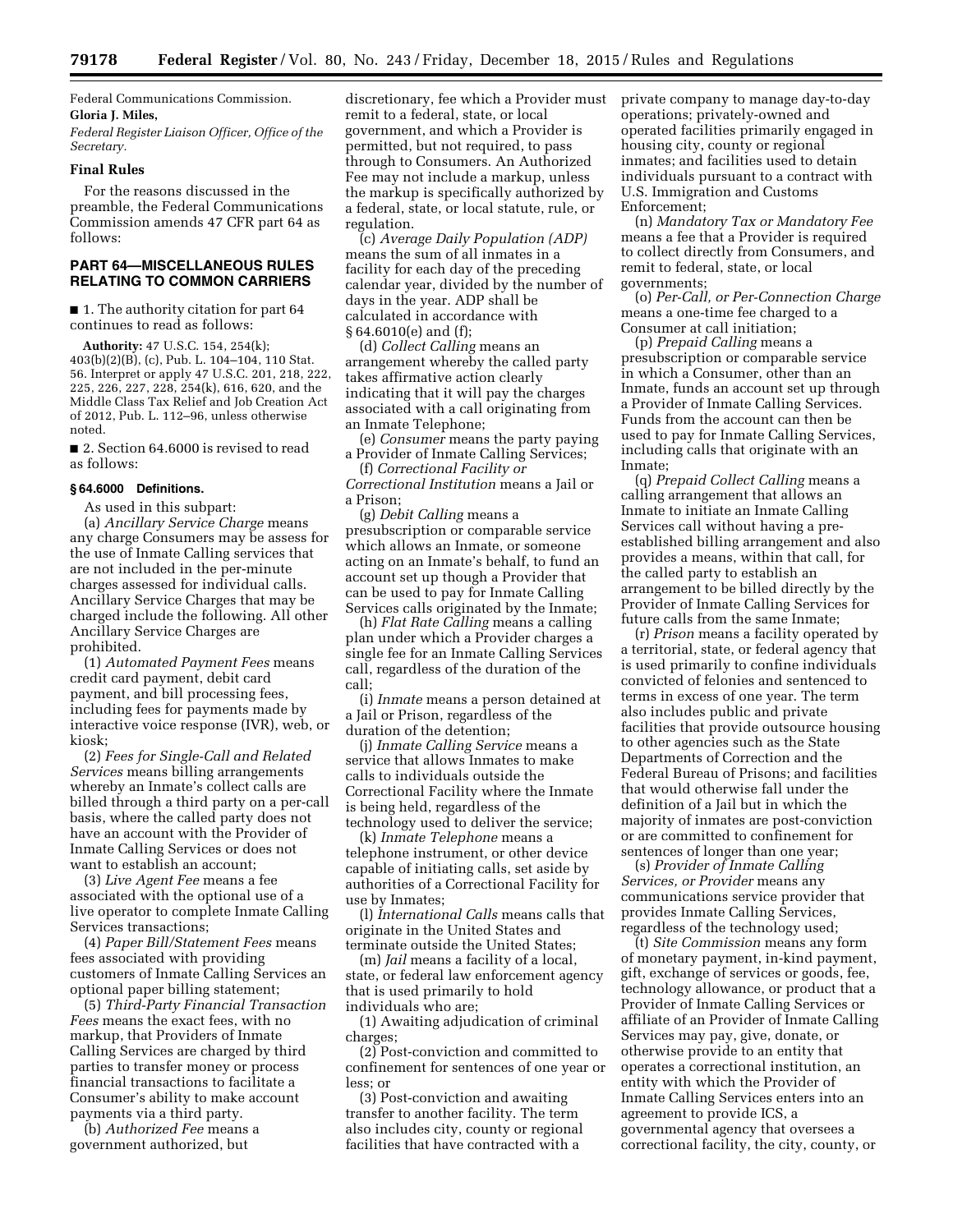state where a facility is located, or an agent of any such facility.

■ 3. Section 64.6010 is revised to read as follows:

#### **§ 64.6010 Inmate Calling Services rate caps.**

(a) No Provider shall charge, in the Jails it serves, a per-minute rate for

Debit Calling, Prepaid Calling, or Prepaid Collect Calling in excess of: (1) \$0.22 in Jails with an ADP of

0–349;

(2) \$0.16 in Jails with an ADP of 350– 999; or

(3) \$0.14 in Jails with an ADP of 1,000 or greater.

(b) No Provider shall charge, in any Prison it serves, a per-minute rate for Debit Calling, Prepaid Calling, or Prepaid Collect Calling in excess of:

(1) \$0.11;

(2) [Reserved]

(c) No Provider shall charge, in the Jails it serves, a per-minute rate for Collect Calling in excess of:

| Size and type of facility                             | Debit/prepaid<br>rate cap per<br>MOL | Collect rate<br>cap per MOU<br>as of June 20.<br>2016 | Collect rate<br>cap per MOU<br>as of July 1.<br>2017 | Collect rate<br>cap per MOU<br>as of July 1.<br>2018 |
|-------------------------------------------------------|--------------------------------------|-------------------------------------------------------|------------------------------------------------------|------------------------------------------------------|
| 0-349 Jail ADP<br>350-999 Jail ADP<br>1.000+ Jail ADP | \$0.22<br>0.16<br>0.14               | \$0.49<br>0.49<br>0.49                                | \$0.36<br>0.33<br>0.32                               | \$0.22<br>0.16<br>0.14                               |

(d) No Provider shall charge, in the Prisons it serves, a per-minute rate for Collect Calling in excess of:

(1) \$0.14 after March 17, 2016;

(2) \$0.13 after July 1, 2017; and

(3) \$0.11 after July 1, 2018, and going forward.

(e) For purposes of this section, the initial ADP shall be calculated, for all of the Correctional Facilities covered by an Inmate Calling Services contract, by summing the total number of inmates from January 1, 2015, through January 19, 2016, divided by the number of days in that time period;

(f) In subsequent years, for all of the correctional facilities covered by an Inmate Calling Services contract, the ADP will be the sum of the total number of inmates from January 1st through December 31st divided by the number of days in the year and will become effective on January 31st of the following year.

■ 4. Section 64.6020 is revised to read as follows:

### **§ 64.6020 Ancillary Service Charge.**

(a) No Provider shall charge an Ancillary Service Charge other than those permitted charges listed in § 64.6000.

(b) No Provider shall charge a rate for a permitted Ancillary Service Charge in excess of:

(1) For Automated Payment Fees— \$3.00 per use;

(2) For Single-Call and Related Services—the exact transaction fee charged by the third-party provider, with no markup, plus the adopted, perminute rate;

(3) For Live Agent Fee—\$5.95 per use; (4) For Paper Bill/Statement Fee—

\$2.00 per use; (5) For Third-Party Financial Transaction Fees—the exact fees, with no markup that result from the transaction.

■ 5. Section 64.6030 is revised to read as follows:

# **§ 64.6030 Inmate Calling Services interim rate cap.**

No Provider shall charge a rate for Collect Calling in excess of \$0.25 per minute, or a rate for Debit Calling, Prepaid Calling, or Prepaid Collect Calling in excess of \$0.21 per minute. These interim rate caps shall sunset upon the effectiveness of the rates established in § 64.6010.

■ 6. Section 64.6040 is revised to read as follows:

#### **§ 64.6040 Rates for calls involving a TTY device.**

(a) No Provider shall levy or collect any charge in excess of 25 percent of the applicable per-minute rate for TTY-to-TTY calls when such calls are associated with Inmate Calling Services.

(b) No Provider shall levy or collect any charge or fee for TRS-to-voice or voice-to-TTY calls.

■ 7. Section 64.6060 is revised to read as follows:

#### **§ 64.6060 Annual reporting and certification requirement.**

(a) Providers must submit a report to the Commission, by April 1st of each year, regarding interstate, intrastate, and international Inmate Calling Services for the prior calendar year. The report shall be categorized both by facility type and size and shall contain:

(1) Current interstate, intrastate, and international rates for Inmate Calling Services;

(2) Current Ancillary Service Charge amounts and the instances of use of each;

(3) The Monthly amount of each Site Commission paid;

(4) Minutes of use, per-minute rates and ancillary service charges for video visitation services;

(5) The number of TTY-based Inmate Calling Services calls provided per facility during the reporting period;

(6) The number of dropped calls the reporting Provider experienced with TTY-based calls; and

(7) The number of complaints that the reporting Provider received related to *e.g.,* dropped calls, poor call quality and the number of incidences of each by TTY and TRS users.

(b) An officer or director of the reporting Provider must certify that the reported information and data are accurate and complete to the best of his or her knowledge, information, and belief.

■ 8. Section 64.6070 is added to subpart FF to read as follows:

# **§ 64.6070 Taxes and fees.**

(a) No Provider shall charge any taxes or fees to users of Inmate Calling Services, other than those permitted under § 64.6020, Mandatory Taxes, Mandatory Fees, or Authorized Fees.

■ 9. Section 64.6080 is added to subpart FF to read as follows:

# **§ 64.6080 Per-Call, or Per-Connection Charges.**

No Provider shall impose a Per-Call or Per-Connection Charge on a Consumer. ■ 10. Section 64.6090 is added to subpart FF to read as follows:

#### **§ 64.6090 Flat-Rate Calling.**

No Provider shall offer Flat-Rate Calling for Inmate Calling Services. ■ 11. Section 64.6100 is added to subpart FF to read as follows:

# **§ 64.6100 Minimum and maximum Prepaid Calling account balances.**

(a) No Provider shall institute a minimum balance requirement for a Consumer to use Debit or Prepaid Calling.

(b) No Provider shall prohibit a consumer from depositing at least \$50